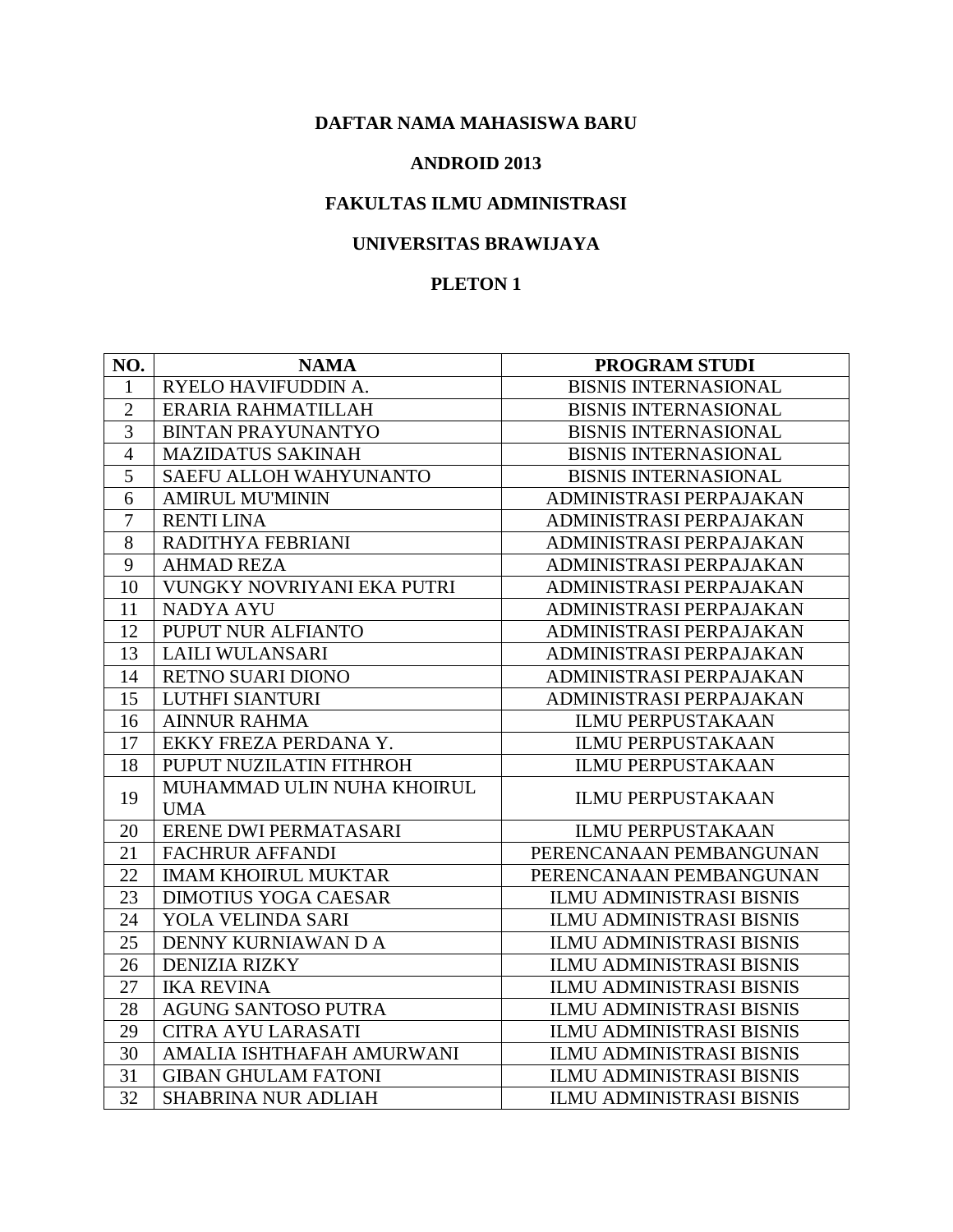| 33 | <b>AGUNG DWI PRASETYO</b>                | <b>ILMU ADMINISTRASI BISNIS</b> |
|----|------------------------------------------|---------------------------------|
| 34 | <b>DIAN KUSWANTARI</b>                   | <b>ILMU ADMINISTRASI BISNIS</b> |
| 35 | MUHAMMAD HIDAYAT                         | <b>ILMU ADMINISTRASI BISNIS</b> |
| 36 | NURMALIAH ARIARNI                        | <b>ILMU ADMINISTRASI BISNIS</b> |
| 37 | <b>DIAH ISNAENI</b>                      | <b>ILMU ADMINISTRASI BISNIS</b> |
| 38 | HAYYU IMAM MUHAMMAD                      | <b>ILMU ADMINISTRASI BISNIS</b> |
| 39 | <b>IVANNY TRISNA HAPSARI</b>             | <b>ILMU ADMINISTRASI BISNIS</b> |
| 40 | <b>MISBAH ADRONI</b>                     | <b>ILMU ADMINISTRASI BISNIS</b> |
| 41 | ANGGUN REZI VISILIA                      | <b>ILMU ADMINISTRASI BISNIS</b> |
| 42 | <b>NURUL HIDAYATI</b>                    | ADMINISTRASI PEMERINTAHAN       |
| 43 | <b>MUHAMMAD AFIF P</b>                   | ADMINISTRASI PEMERINTAHAN       |
| 44 | <b>IDA SALAMAH</b>                       | ADMINISTRASI PEMERINTAHAN       |
| 45 | <b>MARINA WIDYASTUTY</b>                 | <b>ILMU ADMINISTRASI PUBLIK</b> |
| 46 | <b>ARIK WIJAYANTO</b>                    | <b>ILMU ADMINISTRASI PUBLIK</b> |
| 47 | SINDI RATNA SARI                         | <b>ILMU ADMINISTRASI PUBLIK</b> |
| 48 | <b>AGUS SURIYAMAN</b>                    | <b>ILMU ADMINISTRASI PUBLIK</b> |
| 49 | <b>CAHYANING IMANIAR BRILIAN</b>         | <b>ILMU ADMINISTRASI PUBLIK</b> |
| 50 | WHISNU YUDHA CARETTA                     | <b>ILMU ADMINISTRASI PUBLIK</b> |
| 51 | YOLANDA AYU FRISTASY                     | <b>ILMU ADMINISTRASI PUBLIK</b> |
| 52 | <b>ALFI ZULFANADA</b>                    | <b>ILMU ADMINISTRASI PUBLIK</b> |
| 53 | <b>FEBRIAN FAHREZA</b>                   | <b>ILMU ADMINISTRASI PUBLIK</b> |
| 54 | MOCHAMAD IHYAUDDIN                       | <b>ILMU ADMINISTRASI PUBLIK</b> |
| 55 | HISYAM DZICKY FIRMAN                     | <b>ILMU ADMINISTRASI PUBLIK</b> |
| 56 | <b>REGINA AMBARWATI</b>                  | <b>ILMU ADMINISTRASI PUBLIK</b> |
| 57 | <b>AYU APRILIANI</b>                     | <b>ILMU ADMINISTRASI PUBLIK</b> |
| 58 | AHMAD ADY HERMAWAN                       | <b>ILMU ADMINISTRASI PUBLIK</b> |
| 59 | ZHULHANY RIZQI MARTIE<br><b>CAHYUNIN</b> | <b>ILMU ADMINISTRASI PUBLIK</b> |
|    |                                          |                                 |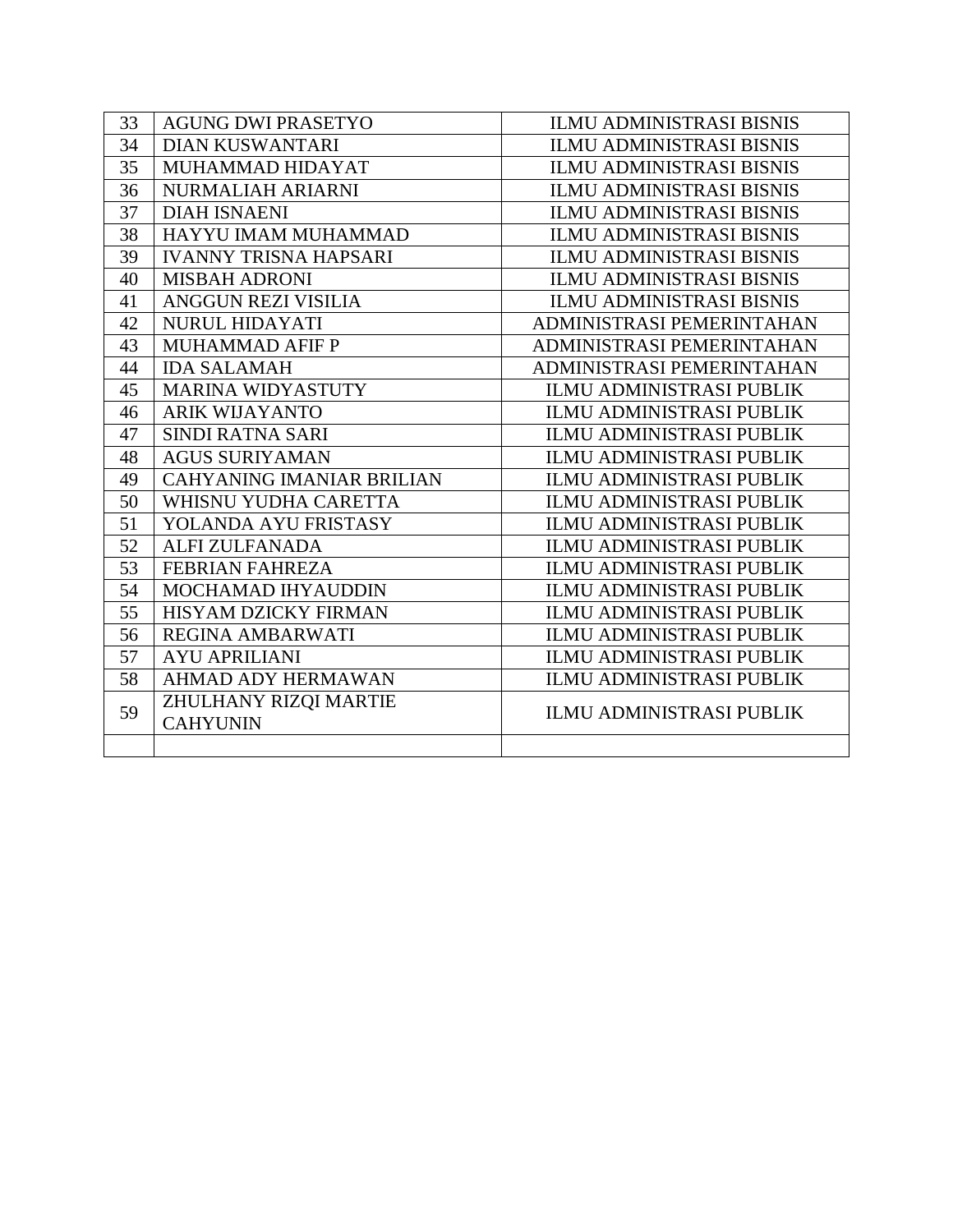#### **ANDROID 2013**

# **FAKULTAS ILMU ADMINISTRASI**

#### **UNIVERSITAS BRAWIJAYA**

| NO.            | <b>NAMA</b>                    | <b>PROGRAM STUDI</b>            |
|----------------|--------------------------------|---------------------------------|
| 1              | LEVI GOCKALS C S               | <b>BISNIS INTERNASIONAL</b>     |
| $\overline{2}$ | <b>SHELVIA</b>                 | <b>BISNIS INTERNASIONAL</b>     |
| 3              | <b>RAHMAT BUDIMAN</b>          | <b>BISNIS INTERNASIONAL</b>     |
| $\overline{4}$ | NIVO HANEDAH                   | <b>BISNIS INTERNASIONAL</b>     |
| 5              | <b>ZAENAL FANANI</b>           | <b>BISNIS INTERNASIONAL</b>     |
| 6              | <b>ASEP NURHOLIS</b>           | ADMINISTRASI PERPAJAKAN         |
| $\overline{7}$ | <b>LILIS KURNIATY</b>          | ADMINISTRASI PERPAJAKAN         |
| 8              | <b>HELWINDA PUPSPITA</b>       | ADMINISTRASI PERPAJAKAN         |
| 9              | MUHAMMAD DANIEL SAVARIELLA     | ADMINISTRASI PERPAJAKAN         |
| 10             | FANISA PARAMITHA AULIASARI     | ADMINISTRASI PERPAJAKAN         |
| 11             | <b>DINDA PUTRI EKASARI</b>     | ADMINISTRASI PERPAJAKAN         |
| 12             | <b>IWAN SETIAWAN</b>           | ADMINISTRASI PERPAJAKAN         |
| 13             | <b>ISTYARINI RISMA NOVIANY</b> | ADMINISTRASI PERPAJAKAN         |
| 14             | <b>GABRIELLA PERMATASARI</b>   | ADMINISTRASI PERPAJAKAN         |
| 15             | MOCHAMMAD RONY REZA PALEVI     | ADMINISTRASI PERPAJAKAN         |
| 16             | <b>AZIZAH AJENG P</b>          | <b>ILMU PERPUSTAKAAN</b>        |
| 17             | MUHAMMAD RADITYA               | <b>ILMU PERPUSTAKAAN</b>        |
| 18             | RIA ANGGRAINI SETYAWAN         | <b>ILMU PERPUSTAKAAN</b>        |
| 19             | HARDIAN YOGA WICAKSONO         | <b>ILMU PERPUSTAKAAN</b>        |
| 20             | AMANDA KIKI LUPITASARI         | PERENCANAAN PEMBANGUNAN         |
| 21             | ADHI DHARNA TRI NATA           | PERENCANAAN PEMBANGUNAN         |
| 22             | NATASYA LEONY C                | <b>BISNIS INTERNASIONAL</b>     |
| 23             | ROBERTO ALBERTINUS             | PERENCANAAN PEMBANGUNAN         |
| 24             | <b>DESY TRI HERNANDHI</b>      | <b>ILMU ADMINISTRASI BISNIS</b> |
| 25             | PRISYA ESTERLINA               | <b>ILMU ADMINISTRASI BISNIS</b> |
| 26             | ROBBY NANDA BRILLIANTO         | <b>ILMU ADMINISTRASI BISNIS</b> |
| 27             | <b>EVY FITRIANI</b>            | <b>ILMU ADMINISTRASI BISNIS</b> |
| 28             | WAHYU LIA NURAHMA              | <b>ILMU ADMINISTRASI BISNIS</b> |
| 29             | MAHDA DWI KAHAVIDZULLISNA      | <b>ILMU ADMINISTRASI BISNIS</b> |
| 30             | <b>FUNGKYASARI</b>             | <b>ILMU ADMINISTRASI BISNIS</b> |
| 31             | EGY AMELIA PARADITHA           | <b>ILMU ADMINISTRASI BISNIS</b> |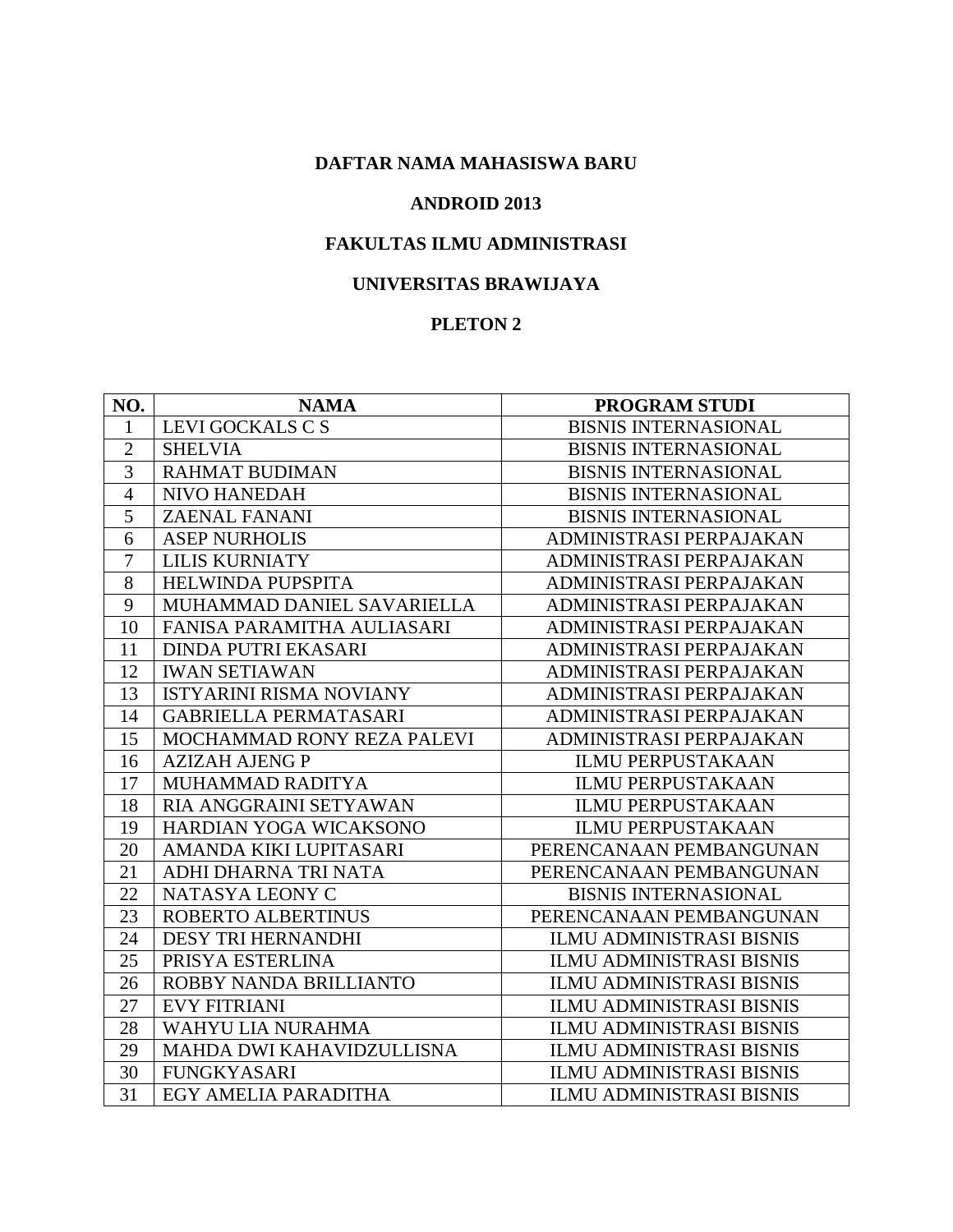| 32 | DRIAS AMELANDO V            | <b>ILMU ADMINISTRASI BISNIS</b> |
|----|-----------------------------|---------------------------------|
| 33 | <b>AMEDA THALITA</b>        | <b>ILMU ADMINISTRASI BISNIS</b> |
| 34 | KURNIAWAN SAPUTRA           | ILMU ADMINISTRASI BISNIS        |
| 35 | FEBRI SANTI WULANSARI       | <b>ILMU ADMINISTRASI BISNIS</b> |
| 36 | FREZARIDSA HALMAZETTA       | <b>ILMU ADMINISTRASI BISNIS</b> |
| 37 | ANDRI HIDAYAT               | <b>ILMU ADMINISTRASI BISNIS</b> |
| 38 | <b>SIDNI ILMAYAH</b>        | <b>ILMU ADMINISTRASI BISNIS</b> |
| 39 | MOCHAMMAD FAHMI MAHENDRA    | <b>ILMU ADMINISTRASI BISNIS</b> |
| 40 | <b>INTAN KUSUMANINGTYAS</b> | <b>ILMU ADMINISTRASI BISNIS</b> |
| 41 | FITRIA EKA LESTARI          | ADMINISTRASI PEMERINTAHAN       |
| 42 | <b>AHMAD SYAMSUDIN</b>      | ADMINISTRASI PEMERINTAHAN       |
| 43 | UTY SUBHANIN                | ADMINISTRASI PEMERINTAHAN       |
| 44 | <b>SONA RHEI MAHANDY</b>    | <b>ILMU ADMINISTRASI BISNIS</b> |
| 45 | <b>ANDHIKA TANJUNG</b>      | <b>ILMU ADMINISTRASI BISNIS</b> |
| 46 | <b>RATNA SAFITRI K</b>      | <b>ILMU ADMINISTRASI PUBLIK</b> |
| 47 | MOCHAMMAD IRVAN ARI AN      | <b>ILMU ADMINISTRASI PUBLIK</b> |
| 48 | <b>ELITA ROSA</b>           | <b>ILMU ADMINISTRASI PUBLIK</b> |
| 49 | <b>ABDUL KAHAFID</b>        | <b>ILMU ADMINISTRASI PUBLIK</b> |
| 50 | <b>DWY NUR HANDAYANI</b>    | <b>ILMU ADMINISTRASI PUBLIK</b> |
| 51 | <b>AHMAD ZAINUL ARIFIN</b>  | <b>ILMU ADMINISTRASI PUBLIK</b> |
| 52 | <b>INA KURNIASARI</b>       | <b>ILMU ADMINISTRASI PUBLIK</b> |
| 53 | PUTRI IRVIA ARINI           | <b>ILMU ADMINISTRASI PUBLIK</b> |
| 54 | <b>HERU KURNIAWAN</b>       | <b>ILMU ADMINISTRASI PUBLIK</b> |
| 55 | ATIKA AYU PRATIWI           | <b>ILMU ADMINISTRASI PUBLIK</b> |
| 56 | FIRDA RACHMAWATI            | <b>ILMU ADMINISTRASI PUBLIK</b> |
| 57 | YUDO CHRISTANTO             | <b>ILMU ADMINISTRASI PUBLIK</b> |
| 58 | <b>I'IS ARINDA</b>          | <b>ILMU ADMINISTRASI PUBLIK</b> |
| 59 | <b>NANANG HIDAYAT</b>       | <b>ILMU ADMINISTRASI PUBLIK</b> |
| 60 | <b>MARIA PRISKA NW</b>      | <b>ILMU ADMINISTRASI PUBLIK</b> |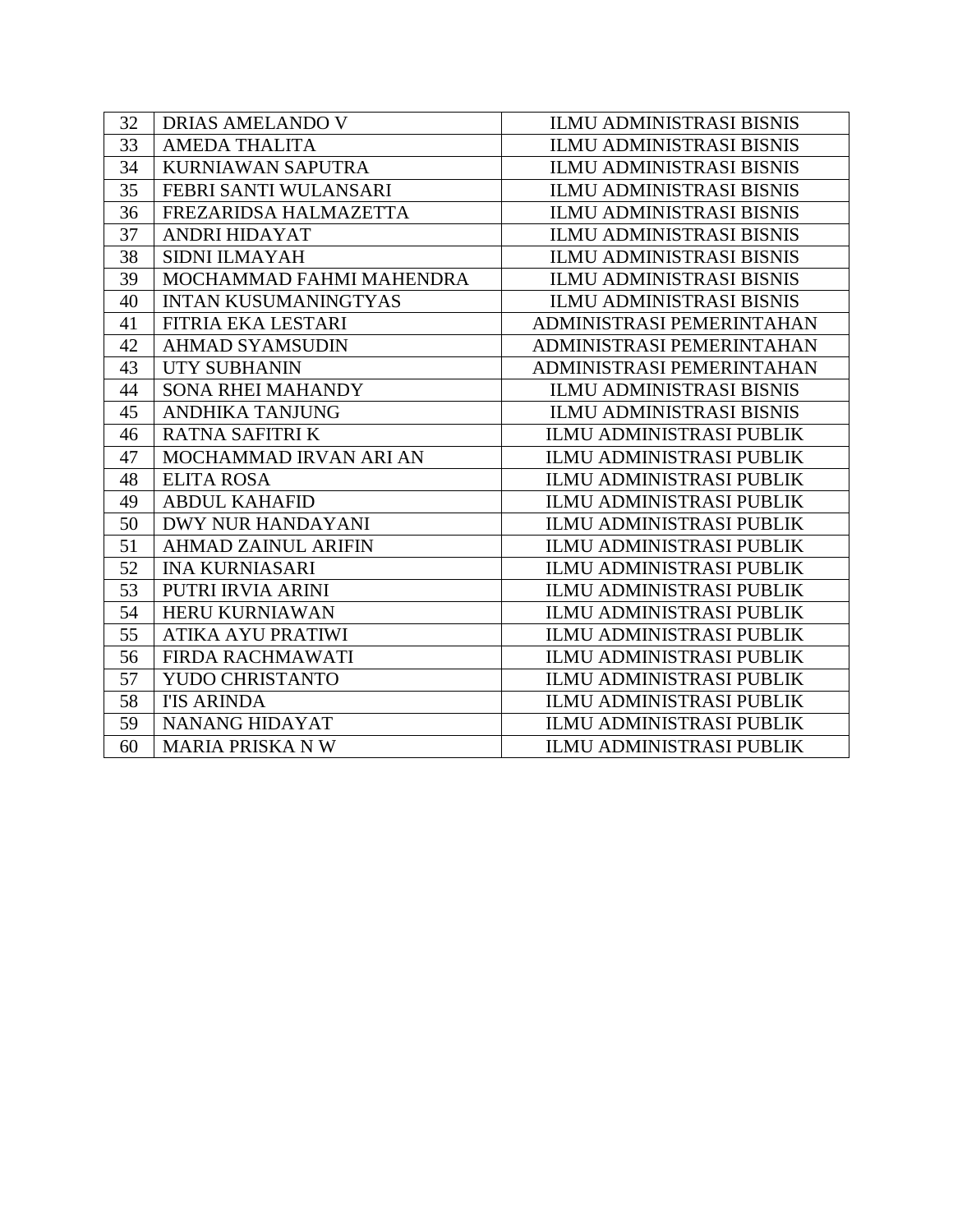#### **ANDROID 2013**

## **FAKULTAS ILMU ADMINISTRASI**

## **UNIVERSITAS BRAWIJAYA**

| NO.            | <b>NAMA</b>                      | <b>PROGRAM STUDI</b>            |
|----------------|----------------------------------|---------------------------------|
| 1              | <b>ASTI FAIZATI</b>              | <b>BISNIS INTERNASIONAL</b>     |
| $\overline{2}$ | <b>TAUFIK HIDAYAT</b>            | <b>BISNIS INTERNASIONAL</b>     |
| 3              | <b>IRENE SARAH LARASATI</b>      | <b>BISNIS INTERNASIONAL</b>     |
| $\overline{4}$ | <b>DANI GIGIH SAPUTRA</b>        | <b>BISNIS INTERNASIONAL</b>     |
| 5              | FINA EVA DEVANTI                 | <b>BISNIS INTERNASIONAL</b>     |
| 6              | <b>KAUTSAR BINTANG R</b>         | <b>BISNIS INTERNASIONAL</b>     |
| $\overline{7}$ | YULIA DIANA IKA T                | ADMINISTRASI PERPAJAKAN         |
| 8              | <b>LEO AGUNG JULIO</b>           | ADMINISTRASI PERPAJAKAN         |
| 9              | NURFITA MAULIDIANA               | ADMINISTRASI PERPAJAKAN         |
| 10             | <b>FAISHAL NAJID PUTRA ABADI</b> | ADMINISTRASI PERPAJAKAN         |
| 11             | NI MADE SELFI PERMATASARI        | ADMINISTRASI PERPAJAKAN         |
| 12             | NOVA KARTIKA CANDRA TRIA         | ADMINISTRASI PERPAJAKAN         |
| 13             | <b>KEVIN ATHARPP</b>             | ADMINISTRASI PERPAJAKAN         |
| 14             | ERMERA HILDA HIDAYANA            | ADMINISTRASI PERPAJAKAN         |
| 15             | <b>RIBKA ROSANNA</b>             | ADMINISTRASI PERPAJAKAN         |
| 16             | <b>RADIAS PRAMATA</b>            | ADMINISTRASI PERPAJAKAN         |
| 17             | <b>KUMALA INAYATI</b>            | <b>ILMU PERPUSTAKAAN</b>        |
| 18             | <b>ARWIN ANINDYKA</b>            | <b>ILMU PERPUSTAKAAN</b>        |
| 19             | FUDLLAH WAHYUDIYAH               | <b>ILMU PERPUSTAKAAN</b>        |
| 20             | SEPTIANI DWI SAPUTRI             | <b>ILMU PERPUSTAKAAN</b>        |
| 21             | HANAFI W NOVANTO                 | PERENCANAAN PEMBANGUNAN         |
| 22             | DAMARJATI WIROPROJO              | PERENCANAAN PEMBANGUNAN         |
| 23             | NIKO ARDYATAMA                   | ILMU ADMINISTRASI BISNIS        |
| 24             | <b>BELANANDA DWI ARISTA</b>      | <b>ILMU ADMINISTRASI BISNIS</b> |
| 25             | <b>ELMA YUNITA</b>               | <b>ILMU ADMINISTRASI BISNIS</b> |
| 26             | <b>RIDWAN FAJAR BUDI S</b>       | <b>ILMU ADMINISTRASI BISNIS</b> |
| 27             | <b>GARIT SUHENDRA</b>            | <b>ILMU ADMINISTRASI BISNIS</b> |
| 28             | <b>ADELIA</b>                    | <b>ILMU ADMINISTRASI BISNIS</b> |
| 29             | FATMALA ARIFIN SRI WANDINI       | <b>ILMU ADMINISTRASI BISNIS</b> |
| 30             | <b>TITAH SALSABILAH</b>          | <b>ILMU ADMINISTRASI BISNIS</b> |
| 31             | RAMADHAN ALFI SYAHRIN            | <b>ILMU ADMINISTRASI BISNIS</b> |
| 32             | NAVIESTH DELIA PUTRI Y           | <b>ILMU ADMINISTRASI BISNIS</b> |
| 33             | M. ELVAN RAD JAB                 | <b>ILMU ADMINISTRASI BISNIS</b> |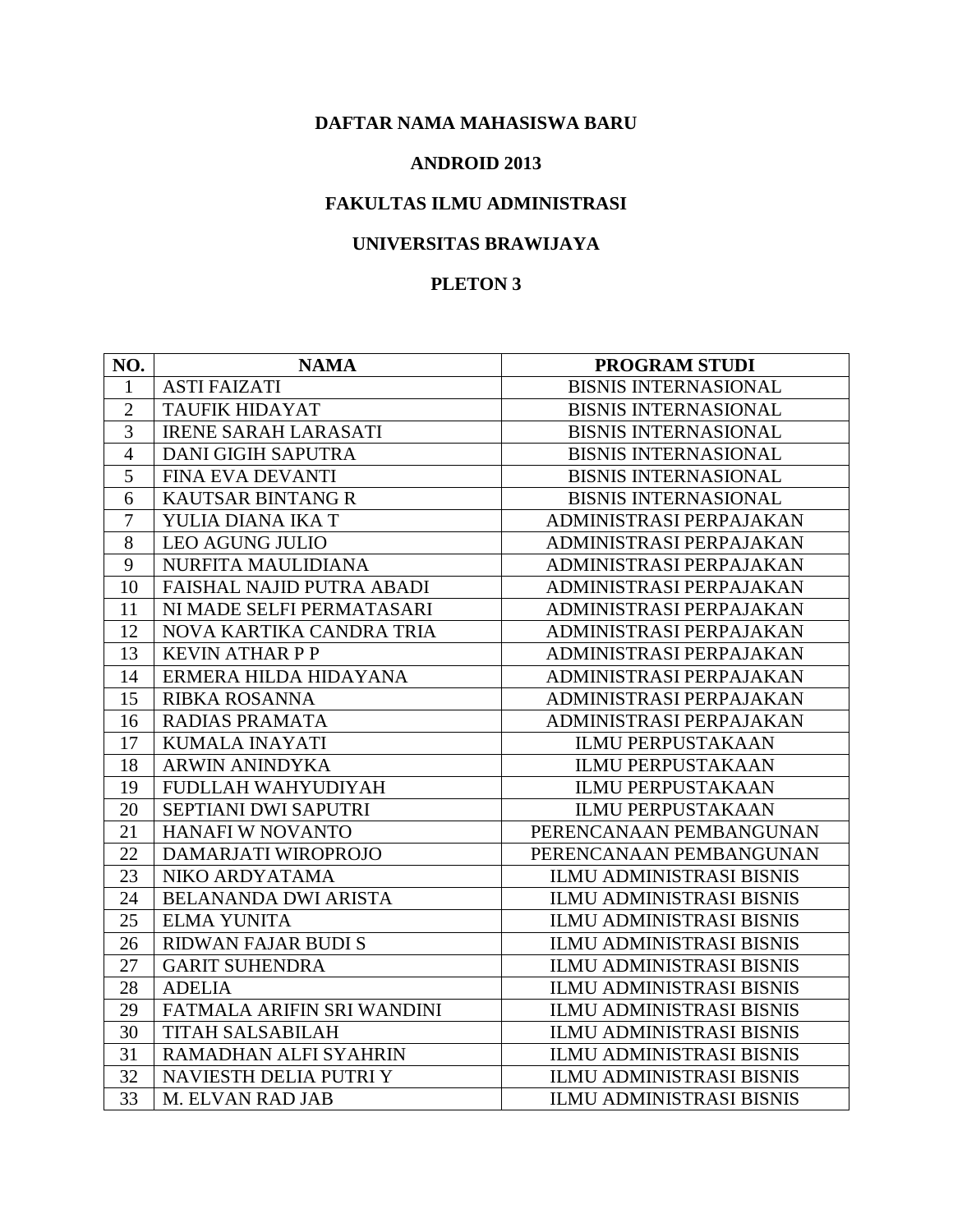| 34 | <b>AJENG SILVIA</b>              | <b>ILMU ADMINISTRASI BISNIS</b> |
|----|----------------------------------|---------------------------------|
| 35 | <b>LUISA</b>                     | <b>ILMU ADMINISTRASI BISNIS</b> |
| 36 | <b>DWIKI BOBBY HERLAMBANG</b>    | <b>ILMU ADMINISTRASI BISNIS</b> |
| 37 | <b>AFRIANTY SAHARA</b>           | <b>ILMU ADMINISTRASI BISNIS</b> |
| 38 | ALIF IQBAL FIRMANSYAH            | <b>ILMU ADMINISTRASI BISNIS</b> |
| 39 | RIZKY FAJAR AKHADIYAH            | <b>ILMU ADMINISTRASI BISNIS</b> |
| 40 | <b>VENDI ARIANTO SEKAR GONDO</b> | <b>ILMU ADMINISTRASI BISNIS</b> |
| 41 | VINA DEVITA ANJAS RAHMADANI      | <b>ILMU ADMINISTRASI BISNIS</b> |
| 42 | MUHAMMAD RIVAN ZULMI             | <b>ILMU ADMINISTRASI BISNIS</b> |
| 43 | ELA DWI MAYANINGTYAS             | <b>ILMU ADMINISTRASI BISNIS</b> |
| 44 | ZAKA PRINGGA ARBI                | ADMINISTRASI PEMERINTAHAN       |
| 45 | <b>ANNISA GABBY A</b>            | ADMINISTRASI PEMERINTAHAN       |
| 46 | FINCHA ARINDRA ANGELA            | ADMINISTRASI PEMERINTAHAN       |
| 47 | <b>FARIDA DWI OKTAVIA</b>        | <b>ILMU ADMINISTRASI PUBLIK</b> |
| 48 | <b>MOCH ZAINAL MUSTOFA</b>       | <b>ILMU ADMINISTRASI PUBLIK</b> |
| 49 | <b>NALURI ENDHIP</b>             | ILMU ADMINISTRASI PUBLIK        |
| 50 | M ILHAM AMRULLOH                 | ILMU ADMINISTRASI PUBLIK        |
| 51 | <b>RIZKY RACHMA PUTRI</b>        | <b>ILMU ADMINISTRASI PUBLIK</b> |
| 52 | <b>ENGGAR NIKO P</b>             | <b>ILMU ADMINISTRASI PUBLIK</b> |
| 53 | <b>ASTARI LUTVIANA DEVI</b>      | <b>ILMU ADMINISTRASI PUBLIK</b> |
| 54 | HENY PURWANINGTYAS               | <b>ILMU ADMINISTRASI PUBLIK</b> |
| 55 | <b>AHMAD HADI</b>                | <b>ILMU ADMINISTRASI PUBLIK</b> |
| 56 | <b>MISFASURI</b>                 | <b>ILMU ADMINISTRASI PUBLIK</b> |
| 57 | <b>MILATUL HAKIMAH</b>           | <b>ILMU ADMINISTRASI PUBLIK</b> |
| 58 | <b>CINTYA RAHMAYANTI</b>         | <b>ILMU ADMINISTRASI PUBLIK</b> |
| 59 | <b>VINCENTIUS WIJAYA</b>         | <b>ILMU ADMINISTRASI PUBLIK</b> |
| 60 | <b>TOPAN BUDI PRAKOSO</b>        | <b>ILMU ADMINISTRASI PUBLIK</b> |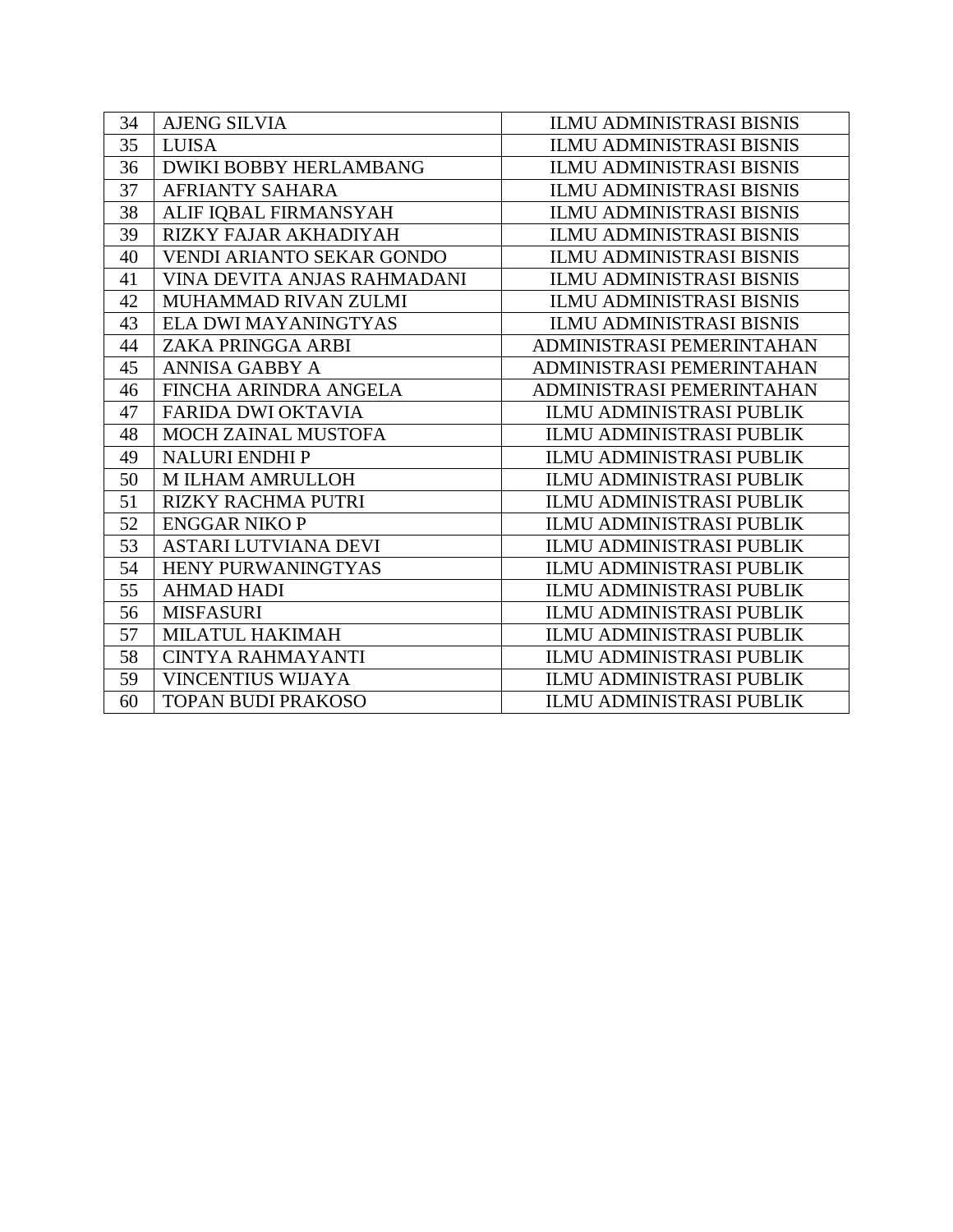#### **ANDROID 2013**

## **FAKULTAS ILMU ADMINISTRASI**

### **UNIVERSITAS BRAWIJAYA**

| NO.            | <b>NAMA</b>                 | PROGRAM STUDI                   |
|----------------|-----------------------------|---------------------------------|
| 1              | <b>BETADIO S. A</b>         | <b>BISNIS INTERNASIONAL</b>     |
| $\overline{2}$ | <b>RIZKY HABIB WAHYUDI</b>  | <b>BISNIS INTERNASIONAL</b>     |
| 3              | MUTIARANI NASYTA P          | <b>BISNIS INTERNASIONAL</b>     |
| $\overline{4}$ | FIZRUL SYAFRILYAN FAKIH     | <b>BISNIS INTERNASIONAL</b>     |
| 5              | CHRISTINA RIMBUN SITANGGANG | <b>BISNIS INTERNASIONAL</b>     |
| 6              | NENO RIZKIANTO              | <b>BISNIS INTERNASIONAL</b>     |
| $\tau$         | <b>EKA SARI</b>             | ADMINISTRASI PERPAJAKAN         |
| 8              | <b>IKHSANUZ ZAKY</b>        | ADMINISTRASI PERPAJAKAN         |
| 9              | LUCKYTA ANISTI PUTRI        | ADMINISTRASI PERPAJAKAN         |
| 10             | <b>WARDAH SEPTIANA SADI</b> | ADMINISTRASI PERPAJAKAN         |
| 11             | <b>IMAM FACHRI</b>          | ADMINISTRASI PERPAJAKAN         |
| 12             | <b>RIZKY RESITA REVINA</b>  | ADMINISTRASI PERPAJAKAN         |
| 13             | <b>ALVIN SAMUEL</b>         | ADMINISTRASI PERPAJAKAN         |
| 14             | TIYA HESTINUNGRUM           | ADMINISTRASI PERPAJAKAN         |
| 15             | ASTRI WAHYUNINGTYAS         | ADMINISTRASI PERPAJAKAN         |
| 16             | <b>MOCH TARIS ZULHILMI</b>  | ADMINISTRASI PERPAJAKAN         |
| 17             | <b>FAJAR RIZKY A</b>        | <b>ILMU PERPUSTAKAAN</b>        |
| 18             | DINDA PUTRI HARUM SARI      | <b>ILMU PERPUSTAKAAN</b>        |
| 19             | <b>SAVIRA MAHARANI</b>      | <b>ILMU PERPUSTAKAAN</b>        |
| 20             | I MADE PRAMANA DHARMATIKA   | <b>ILMU PERPUSTAKAAN</b>        |
| 21             | CARINA PUTRI SULITIYANA     | <b>ILMU PERPUSTAKAAN</b>        |
| 22             | MOCHAMMAD SJAFIUL ANAM      | PERENCANAAN PEMBANGUNAN         |
| 23             | ANGGARA SETIA PUTRA         | PERENCANAAN PEMBANGUNAN         |
| 24             | <b>DANANG RAMADHAN</b>      | <b>ILMU ADMINISTRASI BISNIS</b> |
| 25             | <b>ANGGIAR RACHMAR</b>      | <b>ILMU ADMINISTRASI BISNIS</b> |
| 26             | <b>INDRI KARTIKA DEWI</b>   | <b>ILMU ADMINISTRASI BISNIS</b> |
| 27             | MITHA FEBRIANA              | <b>ILMU ADMINISTRASI BISNIS</b> |
| 28             | <b>DAVID ROFIKI</b>         | <b>ILMU ADMINISTRASI BISNIS</b> |
| 29             | <b>TRIA SYAFITRI</b>        | <b>ILMU ADMINISTRASI BISNIS</b> |
| 30             | FITRIA NINDY LESTARI        | <b>ILMU ADMINISTRASI BISNIS</b> |
| 31             | <b>RICQO PATRA</b>          | <b>ILMU ADMINISTRASI BISNIS</b> |
| 32             | <b>FIOLA EDWINA ASIFA</b>   | <b>ILMU ADMINISTRASI BISNIS</b> |
| 33             | <b>ADITYA BAYOE R</b>       | <b>ILMU ADMINISTRASI BISNIS</b> |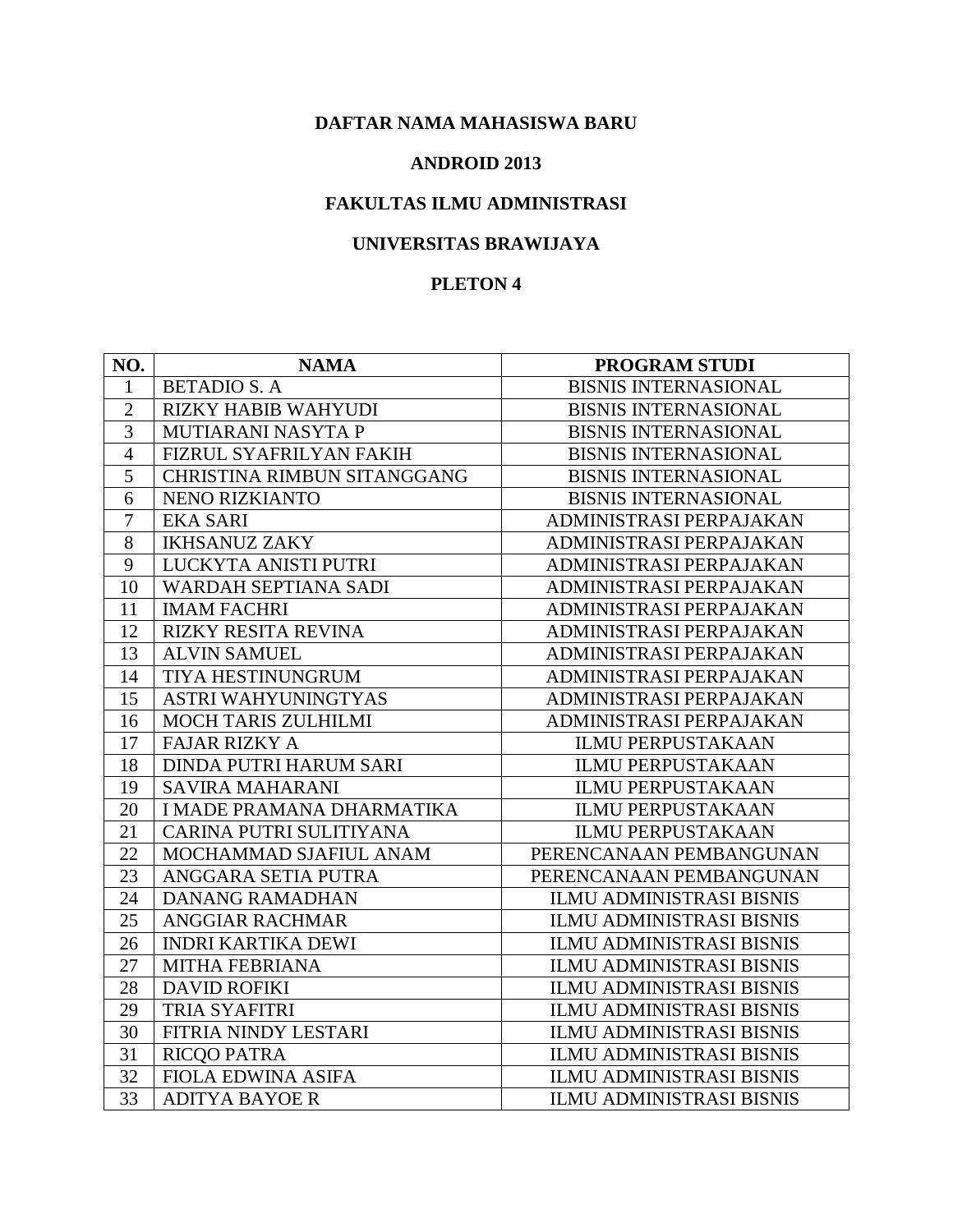| 34 | YUNI APRILIA                 | <b>ILMU ADMINISTRASI BISNIS</b> |
|----|------------------------------|---------------------------------|
| 35 | <b>FAHAD</b>                 | <b>ILMU ADMINISTRASI BISNIS</b> |
| 36 | TUFFAHATI DHIAGRIYA KUSPINTA | <b>ILMU ADMINISTRASI BISNIS</b> |
| 37 | MELZA ANDINI LESTARI         | <b>ILMU ADMINISTRASI BISNIS</b> |
| 38 | <b>GILANG SATYA KURNIA</b>   | <b>ILMU ADMINISTRASI BISNIS</b> |
| 39 | FIKA ULAN WAN NINGSIH        | <b>ILMU ADMINISTRASI BISNIS</b> |
| 40 | <b>FIQIE FAISAL</b>          | <b>ILMU ADMINISTRASI BISNIS</b> |
| 41 | WIDYANI DHUHA BLETTIA        | <b>ILMU ADMINISTRASI BISNIS</b> |
| 42 | <b>IQBAL IBRAHIM</b>         | ADMINISTRASI PEMERINTAHAN       |
| 43 | <b>DWI SRIANINGSIH</b>       | ADMINISTRASI PEMERINTAHAN       |
| 44 | <b>CHUSNUL CHOTIMAH H</b>    | ADMINISTRASI PEMERINTAHAN       |
| 45 | <b>DANING EKA PRATIWI</b>    | <b>ILMU ADMINISTRASI PUBLIK</b> |
| 46 | <b>SAIFUDDIN AMIR</b>        | <b>ILMU ADMINISTRASI PUBLIK</b> |
| 47 | <b>DEA PUTRIP</b>            | <b>ILMU ADMINISTRASI PUBLIK</b> |
| 48 | <b>CHRISTIAN SURYA C B</b>   | <b>ILMU ADMINISTRASI PUBLIK</b> |
| 49 | <b>SYERIL YULIA</b>          | <b>ILMU ADMINISTRASI PUBLIK</b> |
| 50 | MUCHAMMAD FAISAL WICAKSONO   | <b>ILMU ADMINISTRASI PUBLIK</b> |
| 51 | <b>ILMY AMIQOH</b>           | <b>ILMU ADMINISTRASI PUBLIK</b> |
| 52 | TRI SANTHI MAHENDRA PUTRI    | <b>ILMU ADMINISTRASI PUBLIK</b> |
| 53 | FAKHRUL AZZAMI MIFTAKHUDDIN  | <b>ILMU ADMINISTRASI PUBLIK</b> |
| 54 | KHOTIBAH UMAMI               | <b>ILMU ADMINISTRASI PUBLIK</b> |
| 55 | <b>SYLVIA MARNANI</b>        | <b>ILMU ADMINISTRASI PUBLIK</b> |
| 56 | AFRIDA LESTYANA DEWI         | <b>ILMU ADMINISTRASI PUBLIK</b> |
| 57 | <b>UNTORO</b>                | <b>ILMU ADMINISTRASI PUBLIK</b> |
| 58 | <b>EKO DIANTONO</b>          | <b>ILMU ADMINISTRASI PUBLIK</b> |
| 59 | <b>RANI KUMALASARI</b>       | <b>ILMU ADMINISTRASI PUBLIK</b> |
| 60 | PUTU APARAJITA DEVI          | <b>ILMU ADMINISTRASI PUBLIK</b> |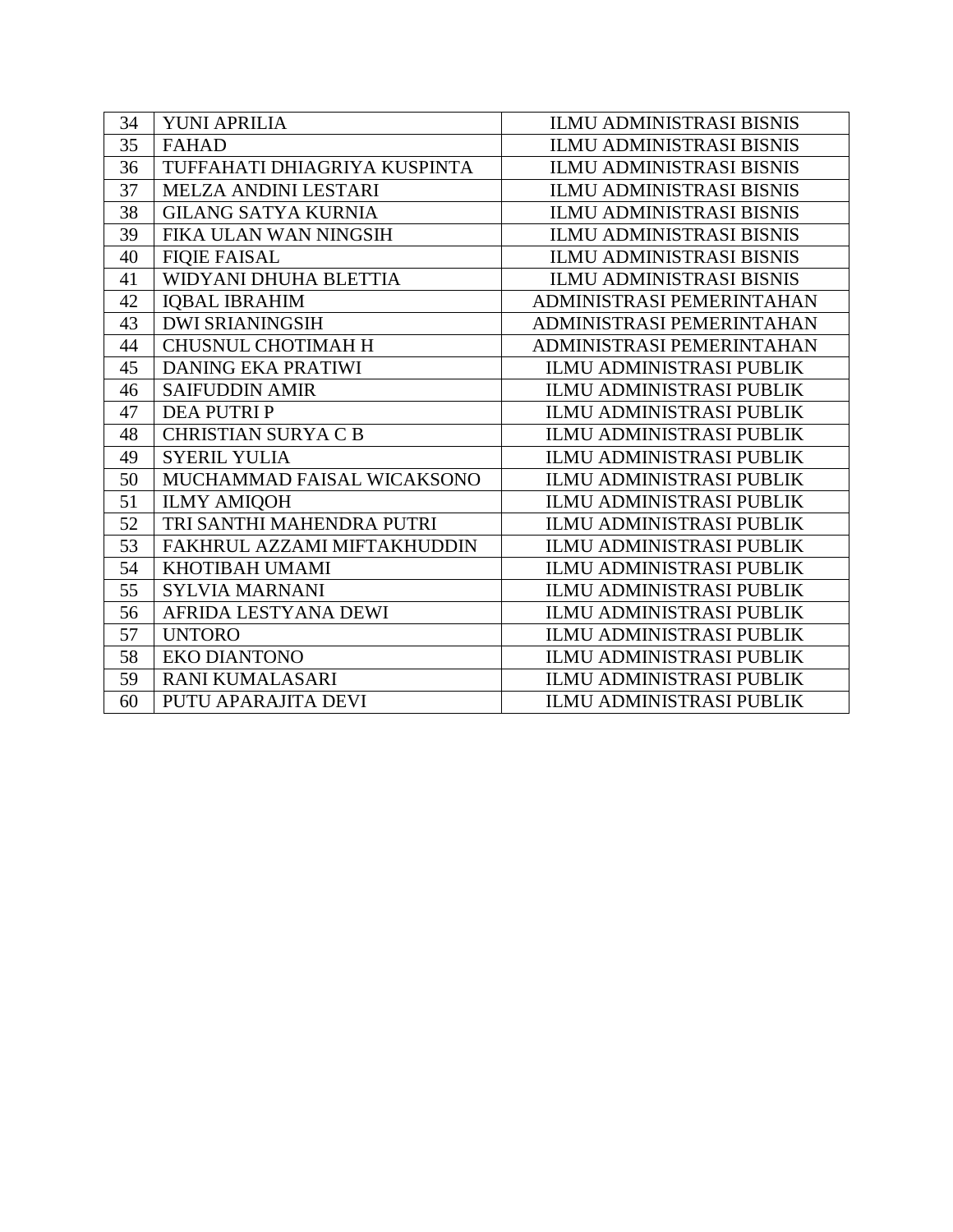#### **ANDROID 2013**

# **FAKULTAS ILMU ADMINISTRASI**

## **UNIVERSITAS BRAWIJAYA**

| NO.             | <b>NAMA</b>                 | <b>PROGRAM STUDI</b>            |
|-----------------|-----------------------------|---------------------------------|
| 1               | Reyna Syalsa Bella H.       | <b>Bisnis internasional</b>     |
| $\overline{2}$  | Jundi Abdu Robih S.         | <b>Bisnis</b> internasional     |
| 3               | Nugrahanti Khairani         | <b>Bisnis</b> internasional     |
| $\overline{4}$  | Cunkik Ardianto             | <b>Bisnis</b> internasional     |
| 5               | Dian Rizki Maulidiya Muksin | <b>Bisnis internasional</b>     |
| 6               | Angga Putra Wardana         | <b>Bisnis</b> internasional     |
| 7               | Dian Puspitasari            | Ilmu Perpustakaan               |
| 8               | Rochmad Kartiko             | Ilmu Perpustakaan               |
| 9               | Arina Ayu Cahyani           | Ilmu Perpustakaan               |
| $\overline{10}$ | Yuliarni                    | Ilmu Perpustakaan               |
| 11              | andhika hafizh r.           | perencanaan pembangunan         |
| 12              | Panji Dwi Satria Hutagalong | Perencanaan Pembangunan         |
| 13              | Firdha Chumaryo             | Admistrasi Perpajakan           |
| 14              | Henokh Primawan S.          | Admistrasi Perpajakan           |
| 15              | Ayunda Dwi Aulita           | Admistrasi Perpajakan           |
| 16              | Hikmatul Fadhilah           | Admistrasi Perpajakan           |
| 17              | Gesang Kurnia Betasoni      | Admistrasi Perpajakan           |
| 18              | Cantissa Alkhadiany         | Admistrasi Perpajakan           |
| 19              | Rapi Duan Niko              | Admistrasi Perpajakan           |
| 20              | desy Melaty                 | Admistrasi Perpajakan           |
| 21              | Rizki Salma Nabila          | Admistrasi Perpajakan           |
| 22              | Muhammad Arief Hendrianto   | Admistrasi Perpajakan           |
| 23              | Ria Isdiana                 | <b>ILMU Administrasi Publik</b> |
| 24              | Jefri                       | <b>ILMU</b> Administrasi Publik |
| 25              | Hesly Br Ginting            | <b>ILMU Administrasi Publik</b> |
| 26              | Reyhan Aldaro Samuda        | <b>ILMU Administrasi Publik</b> |
| 27              | Andea Merzany Kohir         | <b>ILMU Administrasi Publik</b> |
| 28              | Mohammad Nurul Anwar        | <b>ILMU</b> Administrasi Publik |
| 29              | Merry Kristiani             | <b>ILMU Administrasi Publik</b> |
| 30              | Zahrotun Nuraini            | <b>ILMU Administrasi Publik</b> |
| 31              | Kunto Yudho Mahasto         | <b>ILMU Administrasi Publik</b> |
| 32              | Pristine Anangtia Sari      | <b>ILMU Administrasi Publik</b> |
| 33              | Lela Fitria                 | <b>ILMU Administrasi Publik</b> |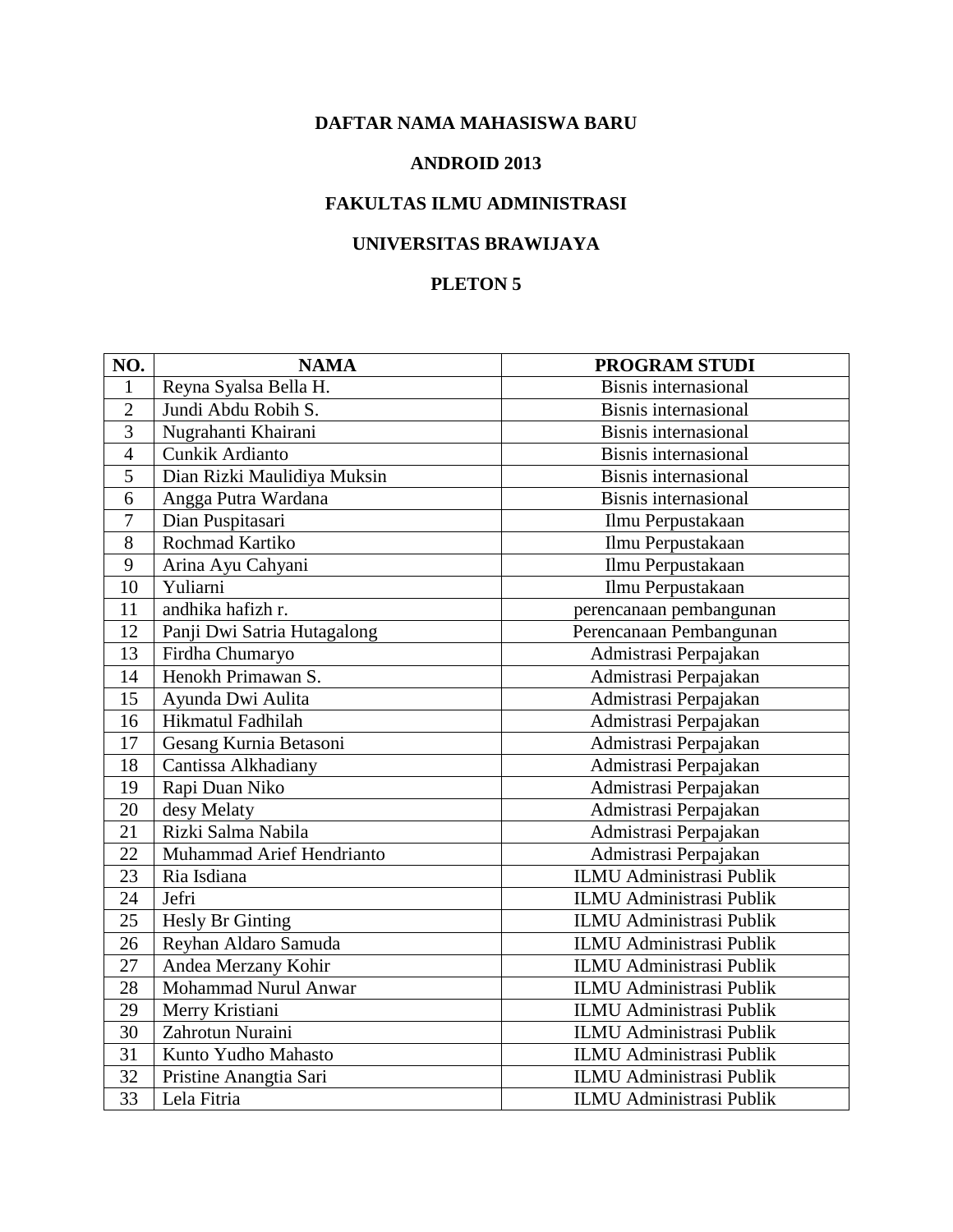| 34 | <b>Syamsul Harun</b>            | <b>ILMU Administrasi Publik</b>       |
|----|---------------------------------|---------------------------------------|
| 35 | Dewi Masithoh                   | <b>ILMU Administrasi Publik</b>       |
| 36 | Endrey Satriyo Wibowo           | <b>ILMU Administrasi Publik</b>       |
| 37 | Mega Kaloka Shandy              | <b>ILMU Administrasi Publik</b>       |
| 38 | Yeyen Rizqy Eritika             | <b>ILMU Administrasi Publik</b>       |
| 39 | Mochammad Yanizar Syaifulloh    | ILMU Administrasi Publik              |
| 40 | Metta Tantia Nur Saputri        | <b>ILMU Administrasi Publik</b>       |
| 41 | Anggit Ratna Ningtyas           | <b>ILMU Administrasi Pemerintahan</b> |
| 42 | Sugeng Setyo Widodo             | <b>ILMU Administrasi Pemerintahan</b> |
| 43 | Rr. Bunga Swatika Dwi Indrawati | <b>ILMU Administrasi Pemerintahan</b> |
| 44 | Vilda Yahya P Sari              | <b>ILMU ADMINISTRASI BISNIS</b>       |
| 45 | Fatha Ichsana                   | <b>ILMU ADMINISTRASI BISNIS</b>       |
| 46 | Dedy Saputra S                  | <b>ILMU ADMINISTRASI BISNIS</b>       |
| 47 | Tri Gandarum W                  | <b>ILMU ADMINISTRASI BISNIS</b>       |
| 48 | Ika Rosita Ningrum              | <b>ILMU ADMINISTRASI BISNIS</b>       |
| 49 | Miftahur Rohmah Oktavia         | <b>ILMU ADMINISTRASI BISNIS</b>       |
| 50 | Ainor Rasyid                    | <b>ILMU ADMINISTRASI BISNIS</b>       |
| 51 | Cleva Aprilisa Asliani          | <b>ILMU ADMINISTRASI BISNIS</b>       |
| 52 | Amalia Sabrina I                | <b>ILMU ADMINISTRASI BISNIS</b>       |
| 53 | Brezi C Silalahi                | <b>ILMU ADMINISTRASI BISNIS</b>       |
| 54 | Cemara Ratih D                  | <b>ILMU ADMINISTRASI BISNIS</b>       |
| 55 | Randy Mahayana S                | <b>ILMU ADMINISTRASI BISNIS</b>       |
| 56 | Dwi Pawestri                    | <b>ILMU ADMINISTRASI BISNIS</b>       |
| 57 | Redy Vindi Andityas             | <b>ILMU ADMINISTRASI BISNIS</b>       |
| 58 | Amelia Eka Nurlita              | ILMU ADMINISTRASI BISNIS              |
| 59 | Khabibatur Rizkiyah             | <b>ILMU ADMINISTRASI BISNIS</b>       |
| 60 | Hafid Fajri Ramadhan            | <b>ILMU ADMINISTRASI BISNIS</b>       |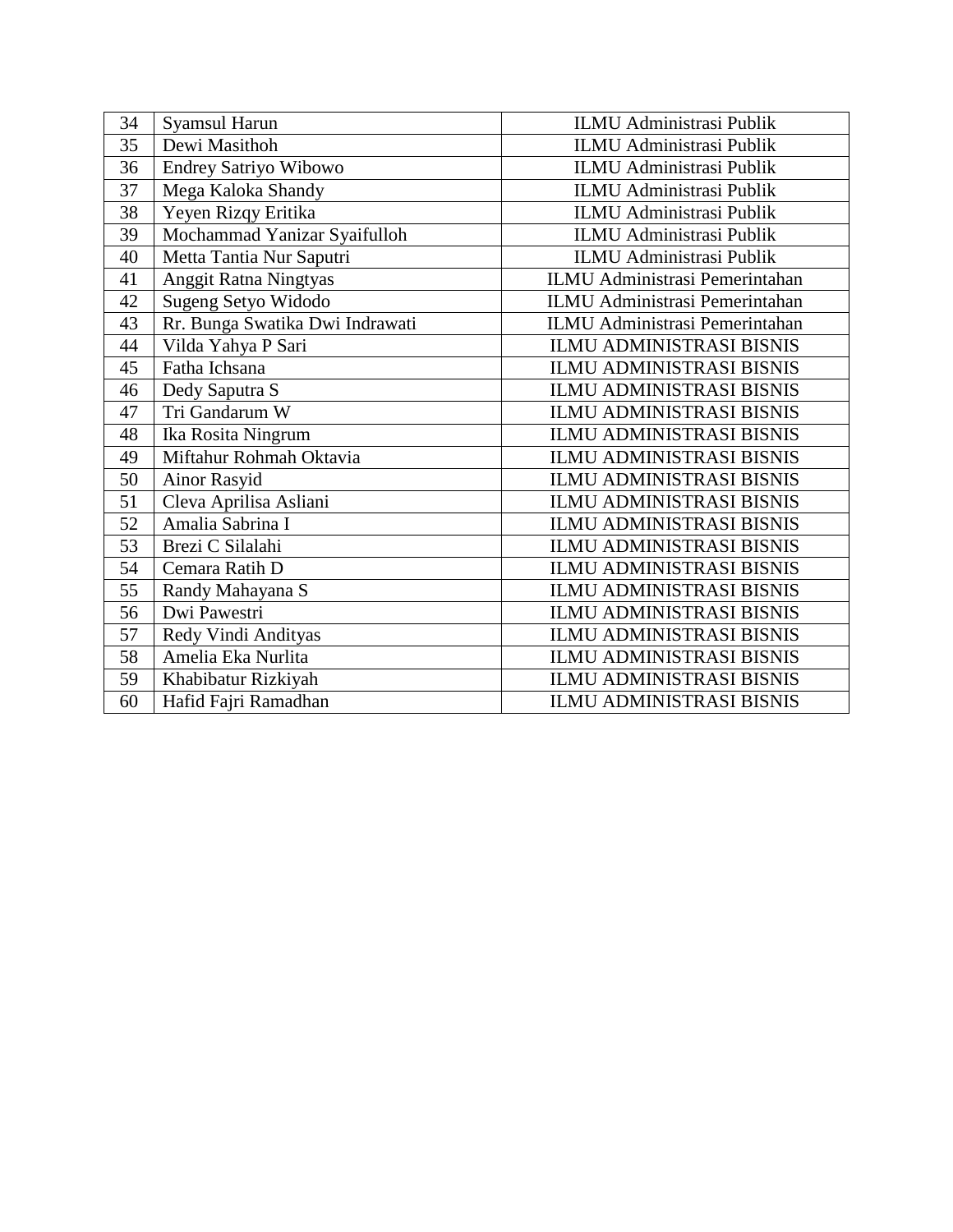#### **ANDROID 2013**

## **FAKULTAS ILMU ADMINISTRASI**

# **UNIVERSITAS BRAWIJAYA**

| NO.            | <b>NAMA</b>                       | PROGRAM STUDI                   |
|----------------|-----------------------------------|---------------------------------|
| 1              | M. Atha Aqil Rafif                | <b>Bisnis Internasional</b>     |
| $\overline{2}$ | Hawa Bunga Yowanda                | <b>Bisnis Internasional</b>     |
| $\overline{3}$ | Kidung Sekaringtias               | <b>Bisnis Internasional</b>     |
| $\overline{4}$ | Kurnia Indrawan                   | <b>Bisnis Internasional</b>     |
| $\overline{5}$ | Windya Anjastantri                | <b>Bisnis Internasional</b>     |
| 6              | Rhiki Pratama                     | <b>Bisnis Internasional</b>     |
| $\overline{7}$ | Arum Setyarini                    | Ilmu Perpustaakaan              |
| 8              | Trimo Septiono                    | Ilmu Perpustaakaan              |
| 9              | Arin Setyaningsih                 | Ilmu Perpustaakaan              |
| 10             | Sitta Aida Fitriyah Ridwan        | Ilmu Perpustaakaan              |
| 11             | Nuki Septianing Rahma             | Ilmu Perpustaakaan              |
| 12             | Nico Agum Saktiawan               | Perencanaan Pembangunan         |
| 13             | Dimas Ariyo Pinandito             | Perencanaan Pembangunan         |
| 14             | Dheny Kurnia Sandi                | Administrasi Perpajakan         |
| 15             | Sri Rahayu                        | Administrasi Perpajakan         |
| 16             | Yuliyantini Pratiwi               | Administrasi Perpajakan         |
| 17             | Viby Serayu Anita                 | Administrasi Perpajakan         |
| 18             | Mohamad Arif Wicaksono            | Administrasi Perpajakan         |
| 19             | Saadilah Nurkhafidloh             | Administrasi Perpajakan         |
| 20             | Ragil Indra Saputra               | Administrasi Perpajakan         |
| 21             | Komang Ayu Fitri Wulandari        | Administrasi Perpajakan         |
| 22             | Reyska Denada Putri               | Administrasi Perpajakan         |
| 23             | Devita Firdausi Nuzula            | Administrasi Perpajakan         |
| 24             | Cendana Nababan                   | <b>ILMU Administrasi Publik</b> |
| 25             | Ardimam Purba                     | ILMU Administrasi Publik        |
| 26             | Maharani Walio                    | <b>ILMU Administrasi Publik</b> |
| 27             | Muhammad Jauhar N.                | <b>ILMU Administrasi Publik</b> |
| 28             | Dita Nindyawati                   | <b>ILMU Administrasi Publik</b> |
| 29             | Hafiz Alfiansyah Izzudin          | <b>ILMU Administrasi Publik</b> |
| 30             | Dikhala Rif'a                     | <b>ILMU Administrasi Publik</b> |
| 31             | Dyah Utaminingtyas                | ILMU Administrasi Publik        |
| 32             | Ignatius Ronald Virandi Satritama | <b>ILMU Administrasi Publik</b> |
| 33             | Daniar Ajeng Febrina              | <b>ILMU Administrasi Publik</b> |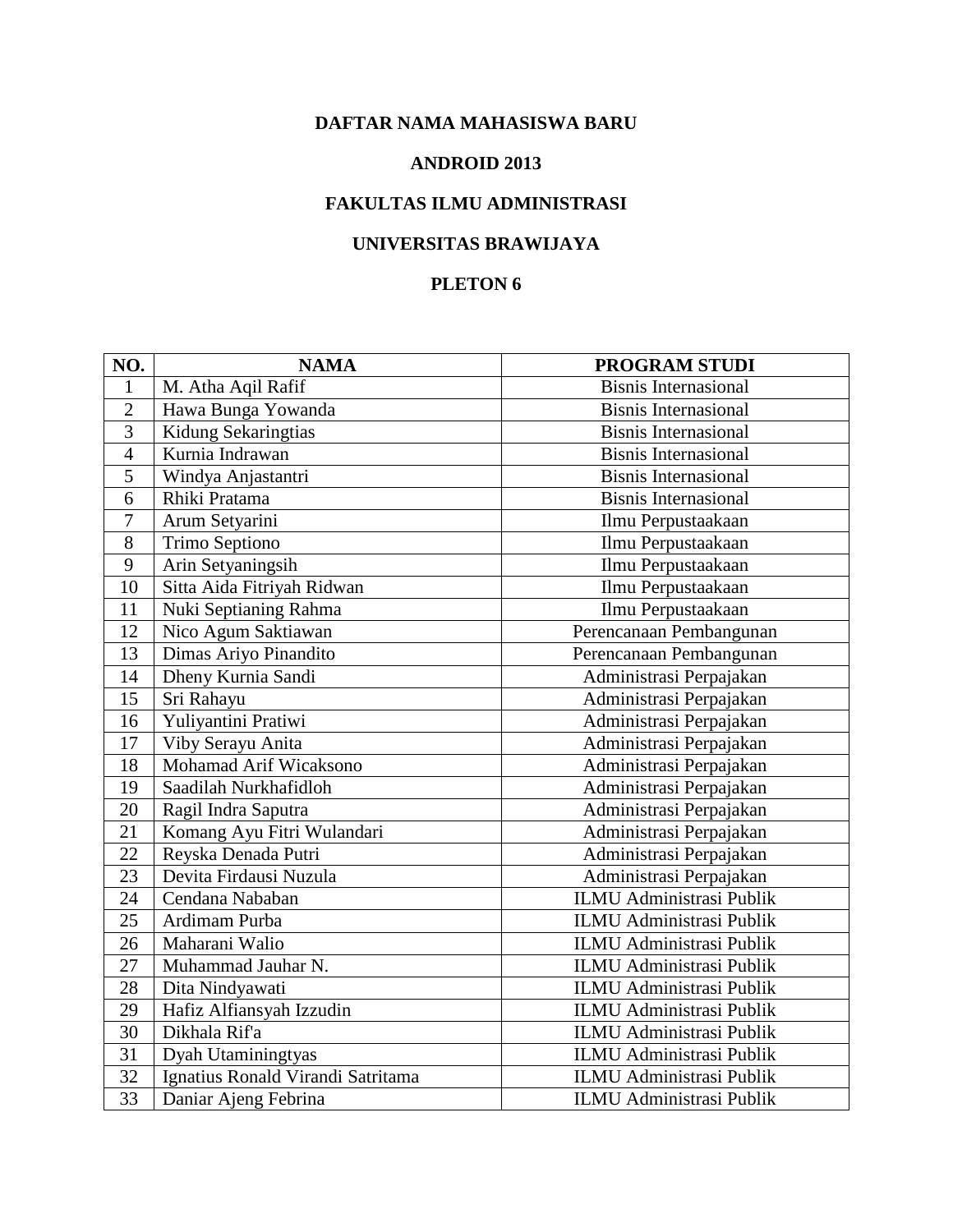| 34 | Dinda Trisora Adiati             | <b>ILMU Administrasi Publik</b> |
|----|----------------------------------|---------------------------------|
| 35 | Boga Setiyo Prakoso              | <b>ILMU Administrasi Publik</b> |
| 36 | A. Sri Hardiyanti Mandasari. H R | <b>ILMU Administrasi Publik</b> |
| 37 | Miftah Mahadika Khrisna          | <b>ILMU Administrasi Publik</b> |
| 38 | Rosita Adhe Sri Wijayanti        | <b>ILMU Administrasi Publik</b> |
| 39 | Ikbal Wirawan Wicaksono          | ILMU Administrasi Publik        |
| 40 | Sukma Dwi Amallia                | <b>ILMU Administrasi Publik</b> |
| 41 | Haffiyanti Kusuma Nugraha        | <b>ILMU Administrasi Publik</b> |
| 42 | Putri Paramita Ciptasari         | Administrasi Pemerintahan       |
| 43 | M. Arraudhy Do Husain            | Administrasi Pemerintahan       |
| 44 | Noviarti Days Tamara             | Administrasi Pemerintahan       |
| 45 | Ria Esana                        | <b>ILMU ADMINISTRASI BISNIS</b> |
| 46 | Fairico Putra R.                 | <b>ILMU ADMINISTRASI BISNIS</b> |
| 47 | Rachmat Eka Purnama              | <b>ILMU ADMINISTRASI BISNIS</b> |
| 48 | Linda Wahyu Ekananda             | <b>ILMU ADMINISTRASI BISNIS</b> |
| 49 | Nurillahizazi Winda Suprayitno   | <b>ILMU ADMINISTRASI BISNIS</b> |
| 50 | Rafika Ayu Perwitasari           | <b>ILMU ADMINISTRASI BISNIS</b> |
| 51 | Candra Yuwono Kusumo             | <b>ILMU ADMINISTRASI BISNIS</b> |
| 52 | Dewi Ambarwati                   | <b>ILMU ADMINISTRASI BISNIS</b> |
| 53 | Nunung Farida                    | <b>ILMU ADMINISTRASI BISNIS</b> |
| 54 | Yogie Armanda                    | <b>ILMU ADMINISTRASI BISNIS</b> |
| 55 | Wiyadindi N. Z.                  | <b>ILMU ADMINISTRASI BISNIS</b> |
| 56 | Rizkynata Adam S.                | <b>ILMU ADMINISTRASI BISNIS</b> |
| 57 | Deasy Ayu Laras Hati S.          | <b>ILMU ADMINISTRASI BISNIS</b> |
| 58 | Maulana Arifin                   | <b>ILMU ADMINISTRASI BISNIS</b> |
| 59 | Krisna Dwi Anggara Putra         | <b>ILMU ADMINISTRASI BISNIS</b> |
|    |                                  |                                 |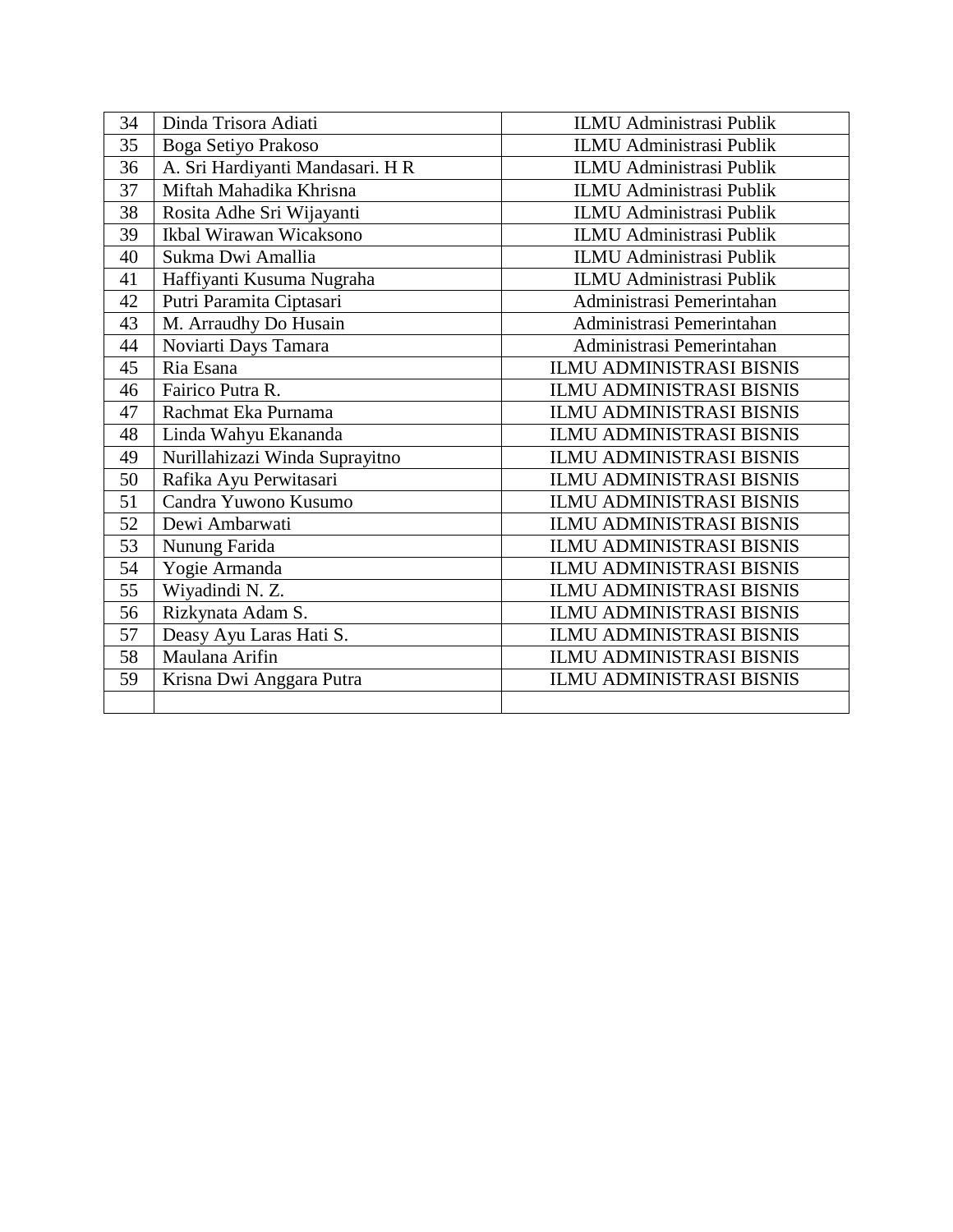#### **ANDROID 2013**

## **FAKULTAS ILMU ADMINISTRASI**

## **UNIVERSITAS BRAWIJAYA**

| NO.             | <b>NAMA</b>                     | PROGRAM STUDI               |
|-----------------|---------------------------------|-----------------------------|
| 1               | Muhammad Brian Mayzan           | <b>Bisnis Internasional</b> |
| $\overline{2}$  | Debora Silviana                 | <b>Bisnis Internasional</b> |
| 3               | Diah Puspa Indah                | <b>Bisnis Internasional</b> |
| $\overline{4}$  | Christian Richard               | <b>Bisnis Internasional</b> |
| 5               | Desi Puspita Ratih              | <b>Bisnis Internasional</b> |
| 6               | Rizki Ari Wibowo                | <b>Bisnis Internasional</b> |
| $\overline{7}$  | Rizka Amalia                    | Ilmu Perpustakaan           |
| 8               | Alfin Bagas Pratama             | Ilmu Perpustakaan           |
| 9               | Reny Dwi Jayanti                | Ilmu Perpustakaan           |
| 10              | <b>Ahmad Arizal Yusuf</b>       | Ilmu Perpustakaan           |
| 11              | ferina permata sari             | perencanaan pembangunan     |
| 12              | Ahmad Basis Hidayatullah        | Perencanaan Pembangunan     |
| 13              | Reza Darmawan                   | Administrasi Perpajakan     |
| 14              | Destria Qorika                  | Administrasi Perpajakan     |
| 15              | Nisrina Fairuz Zulfa            | Administrasi Perpajakan     |
| 16              | Nurul Laily Nugraheni           | Administrasi Perpajakan     |
| 17              | Edo Septian                     | Administrasi Perpajakan     |
| 18              | Sukmarani Firdaniah Ulfa        | Administrasi Perpajakan     |
| 19              | Benedictus Mega K.              | Administrasi Perpajakan     |
| 20              | Syarafina Dwita Darayani        | Administrasi Perpajakan     |
| 21              | Ayu Windyra Kusnan              | Administrasi Perpajakan     |
| 22              | Indra Hadi Saputra              | Administrasi Perpajakan     |
| 23              | Novia Mandasari                 | Ilmu Administrasi Publik    |
| 24              | Royan Aditama                   | Ilmu Administrasi Publik    |
| 25              | Dita Donna Balantika            | Ilmu Administrasi Publik    |
| 26              | Bima Triadi Purnama             | Ilmu Administrasi Publik    |
| 27              | Khoirunnisa' Purnamasari        | Ilmu Administrasi Publik    |
| 28              | Elfananda Istiqlalia            | Ilmu Administrasi Publik    |
| 29              | Ainulyakin                      | Ilmu Administrasi Publik    |
| 30              | Clara Dilasanti Puri Rinasti    | Ilmu Administrasi Publik    |
| 31              | Muchamad Ihyauddin              | Ilmu Administrasi Publik    |
| 32              | Nicen Christinawati Sih Handika | Ilmu Administrasi Publik    |
| $\overline{33}$ | Milla Minhatul M.               | Ilmu Administrasi Publik    |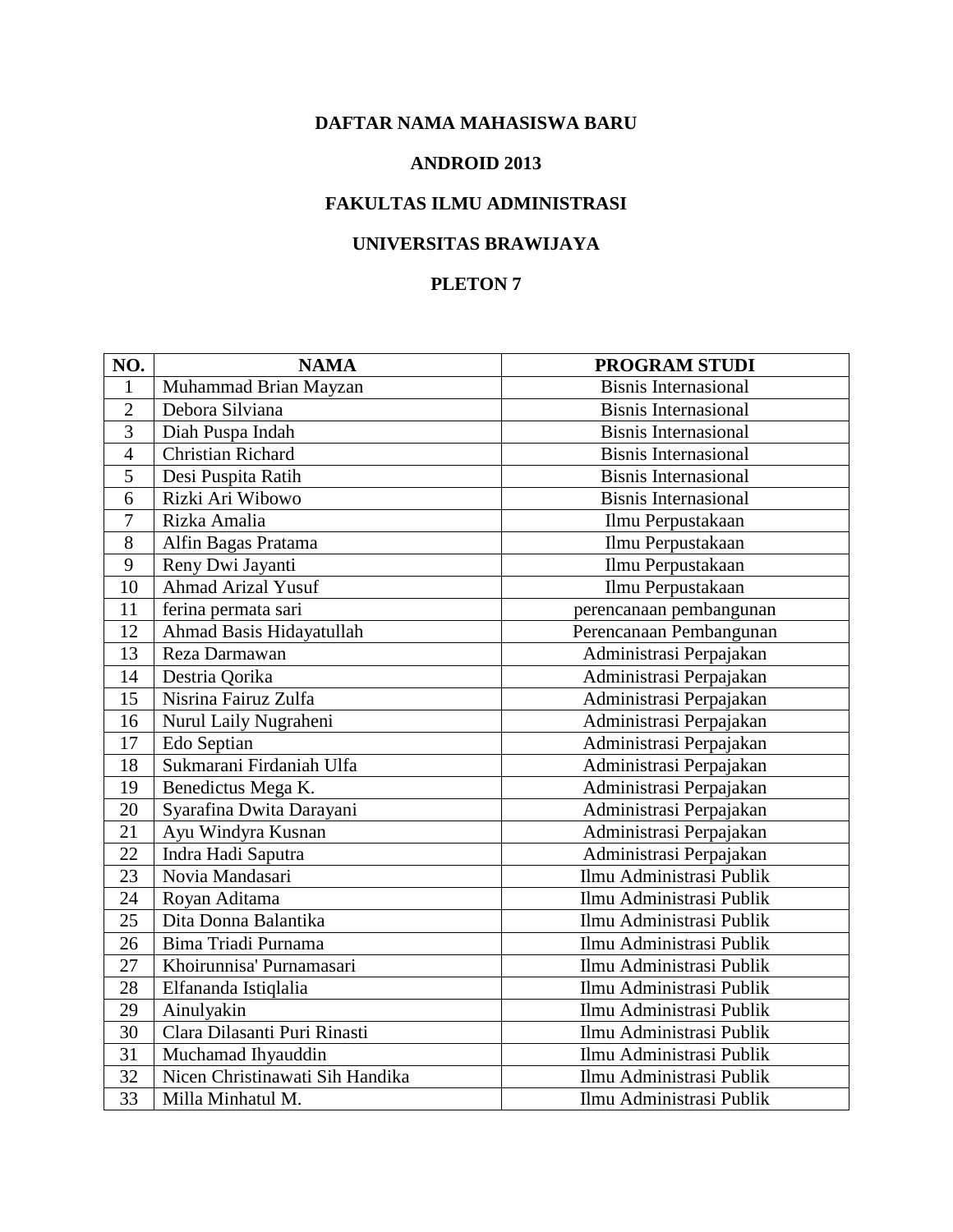| 34 | Agung Budiono                 | Ilmu Administrasi Publik       |
|----|-------------------------------|--------------------------------|
| 35 | Sartika Zainal                | Ilmu Administrasi Publik       |
| 36 | Lillah Wangsa Purnomo Saka    | Ilmu Administrasi Publik       |
| 37 | Abimbi Bintang Kharisma       | Ilmu Administrasi Publik       |
| 38 | Mochammad Dozen Khaya         | Ilmu Administrasi Publik       |
| 39 | Aldilla Gadis Khalishaheti    | Ilmu Administrasi Publik       |
| 40 | Rana Nur Rodiah               | Ilmu Administrasi Publik       |
| 41 | Isma Lailatul Akbar           | Ilmu Administrasi Pemerintahan |
| 42 | Afinanda Putri D.             | Ilmu Administrasi Pemerintahan |
| 43 | Esti Simanungkalit            | Ilmu Administrasi Bisnis       |
| 44 | Vicko Oktavianto              | Ilmu Administrasi Bisnis       |
| 45 | Ortin Krisdianto              | Ilmu Administrasi Bisnis       |
| 46 | Eva Soraya A. P.              | Ilmu Administrasi Bisnis       |
| 47 | Allatifah                     | Ilmu Administrasi Bisnis       |
| 48 | Erma Yulia                    | Ilmu Administrasi Bisnis       |
| 49 | M. Syauqhi Jazil              | Ilmu Administrasi Bisnis       |
| 50 | Debora Lorens Hasugian        | Ilmu Administrasi Bisnis       |
| 51 | Hasna Hidayah                 | Ilmu Administrasi Bisnis       |
| 52 | Reza M. Tanjung               | Ilmu Administrasi Bisnis       |
| 53 | Tri Rahmawati                 | Ilmu Administrasi Bisnis       |
| 54 | Bramantyo Aji                 | Ilmu Administrasi Bisnis       |
| 55 | Desri Vanny Christine Sarageh | Ilmu Administrasi Bisnis       |
| 56 | Gian Eka Alynardina           | Ilmu Administrasi Bisnis       |
| 57 | Yunita Dwi Cahyanti           | Ilmu Administrasi Bisnis       |
| 58 | Arif Ryan Maretama            | Ilmu Administrasi Bisnis       |
| 59 | Retno Puspita Sari            | Ilmu Administrasi Bisnis       |
|    |                               |                                |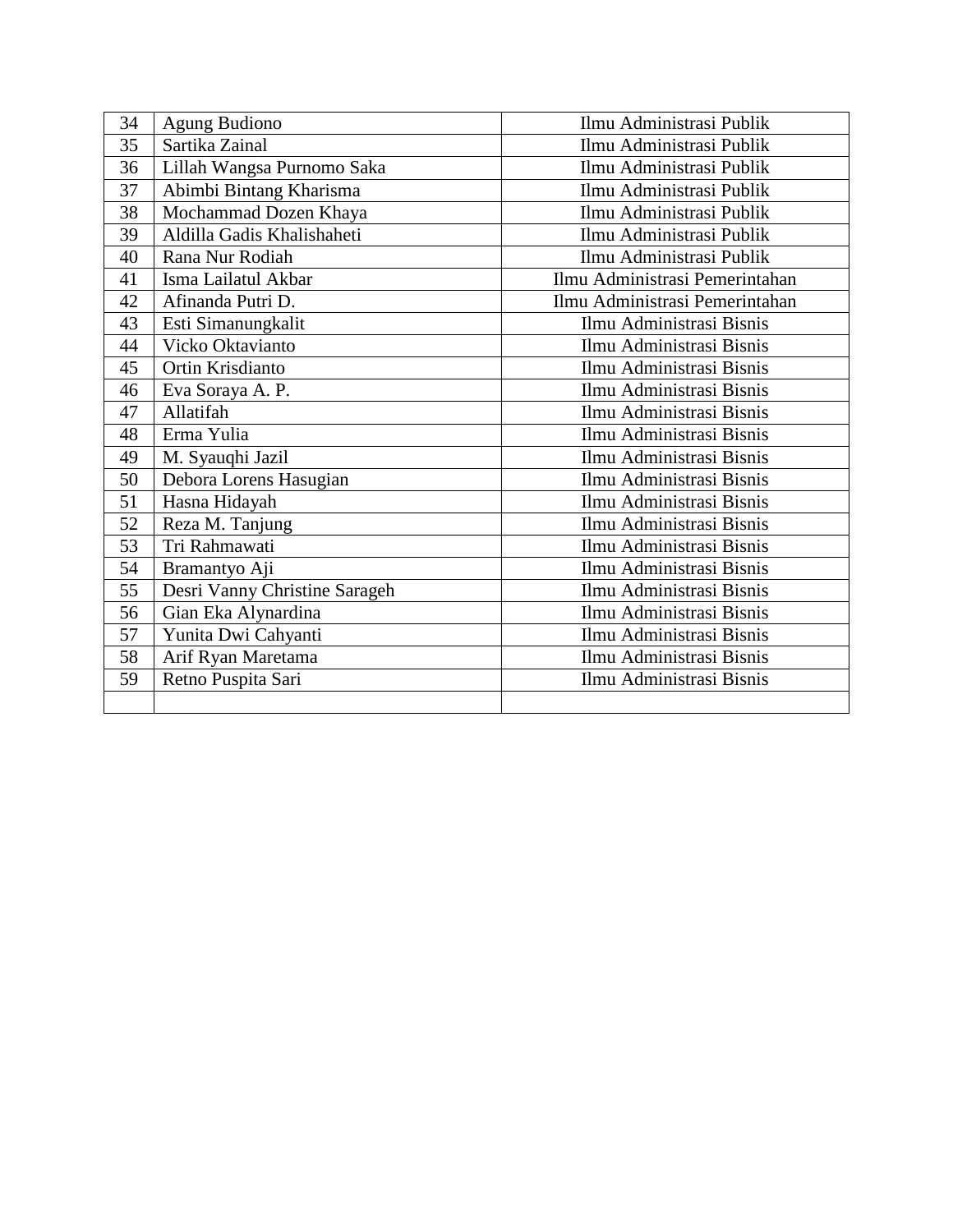#### **ANDROID 2013**

## **FAKULTAS ILMU ADMINISTRASI**

## **UNIVERSITAS BRAWIJAYA**

| NO.            | <b>NAMA</b>                      | <b>PROGRAM STUDI</b>            |
|----------------|----------------------------------|---------------------------------|
| 1              | SONNY ARESTA                     | <b>BISNIS INTERNASIONAL</b>     |
| $\overline{2}$ | SEPTI AMBAR WATY                 | <b>BISNIS INTERNASIONAL</b>     |
| 3              | <b>GIOVANNI ELVINA WOROTIKAN</b> | <b>BISNIS INTERNASIONAL</b>     |
| $\overline{4}$ | RINALDI FEBRIAN HASJIM           | <b>BISNIS INTERNASIONAL</b>     |
| 5              | <b>CHITRANI NURINDRATY</b>       | <b>BISNIS INTERNASIONAL</b>     |
| 6              | MUHAMMAD IRFAN SAMUDDIN          | <b>BISNIS INTERNASIONAL</b>     |
| $\overline{7}$ | <b>ANIFATUL HIDAYAH</b>          | <b>ILMU PERPUSTAKAAN</b>        |
| 8              | <b>SAEFUL ROFIQ</b>              | <b>ILMU PERPUSTAKAAN</b>        |
| 9              | YEBRIN TANTIA                    | <b>ILMU PERPUSTAKAAN</b>        |
| 10             | <b>NA'LLATUL NAJAH</b>           | <b>ILMU PERPUSTAKAAN</b>        |
| 11             | NURILLAH HIKMATYAR               | PERENCANAAN PEMBANGUNAN         |
| 12             | MOHAMMAD FARIH MAULIDIANTO       | PERENCANAAN PEMBANGUNAN         |
| 13             | DOVA DEA FEBRINA M               | ADMINISTRASI PERPAJAKAN         |
| 14             | VEGA RIZQI NOVYANTI              | ADMINISTRASI PERPAJAKAN         |
| 15             | FEBBY THENISA                    | ADMINISTRASI PERPAJAKAN         |
| 16             | AKBAR RIZALI YAHYA               | ADMINISTRASI PERPAJAKAN         |
| 17             | FEBRINA TIUR ROHANA SIREGAR      | ADMINISTRASI PERPAJAKAN         |
| 18             | <b>ISHAQ PRANANDA P</b>          | ADMINISTRASI PERPAJAKAN         |
| 19             | ULFA RIZKA MEGAWATI              | ADMINISTRASI PERPAJAKAN         |
| 20             | <b>FAHRIZA MAULIDA</b>           | ADMINISTRASI PERPAJAKAN         |
| 21             | LEONARDO UBU NGEDO LERO          | ADMINISTRASI PERPAJAKAN         |
| 22             | <b>AGNES DWI HARDIANTI</b>       | ILMU ADMINISTRASI PUBLIK        |
| 23             | JIBRIL DWI PUJA U D              | ILMU ADMINISTRASI PUBLIK        |
| 24             | <b>CLARA SHINTA BONIVIA</b>      | ILMU ADMINISTRASI PUBLIK        |
| 25             | <b>IHSAAN ZAIN PUTRA</b>         | ILMU ADMINISTRASI PUBLIK        |
| 26             | OCTIYANTI VERONICA GULTOM        | ILMU ADMINISTRASI PUBLIK        |
| 27             | MOHAMMAD YANAL YUSRON            | ILMU ADMINISTRASI PUBLIK        |
| 28             | HAMIDA CONDROWATI JAYADI         | ILMU ADMINISTRASI PUBLIK        |
| 29             | MARIA ARDHINA RESWARY            | <b>ILMU ADMINISTRASI PUBLIK</b> |
| 30             | ADITYA AFIF PRATAMA              | ILMU ADMINISTRASI PUBLIK        |
| 31             | SAFINAH NUR RACHMAH              | <b>ILMU ADMINISTRASI PUBLIK</b> |
| 32             | FITRI LESTARI                    | ILMU ADMINISTRASI PUBLIK        |
| 33             | <b>KENNY E SIMANGUNSONG</b>      | ILMU ADMINISTRASI PUBLIK        |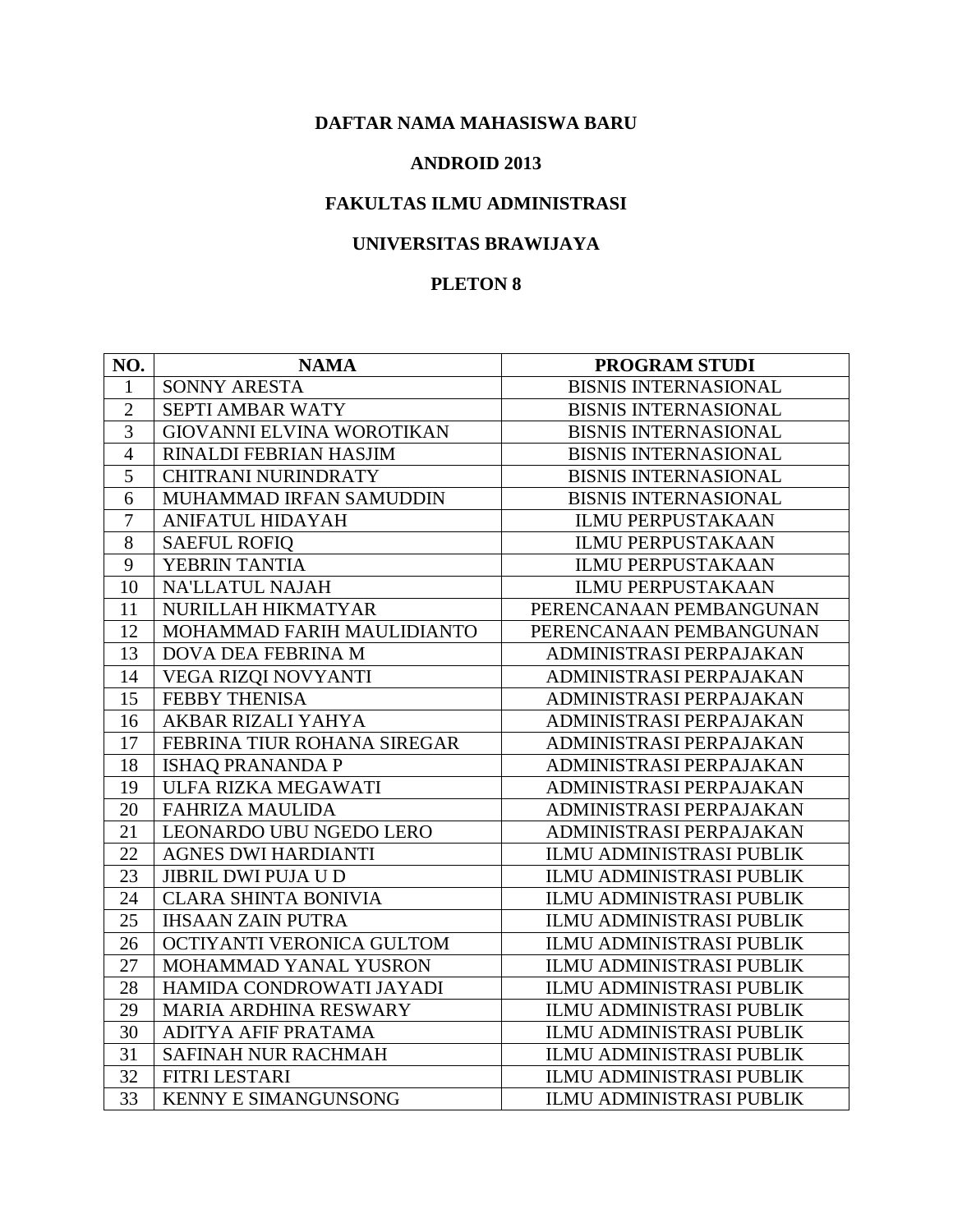| 34 | MUHAMMAD HAZQIAL SALASA       | ILMU ADMINISTRASI PUBLIK        |
|----|-------------------------------|---------------------------------|
| 35 | <b>CAROLINE</b>               | <b>ILMU ADMINISTRASI PUBLIK</b> |
| 36 | <b>DESY BUDIARTI</b>          | <b>ILMU ADMINISTRASI PUBLIK</b> |
| 37 | KURNIAWANSYAH B INDARTA       | <b>ILMU ADMINISTRASI PUBLIK</b> |
| 38 | <b>ULFA ILZA BILLA</b>        | <b>ILMU ADMINISTRASI PUBLIK</b> |
| 39 | NAUTICA AYU ARDIYANTI         | <b>ILMU ADMINISTRASI PUBLIK</b> |
| 40 | <b>ALFIAN DIMAS R</b>         | ADMINISTRASI PERPAJAKAN         |
| 41 | <b>HIKMAH GADI</b>            | ADMINISTRASI PEMERINTAHAN       |
| 42 | <b>SELFI HARDIKA R M</b>      | ADMINISTRASI PEMERINTAHAN       |
| 43 | <b>YUSWANTOPO</b>             | ADMINISTRASI PEMERINTAHAN       |
| 44 | NANDA DESIKA PUTRI            | <b>ILMU ADMINISTRASI BISNIS</b> |
| 45 | WIGEL YEHEZKIEL W             | <b>ILMU ADMINISTRASI BISNIS</b> |
| 46 | RADITYA ARYANTO N             | <b>ILMU ADMINISTRASI BISNIS</b> |
| 47 | <b>NUR PUTRI AMALIYAH</b>     | <b>ILMU ADMINISTRASI BISNIS</b> |
| 48 | NABELLA PUTRI LISHANDY        | <b>ILMU ADMINISTRASI BISNIS</b> |
| 49 | <b>APRILIA HAPSARI</b>        | <b>ILMU ADMINISTRASI BISNIS</b> |
| 50 | <b>ARI PRADIANTO</b>          | <b>ILMU ADMINISTRASI BISNIS</b> |
| 51 | ANDHINI PARAMITA JULIANTI     | <b>ILMU ADMINISTRASI BISNIS</b> |
| 52 | <b>SANTI MATIANI</b>          | <b>ILMU ADMINISTRASI BISNIS</b> |
| 53 | <b>SANTO JULIO SIREGAR</b>    | <b>ILMU ADMINISTRASI BISNIS</b> |
| 54 | WIDYAWATI AYU S               | <b>ILMU ADMINISTRASI BISNIS</b> |
| 55 | <b>ARSYA FAJAR K</b>          | <b>ILMU ADMINISTRASI BISNIS</b> |
| 56 | <b>DIAH AYU ARISTA</b>        | <b>ILMU ADMINISTRASI BISNIS</b> |
| 57 | FAJAR WAHYU PAMUNGKAS         | <b>ILMU ADMINISTRASI BISNIS</b> |
| 58 | YOHANA ESTRELITA VRENTIA DANU | <b>ILMU ADMINISTRASI BISNIS</b> |
| 59 | WINDA AYU RISMANITA           | <b>ILMU ADMINISTRASI BISNIS</b> |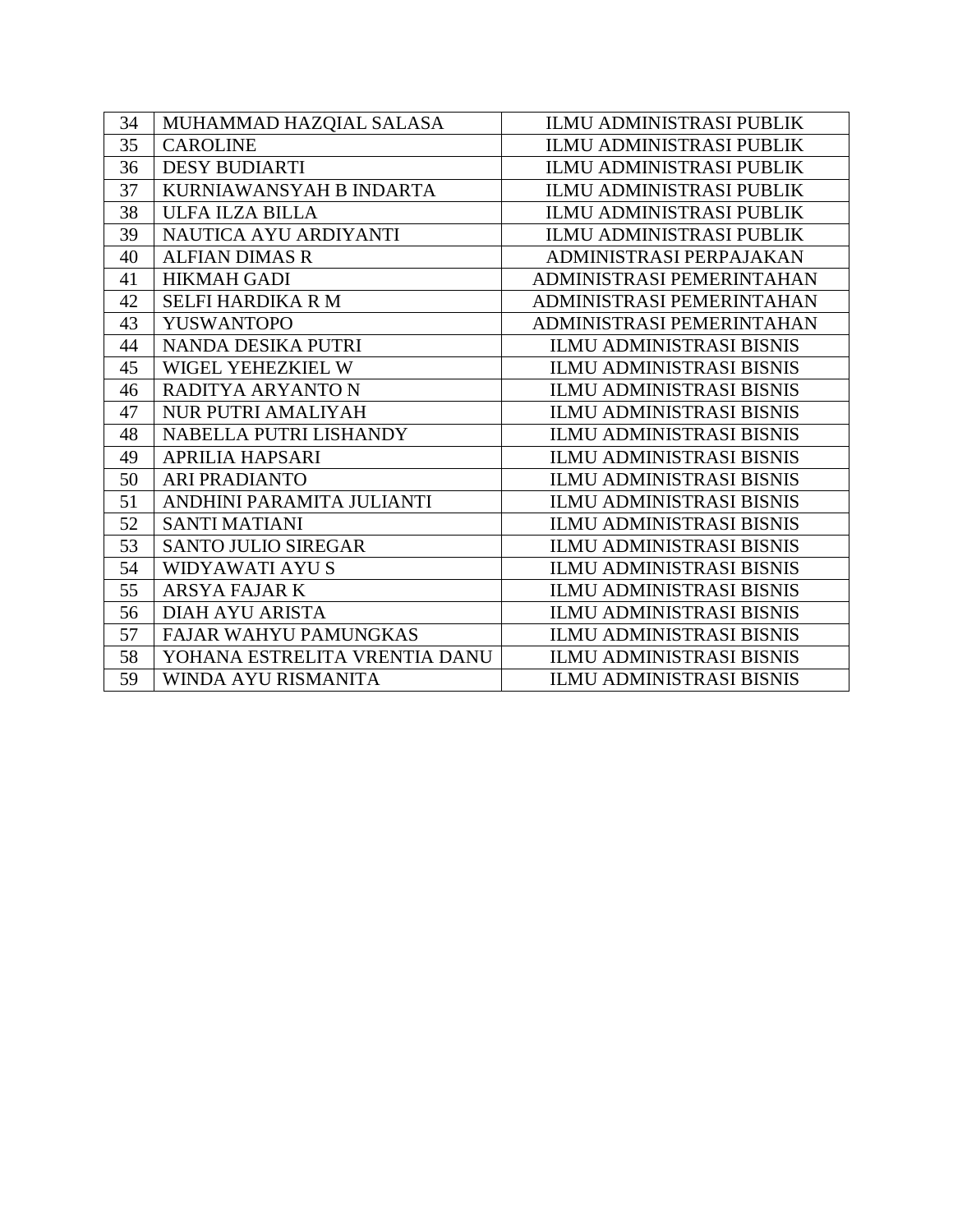#### **ANDROID 2013**

## **FAKULTAS ILMU ADMINISTRASI**

## **UNIVERSITAS BRAWIJAYA**

| NO.             | <b>NAMA</b>                 | PROGRAM STUDI               |
|-----------------|-----------------------------|-----------------------------|
| 1               | Syihab Izzuddien            | <b>Bisnis Internasional</b> |
| $\overline{2}$  | Rizky Vizzya                | <b>Bisnis Internasional</b> |
| 3               | Ruri Yuliarista             | <b>Bisnis Internasional</b> |
| $\overline{4}$  | Mochamad Agus Syaifulloh    | <b>Bisnis Internasional</b> |
| 5               | Mutiara Medina Fitri        | <b>Bisnis Pariwisata</b>    |
| 6               | Achmad Syaiful Rizal Rizky  | <b>Bisnis Pariwisata</b>    |
| $\overline{7}$  | Muvida Lailatul K           | Ilmu Administrasi Publik    |
| 8               | Andika Julianto             | Ilmu Administrasi Publik    |
| 9               | Ria Kurniawati              | Ilmu Administrasi Publik    |
| 10              | Luthfan Dandy Kurnia        | Ilmu Administrasi Publik    |
| 11              | Fadillah Wardiana W         | Ilmu Administrasi Publik    |
| 12              | Dhayu Citra Kusuma          | Ilmu Administrasi Publik    |
| 13              | Husni                       | Ilmu Administrasi Publik    |
| 14              | Maissy Yuliana Pujiningtyas | Ilmu Administrasi Publik    |
| 15              | Nanda Dita Syahpradana      | Ilmu Administrasi Publik    |
| 16              | Endah Yani Triastutik       | Ilmu Administrasi Publik    |
| 17              | Anggreini Suciningty        | Ilmu Administrasi Publik    |
| 18              | Thomas Gigih P w            | Ilmu Administrasi Publik    |
| 19              | <b>Imroatul Rosidah</b>     | Ilmu Administrasi Publik    |
| 20              | Ardika Wasis Harsanto       | Ilmu Administrasi Publik    |
| 21              | Aggraini Dana Kristy        | Ilmu Administrasi Publik    |
| 22              | Alvin Dwi Khalishaheti      | Ilmu Administrasi Publik    |
| 23              | Prita Septiana Putri        | Ilmu Administrasi Publik    |
| 24              | Muhammad Indro Rizaldy      | Ilmu Perpustakaan           |
| 25              | Viki Uva Risqi              | Ilmu Perpustakaan           |
| 26              | Anis Megawati               | Ilmu Perpustakaan           |
| 27              | Dian Asri                   | Ilmu Perpustakaan           |
| 28              | bidherine eppy putri        | perencanaan pembangunan     |
| 29              | Muhammad Fandi Fauzi        | Perencanaan Pembangunan     |
| 30              | Made Febriana W             | Administrasi Perpajakan     |
| 31              | M Saiful Islam              | Administrasi Perpajakan     |
| 32              | Kevin Dyovenda Zakia        | Administrasi Perpajakan     |
| $\overline{33}$ | Eva Istiqomah               | Administrasi Perpajakan     |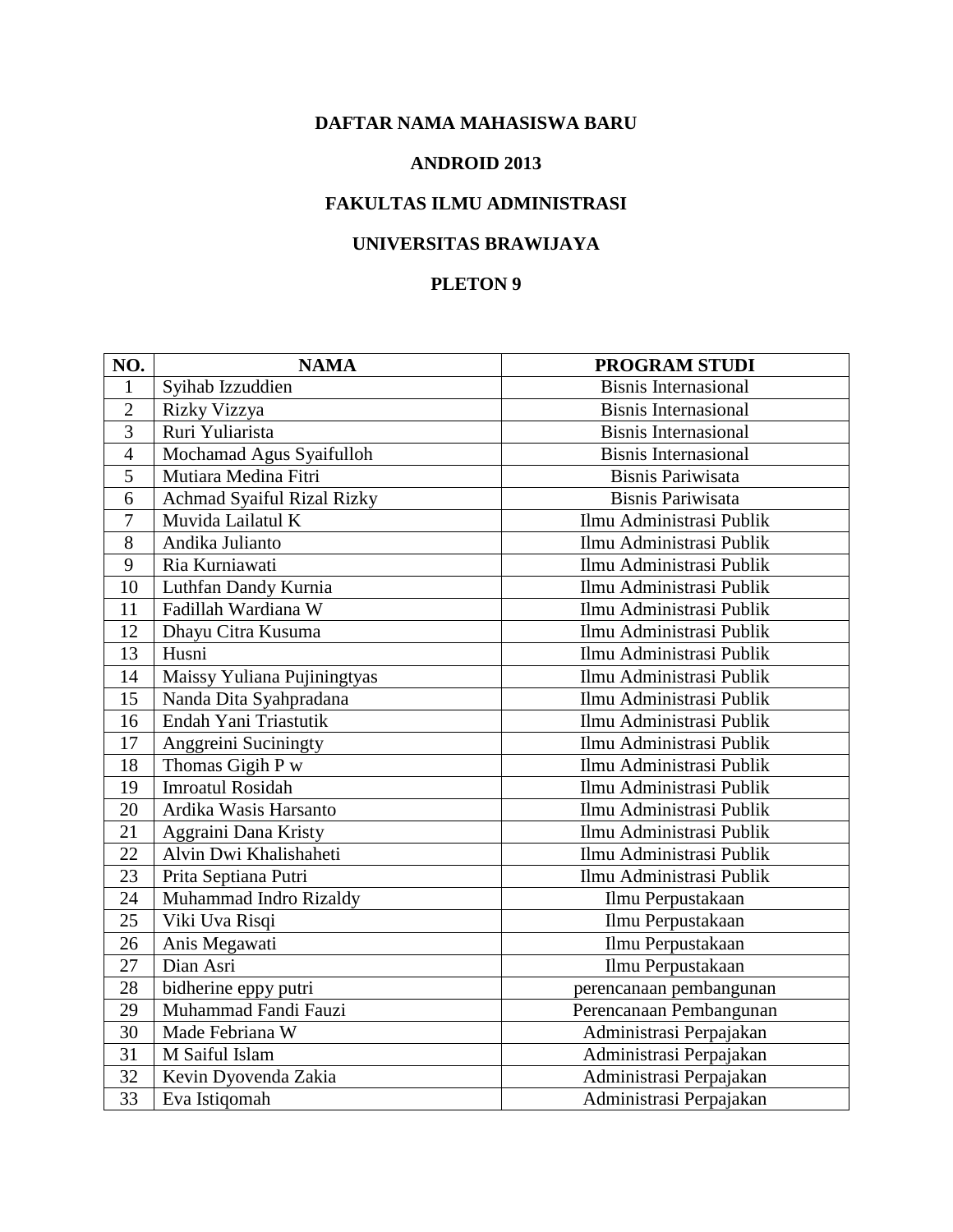| 34 | Fathiya Fadila             | Administrasi Perpajakan  |
|----|----------------------------|--------------------------|
| 35 | Kukuh Ariyo Damar Permana  | Administrasi Perpajakan  |
| 36 | Hidayati                   | Administrasi Perpajakan  |
| 37 | Satrio Dwi Aprian          | Administrasi Perpajakan  |
| 38 | Anggi Aisyah Rakhmi        | Administrasi Perpajakan  |
| 39 | Hany Pujilestari           | Administrasi Perpajakan  |
| 40 | Tito Mei Bangkiy Nugroho   | Administrasi Perpajakan  |
| 41 | Sinta Ananda Putri         | Administasi Pemerintahan |
| 42 | Ahmad Fauzan Hakim         | Administasi Pemerintahan |
| 43 | Dewi Artha Puspa Ningrum   | Administasi Pemerintahan |
| 44 | Dyah Putri Fuji L.         | Ilmu Administrasi Bisnis |
| 45 | Rivaldi Yudhistira         | Ilmu Administrasi Bisnis |
| 46 | Indra Laksono              | Ilmu Administrasi Bisnis |
| 47 | Widiana Puji Astuti        | Ilmu Administrasi Bisnis |
| 48 | Laura Dwi Purwanti         | Ilmu Administrasi Bisnis |
| 49 | Nikmatul Khoiroh           | Ilmu Administrasi Bisnis |
| 50 | Fandy Achmad               | Ilmu Administrasi Bisnis |
| 51 | Agustien Peggy Nokverawati | Ilmu Administrasi Bisnis |
| 52 | Lysa Eka Safitri           | Ilmu Administrasi Bisnis |
| 53 | Fernando                   | Ilmu Administrasi Bisnis |
| 54 | Rini Kurniasih             | Ilmu Administrasi Bisnis |
| 55 | Herren Lazuardi            | Ilmu Administrasi Bisnis |
| 56 | Whilda Eka Wardhana        | Ilmu Administrasi Bisnis |
| 57 | Fikri Kurnia Setyadi       | Ilmu Administrasi Bisnis |
| 58 | Nindira Annisa Zahra       | Ilmu Administrasi Bisnis |
| 59 | Nadiah Yusfita             | Ilmu Administrasi Bisnis |
|    |                            |                          |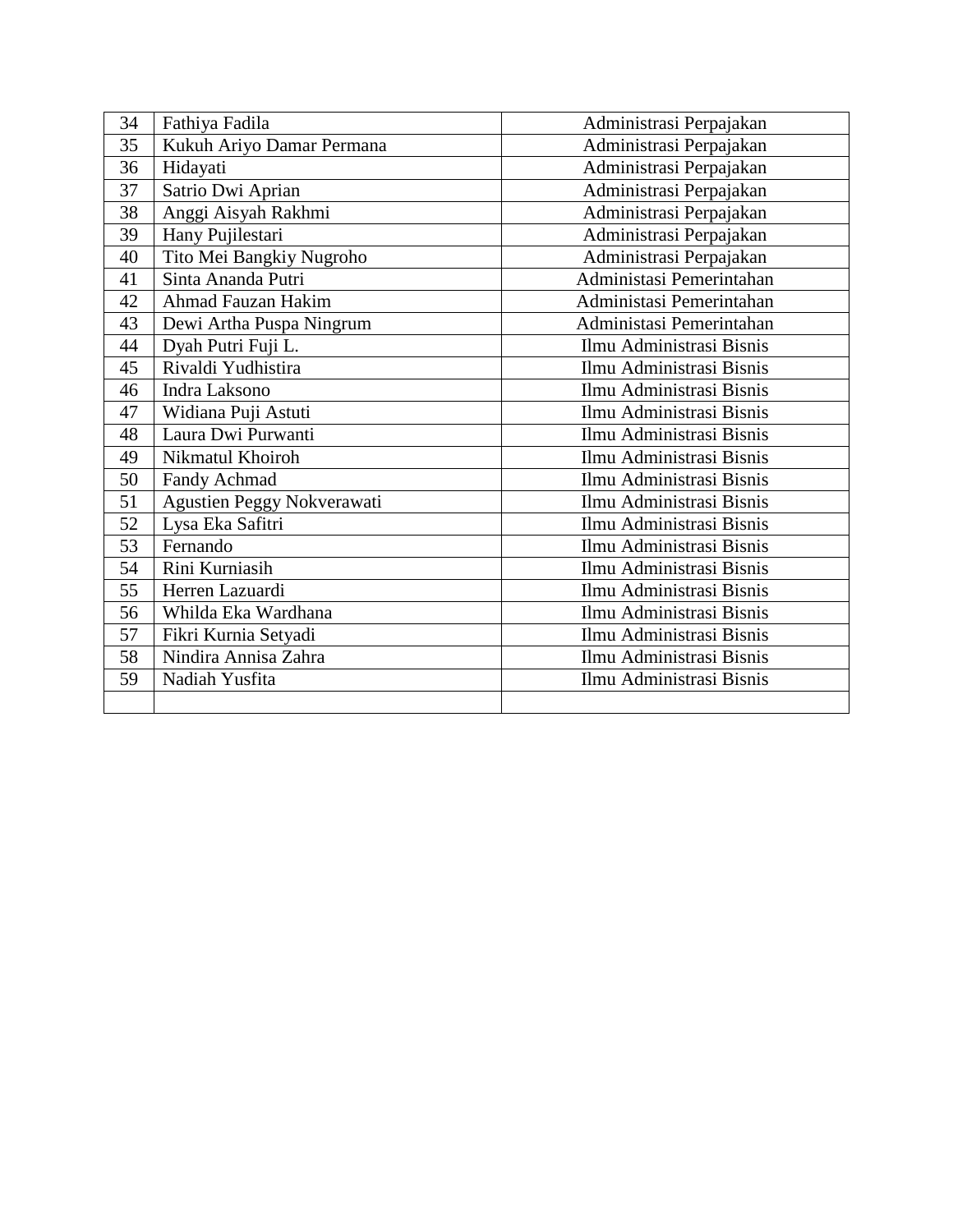#### **ANDROID 2013**

## **FAKULTAS ILMU ADMINISTRASI**

## **UNIVERSITAS BRAWIJAYA**

| NO.            | <b>NAMA</b>                         | <b>PROGRAM STUDI</b>            |
|----------------|-------------------------------------|---------------------------------|
| 1              | MUHAMMAD SYAFI RAHMAN               | <b>BISNIS INTERNASIONAL</b>     |
| $\overline{2}$ | MECHELIN DIRGAHAYU SKY              | <b>BISNIS INTERNASIONAL</b>     |
| 3              | <b>INE RAHMADANIA SALDIANOVITTA</b> | <b>BISNIS INTERNASIONAL</b>     |
| $\overline{4}$ | KOMA PANDU TRIWIANA                 | <b>BISNIS INTERNASIONAL</b>     |
| 5              | YOLANDA CECILIA                     | <b>BISNIS PARIWISATA</b>        |
| 6              | YUSAK SUWARNO                       | <b>BISNIS PARIWISATA</b>        |
| $\overline{7}$ | <b>ALISA MAYANG SARI</b>            | ILMU ADMINISTRASI PUBLIK        |
| 8              | YUDISTIRA EKA P                     | <b>ILMU ADMINISTRASI PUBLIK</b> |
| 9              | MARSYARETA FITRIANI                 | <b>ILMU ADMINISTRASI PUBLIK</b> |
| 10             | <b>ASSEL ALMADINAH</b>              | <b>ILMU ADMINISTRASI PUBLIK</b> |
| 11             | MARTIYAHFITRI ANUNG ANINDITA        | ILMU ADMINISTRASI PUBLIK        |
| 12             | <b>NUR LAILATUL FITRI</b>           | ILMU ADMINISTRASI PUBLIK        |
| 13             | AHMAD FAJAR KHUSUMAH                | ILMU ADMINISTRASI PUBLIK        |
| 14             | MONICA MAULUDHANI                   | <b>ILMU ADMINISTRASI PUBLIK</b> |
| 15             | MUHAMMAD FACHRI                     | ILMU ADMINISTRASI PUBLIK        |
| 16             | <b>FARAH MUTHI</b>                  | ILMU ADMINISTRASI PUBLIK        |
| 17             | <b>TRIA JULIASTUTI</b>              | ILMU ADMINISTRASI PUBLIK        |
| 18             | <b>RENDY CITRADIANGO</b>            | ILMU ADMINISTRASI PUBLIK        |
| 19             | <b>AKMALIA HERMAWATI</b>            | ILMU ADMINISTRASI PUBLIK        |
| 20             | PRATAMA RIZKY BAHARUDDIN            | <b>ILMU ADMINISTRASI PUBLIK</b> |
| 21             | <b>AULIYA SEPTIANA</b>              | ILMU ADMINISTRASI PUBLIK        |
| 22             | FERISTIANA PUTRI RAMADHAYANTI       | ILMU ADMINISTRASI PUBLIK        |
| 23             | <b>ABDILLAH WIRAWAN</b>             | <b>ILMU ADMINISTRASI PUBLIK</b> |
| 24             | ERIKA SHAFIRA                       | <b>ILMU PERPUSTAKAAN</b>        |
| 25             | NIRWAN PRIMA RAMADHAN               | <b>ILMU PERPUSTAKAAN</b>        |
| 26             | <b>DEA TIARANINGRUM</b>             | <b>ILMU PERPUSTAKAAN</b>        |
| 27             | RAMADHANTI SAFIRRIANI FIRDAUS       | <b>ILMU PERPUSTAKAAN</b>        |
| 28             | NOVITA TUNJUNGSARI                  | <b>ILMU PERPUSTAKAAN</b>        |
| 29             | PUTRI RAHAYU                        | PERENCANAAN PEMBANGUNAN         |
| 30             | <b>GEO LAMBANG AGAPE</b>            | PERENCANAAN PEMBANGUNAN         |
| 31             | RINI TRI HASTUTI                    | ADMINISTRASI PERPAJAKAN         |
| 32             | <b>PUPUS ARDHI</b>                  | ADMINISTRASI PERPAJAKAN         |
| 33             | <b>INES TRI PAKARTI</b>             | ADMINISTRASI PERPAJAKAN         |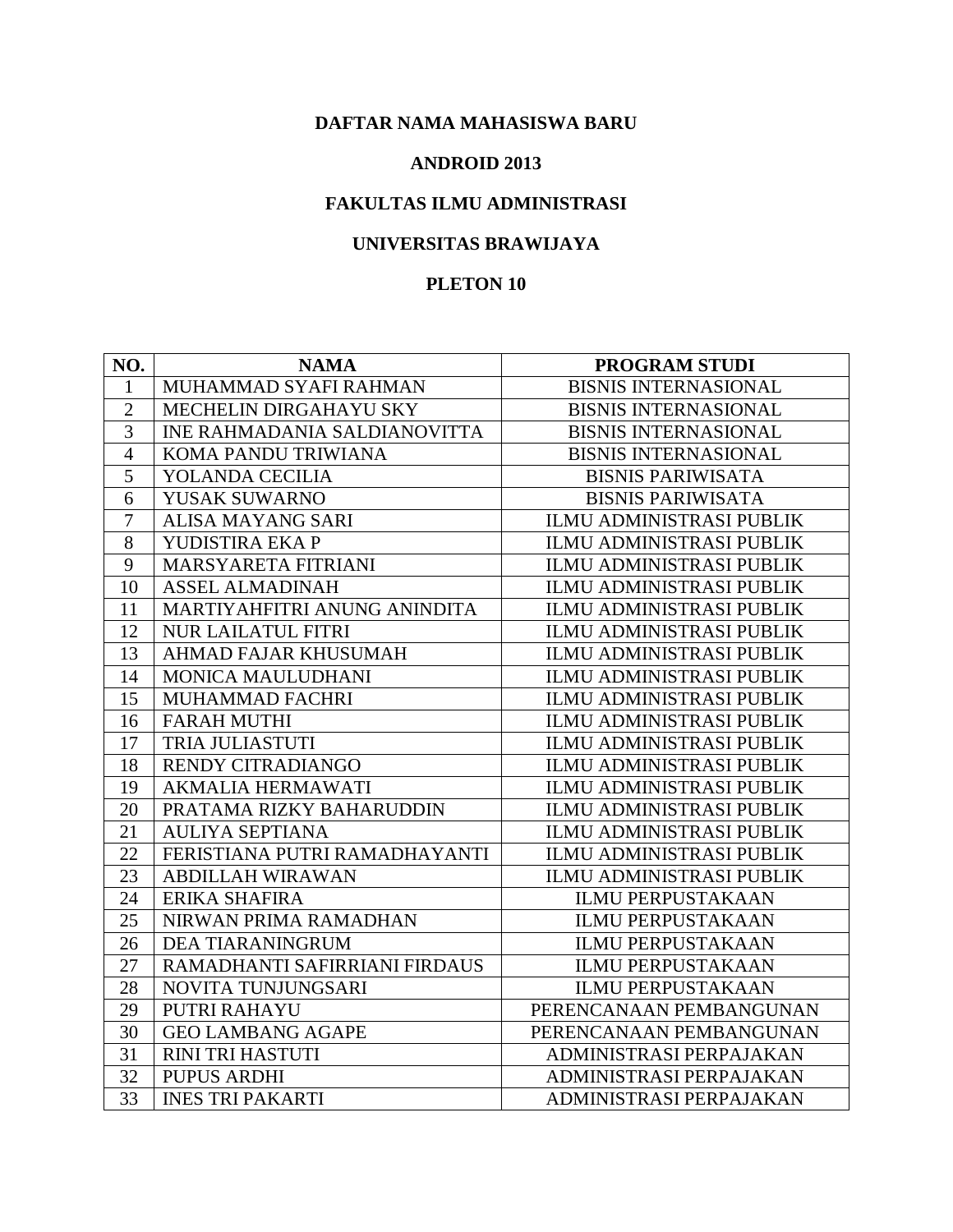| 34 | RENY RIFANGATUL M              | ADMINISTRASI PERPAJAKAN         |
|----|--------------------------------|---------------------------------|
| 35 | <b>ARIEF HENDRAWAN</b>         | ADMINISTRASI PERPAJAKAN         |
| 36 | ELIZABETH KARTIKA APRILIA      | ADMINISTRASI PERPAJAKAN         |
| 37 | <b>DENI APRILIANTO</b>         | ADMINISTRASI PERPAJAKAN         |
| 38 | YUHERINA TRISNAWATI            | ADMINISTRASI PERPAJAKAN         |
| 39 | AUDRYA DAMAYANTI               | ADMINISTRASI PERPAJAKAN         |
| 40 | MUHAMMAD NAUFAL MIQDAD         | ADMINISTRASI PERPAJAKAN         |
| 41 | <b>CLAUDIA EFILIANA SARISA</b> | ADMINISTRASI PEMERINTAHAN       |
| 42 | <b>HARI FITROH KHAMAL</b>      | ADMINISTRASI PEMERINTAHAN       |
| 43 | ELFIA CANDRA PUSPITA           | ADMINISTRASI PEMERINTAHAN       |
| 44 | KHOIRUL MUCHILISIN             | <b>ILMU ADMINISTRASI BISNIS</b> |
| 45 | <b>NURRICHA SAFITRI R</b>      | <b>ILMU ADMINISTRASI BISNIS</b> |
| 46 | <b>NOVA MARSHELLA S</b>        | <b>ILMU ADMINISTRASI BISNIS</b> |
| 47 | <b>SALMAN ALFARISI</b>         | <b>ILMU ADMINISTRASI BISNIS</b> |
| 48 | MUHAMMAD NURIFQI FIRDAUS       | <b>ILMU ADMINISTRASI BISNIS</b> |
| 49 | RETNO DWI CAHYANI              | <b>ILMU ADMINISTRASI BISNIS</b> |
| 50 | <b>NUR ROSITAH</b>             | <b>ILMU ADMINISTRASI BISNIS</b> |
| 51 | <b>IRMA DAMAYANTI</b>          | <b>ILMU ADMINISTRASI BISNIS</b> |
| 52 | <b>ADIL FIRDIAS</b>            | <b>ILMU ADMINISTRASI BISNIS</b> |
| 53 | APRILIANI ISNANDARI            | <b>ILMU ADMINISTRASI BISNIS</b> |
| 54 | MOHAMAD RIZALDY                | <b>ILMU ADMINISTRASI BISNIS</b> |
| 55 | <b>WINDA RARUNG</b>            | <b>ILMU ADMINISTRASI BISNIS</b> |
| 56 | <b>RAKA ARDY OSAFAN</b>        | <b>ILMU ADMINISTRASI BISNIS</b> |
| 57 | CHIN CHIN MEI PRILLIA P        | <b>ILMU ADMINISTRASI BISNIS</b> |
| 58 | <b>SAHID SATRIA PUTRA</b>      | <b>ILMU ADMINISTRASI BISNIS</b> |
| 59 | <b>SISCA PRATIWI</b>           | <b>ILMU ADMINISTRASI BISNIS</b> |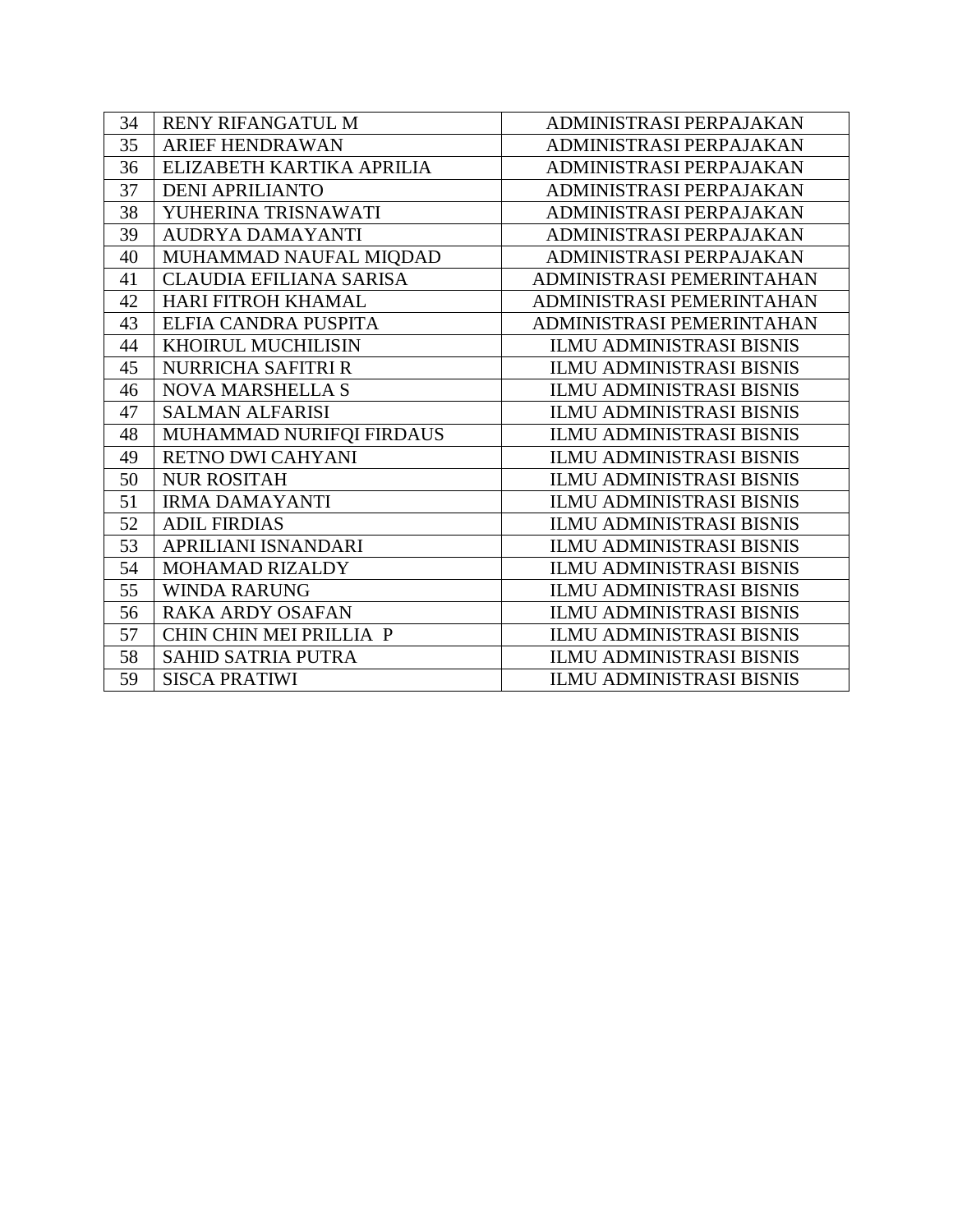#### **ANDROID 2013**

## **FAKULTAS ILMU ADMINISTRASI**

## **UNIVERSITAS BRAWIJAYA**

| NO.             | <b>NAMA</b>                     | PROGRAM STUDI               |
|-----------------|---------------------------------|-----------------------------|
| 1               | Oktana Indriyatna Jatnika       | <b>Bisnis Internasional</b> |
| $\overline{2}$  | Nuris Ajizah                    | <b>Bisnis Internasional</b> |
| $\overline{3}$  | Meyscke .L. Lusi                | <b>Bisnis Internasional</b> |
| $\overline{4}$  | Dimas Prasetyawan               | <b>Bisnis Internasional</b> |
| 5               | Finanda Rachmaulida             | <b>Bisnis Pariwisata</b>    |
| 6               | Mustofa                         | <b>Bisnis Pariwisata</b>    |
| $\overline{7}$  | Deny Lativah                    | Ilmu Administrasi Publik    |
| 8               | Rio Alansah P Siboro            | Ilmu Administrasi Publik    |
| 9               | Diyan Wahyuningtias             | Ilmu Administrasi Publik    |
| $\overline{10}$ | Hararis Ali Adnan               | Ilmu Administrasi Publik    |
| 11              | Lintang Rasyida Dwi Permatasari | Ilmu Administrasi Publik    |
| 12              | Deasy Ayu Sartika Dewi          | Ilmu Administrasi Publik    |
| 13              | Jon Faber Ompu Sunggu           | Ilmu Administrasi Publik    |
| 14              | Bella Nishamahdania             | Ilmu Administrasi Publik    |
| 15              | Lourentius Boudewijn Nicolas    | Ilmu Administrasi Publik    |
| 16              | Alisha Asmi                     | Ilmu Administrasi Publik    |
| 17              | Av Mora C Manalu                | Ilmu Administrasi Publik    |
| 18              | Rahmat                          | Ilmu Administrasi Publik    |
| 19              | Setia Kurniati                  | Ilmu Administrasi Publik    |
| 20              | Andre Devanda Putra             | Ilmu Administrasi Publik    |
| 21              | Irma Shofiana Syamsuddin        | Ilmu Administrasi Publik    |
| 22              | Vielda Widyagarini              | Ilmu Administrasi Publik    |
| 23              | Muhammad Rijal Fauzan           | Ilmu Administrasi Publik    |
| 24              | Maulidiana Paryani              | Ilmu Perpustakaan           |
| 25              | Yudhistira Bagas Pratama        | Ilmu Perpustakaan           |
| 26              | Aulia Nur Dienawati             | Ilmu Perpustakaan           |
| 27              | Ala Ul Mahsunah                 | Ilmu Perpustakaan           |
| 28              | nabilla chandra dita            | ilmu administrasi bisnis    |
| 29              | Arindra Kusumawardhani          | Perencanaan Pembangunan     |
| 30              | Mohammad Rezza Fahlavi          | Perencanaan Pembangunan     |
| $\overline{31}$ | Zunita Mahira M                 | Administrasi Perpajakan     |
| 32              | Gemarama                        | Administrasi Perpajakan     |
| 33              | Faryda Khansah                  | Administrasi Perpajakan     |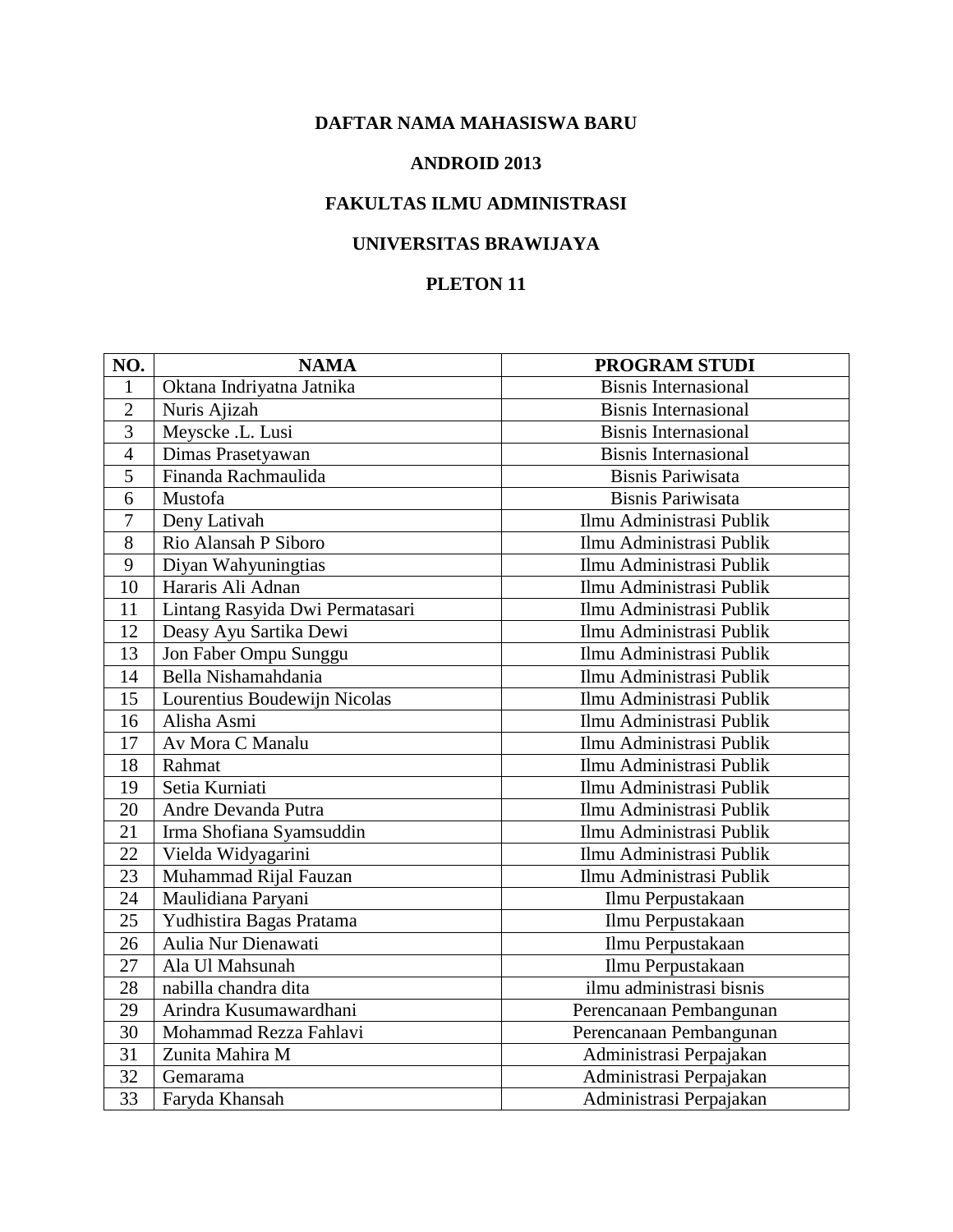| 34 | Nurhadi Handono                | Administrasi Perpajakan        |
|----|--------------------------------|--------------------------------|
| 35 | Ismi Julia Fylligea            | Administrasi Perpajakan        |
| 36 | Meisy Lastri Siregar           | Administrasi Perpajakan        |
| 37 | Abdullah Azzam                 | Administrasi Perpajakan        |
| 38 | Siti Nurjanah                  | Administrasi Perpajakan        |
| 39 | Panji Pratama Aricahyo Sugiono | Administrasi Perpajakan        |
| 40 | Hafidhah Fachrina              | Administrasi Perpajakan        |
| 41 | Dwi Rahmat Ramadhan            | Administrasi Perpajakan        |
| 42 | Balqis Afdiradana Farobby      | Ilmu Administrasi Pemerintahan |
| 43 | Ahmad Rizal Habibi             | Ilmu Administrasi Pemerintahan |
| 44 | Irawati                        | Ilmu Administrasi Pemerintahan |
| 45 | Frani Galih Agung S            | Ilmu Administrasi Bisnis       |
| 46 | Visensia Ferreria d            | Ilmu Administrasi Bisnis       |
| 47 | Ratna Sari S                   | Ilmu Administrasi Bisnis       |
| 48 | Nurmansyah Arif Wibisono       | Ilmu Administrasi Bisnis       |
| 49 | Fachrozi Muhammad              | Ilmu Administrasi Bisnis       |
| 50 | Erica Betha Wardiana           | Ilmu Administrasi Bisnis       |
| 51 | Ihda Husnayain                 | Ilmu Administrasi Bisnis       |
| 52 | Intan Carissa Kirana           | Ilmu Administrasi Bisnis       |
| 53 | M. Faza Abadi Udayana          | Ilmu Administrasi Bisnis       |
| 54 | Firdha Amalia Hapsari          | Ilmu Administrasi Bisnis       |
| 55 | A I Yudhakusuma                | Ilmu Administrasi Bisnis       |
| 56 | Dina Aprilia Utami             | Ilmu Administrasi Bisnis       |
| 57 | Fajar Saepullah                | Ilmu Administrasi Bisnis       |
| 58 | Dinda Mei Dian                 | Ilmu Administrasi Bisnis       |
| 59 | Anton Azis Kurniawan           | Ilmu Administrasi Bisnis       |
|    |                                |                                |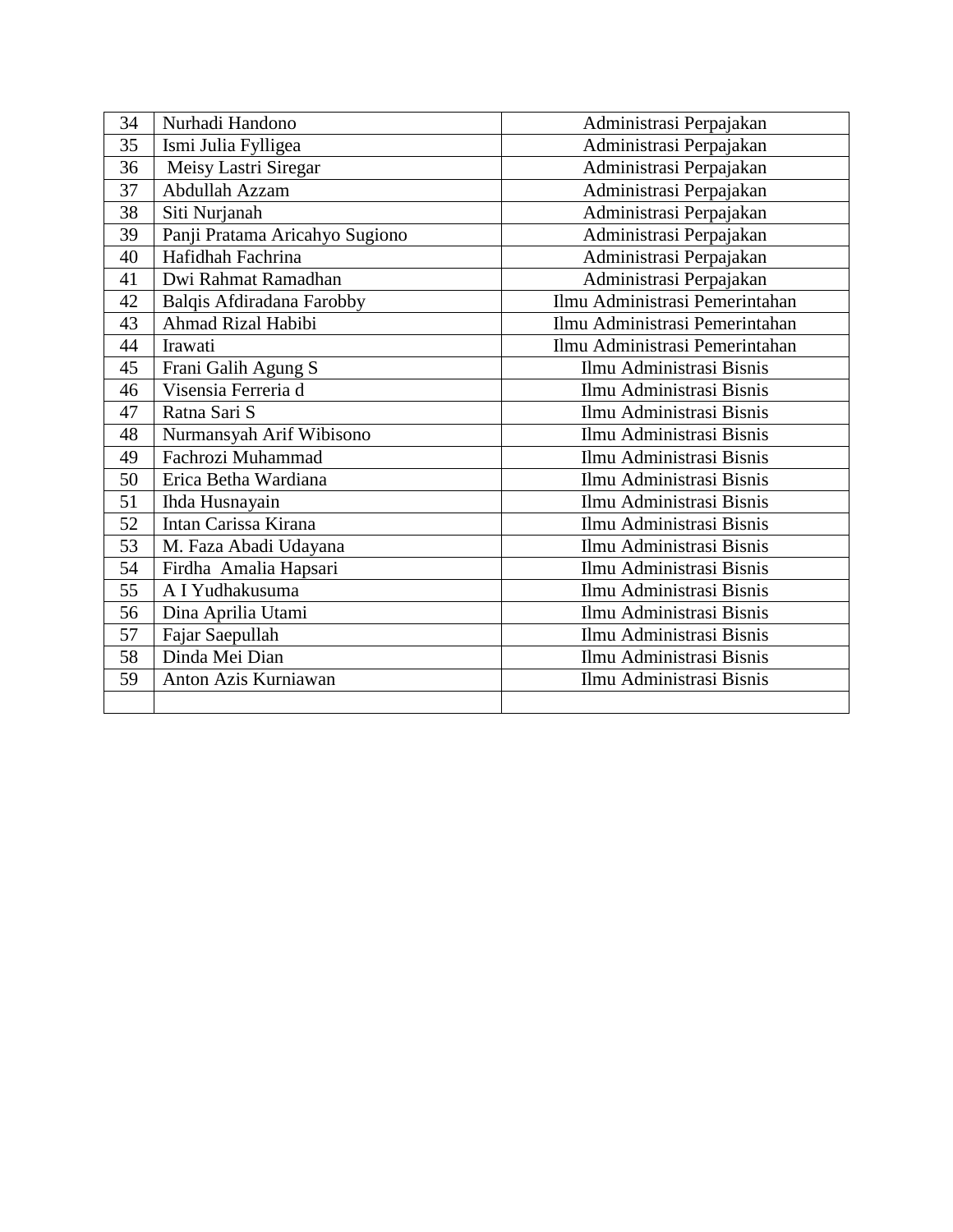#### **ANDROID 2013**

# **FAKULTAS ILMU ADMINISTRASI**

### **UNIVERSITAS BRAWIJAYA**

| NO.             | <b>NAMA</b>                    | PROGRAM STUDI               |
|-----------------|--------------------------------|-----------------------------|
| 1               | Duhita Haningtiyas Suryanti    | <b>Bisnis Internasional</b> |
| $\overline{2}$  | Mohammad Fakhrul Izzati        | <b>Bisnis Internasional</b> |
| 3               | Clarissa Yovianingtias         | <b>Bisnis Internasional</b> |
| $\overline{4}$  | Nu'ain Zahir                   | <b>Bisnis Internasional</b> |
| 5               | Lilis Setyawati                | <b>Bisnis Pariwisata</b>    |
| 6               | Arjuno Trio Sasminto           | <b>Bisnis Pariwisata</b>    |
| 7               | M Faris Hardian                | Aministrasi Publik          |
| 8               | Yulia Ebigael Saragi           | Aministrasi Publik          |
| 9               | <b>Alland Bagus Sanyoto</b>    | Aministrasi Publik          |
| 10              | Nurul Aisyiyah Aminu           | Aministrasi Publik          |
| 11              | Shinta Amalia Pratiwi          | Aministrasi Publik          |
| 12              | M Fahmi Lazuardi               | Aministrasi Publik          |
| 13              | Rini Maulidiniya               | Aministrasi Publik          |
| 14              | Nurdin Teguh Sosanto           | Aministrasi Publik          |
| 15              | Rajendra Wibawanti Purnamasari | Aministrasi Publik          |
| 16              | <b>Bella Resita N</b>          | Aministrasi Publik          |
| 17              | Kurnia Setyawaty               | Aministrasi Publik          |
| 18              | Diego Cahyoto                  | Aministrasi Publik          |
| 19              | Sevita Klariani Julita         | Aministrasi Publik          |
| 20              | Antin Rahmania                 | Aministrasi Publik          |
| 21              | Ranaldy Prathama Putra         | Aministrasi Publik          |
| 22              | Alien Bega Hardian             | Aministrasi Publik          |
| $\overline{23}$ | Diko Bagus Anggoro             | Administrasi Publik         |
| 24              | Deni Purnitasari               | Ilmu Perputakaan            |
| 25              | Rindy Tri Wahyuni              | Ilmu Perputakaan            |
| 26              | EvveWidiarare Putri            | Ilmu Perputakaan            |
| 27              | Reyhan Kamil Ikhtiawan         | Ilmu Perputakaan            |
| 28              | Aisyah Putri Pungkas           | Perencanaan Pembangunan     |
| 29              | Muhammad Awaluddin Fitrony     | Perencanaan Pembangunan     |
| 30              | muhammad ridho                 | ilmu administrasi bisnis    |
| $\overline{31}$ | Darin Rausan Fikri             | Adminitrasi Perpajakan      |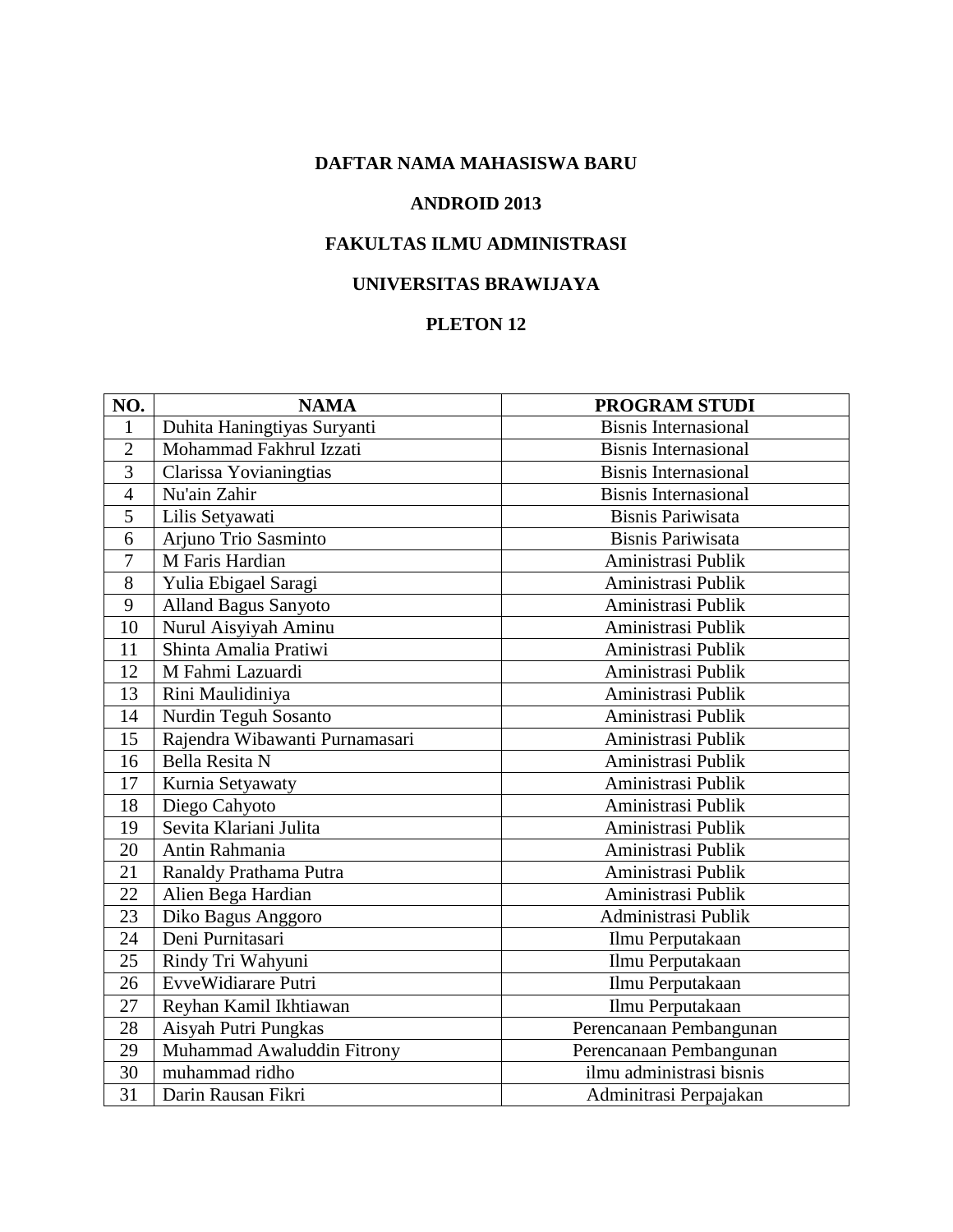| 32 | Amalia Dewi Indriyana | Adminitrasi Perpajakan         |
|----|-----------------------|--------------------------------|
| 33 | Reta Ardiansari       | Adminitrasi Perpajakan         |
| 34 | Rhama Ade Vermadi     | Adminitrasi Perpajakan         |
| 35 | Adlina Hajarani       | Adminitrasi Perpajakan         |
| 36 | Hafis Demas Affandi   | Adminitrasi Perpajakan         |
| 37 | Siti Mariam           | Adminitrasi Perpajakan         |
| 38 | Afifah Delia Pertiwi  | Adminitrasi Perpajakan         |
| 39 | Shahnaz Arianne       | Administrasi Perpajakan        |
| 40 | Fredian Muktiestri    | Ilmu Administrasi Pemerintahan |
| 41 | Intan Puji Pangestu   | Ilmu Administrasi Pemerintahan |
| 42 | Fitroni Fauzi Miharto | Ilmu Administrasi Pemerintahan |
| 43 | Rifqi Hafiz Fachreza  | Ilmu Administrasi Bisnis       |
| 44 | M. Nur Tsaqif A.      | Ilmu Administrasi Bisnis       |
| 45 | Riyan Saputra         | Ilmu Administrasi Bisnis       |
| 46 | Sekar Arum Kinanti    | Ilmu Administrasi Bisnis       |
| 47 | Nurmalia Ariarni      | Ilmu Administrasi Bisnis       |
| 48 | Nelly Sulistyani      | Ilmu Administrasi Bisnis       |
| 49 | Rashydah              | Ilmu Administrasi Bisnis       |
| 50 | M. Baihaqi            | Ilmu Administrasi Bisnis       |
| 51 | Wiwit Herdianti       | Ilmu Administrasi Bisnis       |
| 52 | Shonia Rahma Ausri    | Ilmu Administrasi Bisnis       |
| 53 | Naufal Muhammad       | Ilmu Administrasi Bisnis       |
| 54 | Yuni Anisa Lestari    | Ilmu Administrasi Bisnis       |
| 55 | Satya Wahyu M.        | Ilmu Administrasi Bisnis       |
| 56 | Firial A. Aziz        | Ilmu Administrasi Bisnis       |
| 57 | Wijang Wicaksono      | Ilmu Administrasi Bisnis       |
| 58 | Dwi Okta Roihanah     | Ilmu Administrasi Bisnis       |
| 59 | Achmad Iqbal          | Ilmu Administrasi Bisnis       |
|    |                       |                                |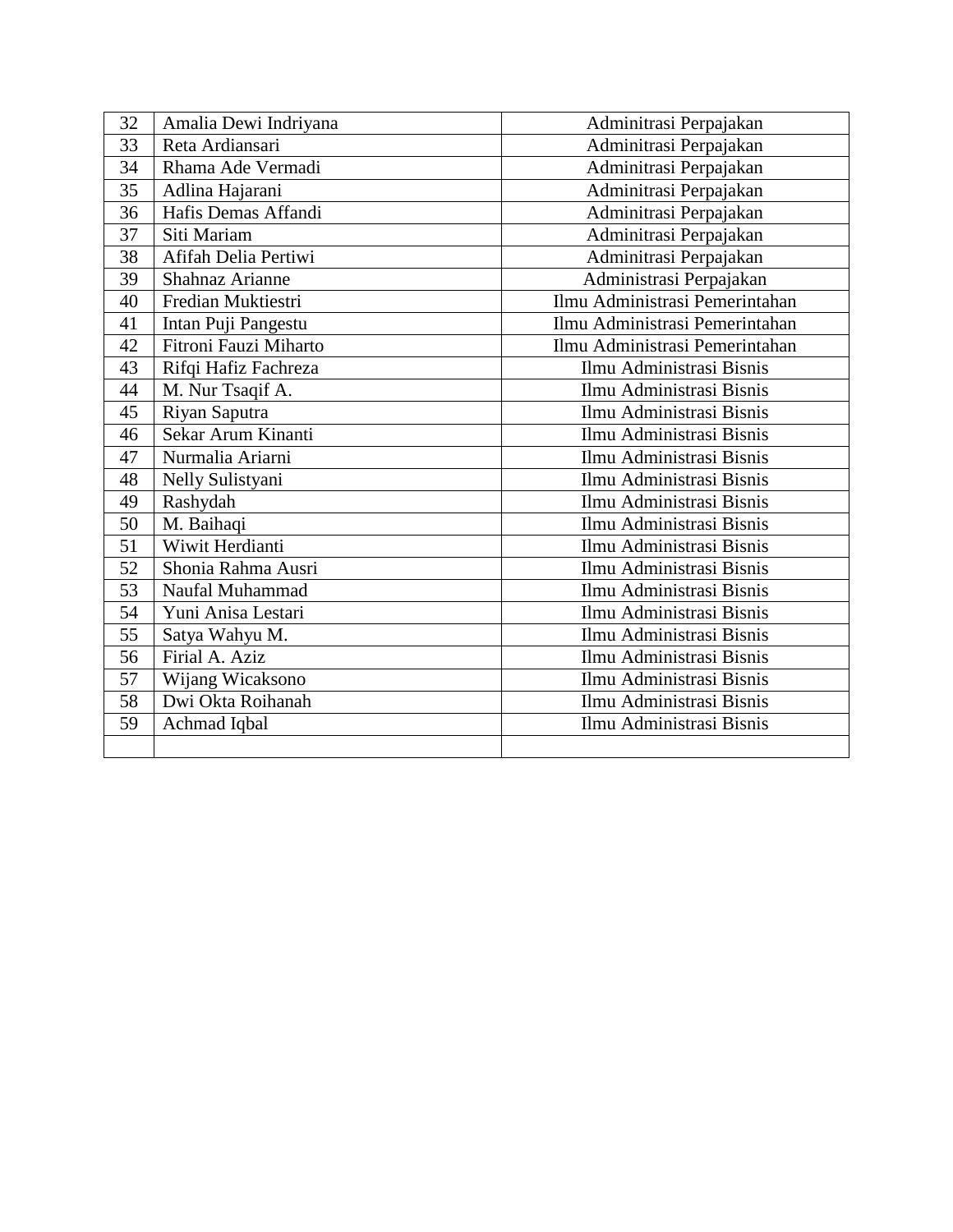#### **ANDROID 2013**

# **FAKULTAS ILMU ADMINISTRASI**

#### **UNIVERSITAS BRAWIJAYA**

| NO.            | <b>NAMA</b>                   | PROGRAM STUDI                   |
|----------------|-------------------------------|---------------------------------|
| $\mathbf{1}$   | EUNIKE NOWALY TUNAY           | ADMINISTRASI PERPAJAKAN         |
| $\overline{2}$ | <b>ABDUL WASHIK</b>           | ADMINISTRASI PERPAJAKAN         |
| 3              | <b>NOVI WAHYUNI</b>           | ADMINISTRASI PERPAJAKAN         |
| $\overline{4}$ | <b>CAHYANI SETYA DEWI</b>     | ADMINISTRASI PERPAJAKAN         |
| $\overline{5}$ | HAJJAR AGUNG ALIVIYANTO       | ADMINISTRASI PERPAJAKAN         |
| 6              | OLIVIA SANTI RAHARDJO         | ADMINISTRASI PERPAJAKAN         |
| $\overline{7}$ | RISKI ADI PRANATA             | ADMINISTRASI PERPAJAKAN         |
| 8              | <b>CAMELIA YOMA SALAFI</b>    | ADMINISTRASI PERPAJAKAN         |
| 9              | SRI AYU MASTININGSIH          | ADMINISTRASI PERPAJAKAN         |
| 10             | <b>ANIK MEIDARWATI</b>        | <b>BISNIS INTERNASIONAL</b>     |
| 11             | DEYU CAESAR GUMILANG          | <b>BISNIS INTERNASIONAL</b>     |
| 12             | <b>IKE PUTRI AGUSTINA</b>     | <b>BISNIS INTERNASIONAL</b>     |
| 13             | <b>KHOIRUL AFAN</b>           | <b>BISNIS INTERNASIONAL</b>     |
| 14             | NI KOMANG DEWI DHARMAYANTI    | <b>BISNIS PARIWISATA</b>        |
| 15             | MUHAMMAD HARITS ZAENAL        | <b>BISNIS PARIWISATA</b>        |
| 16             | ALIFATUS SOLIHATI W           | <b>ILMU ADMINISTRASI BISNIS</b> |
| 17             | MUHAMMAD SYAUQI               | <b>ILMU ADMINISTRASI BISNIS</b> |
| 18             | <b>GAGAS SEPTIAN NURFIK</b>   | <b>ILMU ADMINISTRASI BISNIS</b> |
| 19             | HAFIDHA AFRIANTI Y            | <b>ILMU ADMINISTRASI BISNIS</b> |
| 20             | <b>LENI MARTINA JONET</b>     | <b>ILMU ADMINISTRASI BISNIS</b> |
| 21             | <b>GHIFFARI HERLAMBANG</b>    | <b>ILMU ADMINISTRASI BISNIS</b> |
| 22             | ANGELINA DIAH KUSUMASARI      | <b>ILMU ADMINISTRASI BISNIS</b> |
| 23             | NOOR RIKA DINATA IMBAR        | <b>ILMU ADMINISTRASI BISNIS</b> |
| 24             | <b>AKMAL GHANI DWIANTO</b>    | <b>ILMU ADMINISTRASI BISNIS</b> |
| 25             | POPPY PANJAITAN               | <b>ILMU ADMINISTRASI BISNIS</b> |
| 26             | AGAM NURHARDIANSYAH           | <b>ILMU ADMINISTRASI BISNIS</b> |
| 27             | DESYLIANI RAHMAH PRATIWI      | <b>ILMU ADMINISTRASI BISNIS</b> |
| 28             | CINDY OKTIANANDA MARISKA      | <b>ILMU ADMINISTRASI BISNIS</b> |
| 29             | <b>FENIN FARINA</b>           | <b>ILMU ADMINISTRASI BISNIS</b> |
| 30             | <b>FARIS HUMAM AZHAR</b>      | <b>ILMU ADMINISTRASI BISNIS</b> |
| 31             | <b>INTAN TRIYASMINA ATIQA</b> | <b>ILMU ADMINISTRASI BISNIS</b> |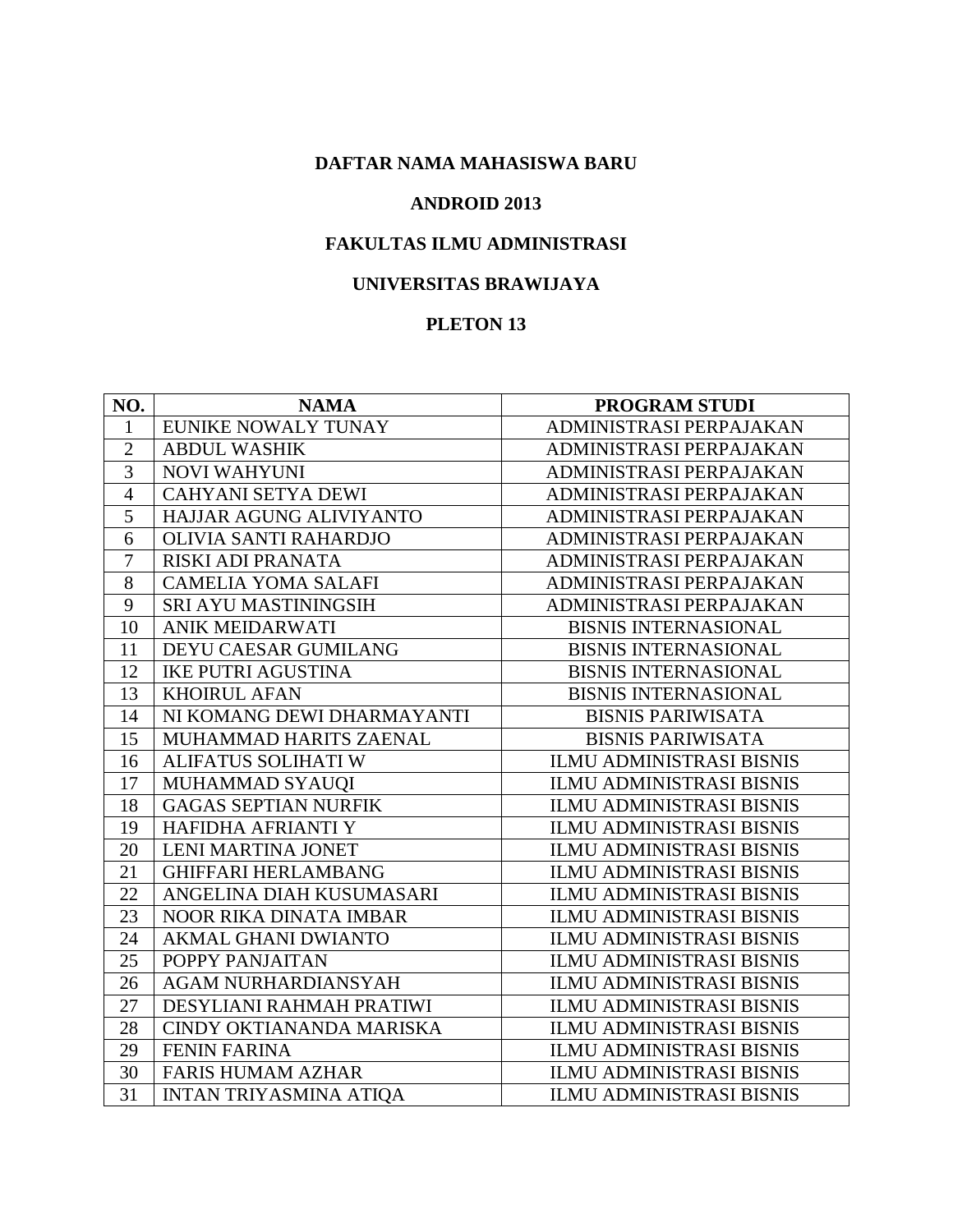| 32 | <b>IKE VANESSA</b>                | <b>ILMU ADMINISTRASI BISNIS</b> |
|----|-----------------------------------|---------------------------------|
| 33 | MUCHTAR TSABIT ALMUCHTAR          | <b>ILMU ADMINISTRASI BISNIS</b> |
| 34 | <b>VERLY ARIN R</b>               | ADMINISTRASI PEMERINTAHAN       |
| 35 | SEPTHA ARI SHANDY                 | ADMINISTRASI PEMERINTAHAN       |
| 36 | <b>GRASELLA MELINDA WOSPAKRIK</b> | ADMINISTRASI PEMERINTAHAN       |
| 37 | <b>NURLINDA TRIUSMA</b>           | <b>ILMU ADMINISTRASI PUBLIK</b> |
| 38 | DEWI PUSPITA M                    | <b>ILMU ADMINISTRASI PUBLIK</b> |
| 39 | <b>RASYID SIDDIQ</b>              | <b>ILMU ADMINISTRASI PUBLIK</b> |
| 40 | VEGA DIOLA AYU BINTORO            | <b>ILMU ADMINISTRASI PUBLIK</b> |
| 41 | AYU PUTRI DAMAYANTI               | <b>ILMU ADMINISTRASI PUBLIK</b> |
| 42 | ALI HASBY TAUHIDI                 | <b>ILMU ADMINISTRASI PUBLIK</b> |
| 43 | <b>DINDA NUR LAILI MASUD</b>      | <b>ILMU ADMINISTRASI PUBLIK</b> |
| 44 | <b>JUANG ABDI MUHAMMAD</b>        | ILMU ADMINISTRASI PUBLIK        |
| 45 | <b>MAYA PERMATASARI</b>           | <b>ILMU ADMINISTRASI PUBLIK</b> |
| 46 | <b>BAYU ADJI TUTUKO</b>           | <b>ILMU ADMINISTRASI PUBLIK</b> |
| 47 | <b>INAS PASANGKIN</b>             | <b>ILMU ADMINISTRASI PUBLIK</b> |
| 48 | DANAN KUSUMA WIJAYA               | <b>ILMU ADMINISTRASI PUBLIK</b> |
| 49 | ANGELA ARISTA DENYS               | <b>ILMU ADMINISTRASI PUBLIK</b> |
| 50 | EKA PUTRI AQ ROSYIDAH             | <b>ILMU ADMINISTRASI PUBLIK</b> |
| 51 | <b>ARIF TRI LAKSONO</b>           | <b>ILMU ADMINISTRASI PUBLIK</b> |
| 52 | RIZKI ADILA RAMADHAN              | ILMU ADMINISTRASI PUBLIK        |
| 53 | <b>OLIN LAKSMITA DANIAR</b>       | <b>ILMU PERPUSTAKAAN</b>        |
| 54 | YOGI WIDIYA                       | <b>ILMU PERPUSTAKAAN</b>        |
| 55 | ANGGER PURWOKO HARIMANTIAS        | <b>ILMU PERPUSTAKAAN</b>        |
| 56 | IKA MAWADHAH RAMADHANI            | <b>ILMU PERPUSTAKAAN</b>        |
| 57 | <b>BAMBANG PRIYAMBODO ALIF</b>    | <b>ILMU PERPUSTAKAAN</b>        |
|    | <b>SANTOSO</b>                    |                                 |
| 58 | PUTRI RESTIANI MAFINANIK          | PERENCANAAN PEMBANGUNAN         |
| 59 | <b>RIO LINGGA</b>                 | PERENCANAAN PEMBANGUNAN         |
|    |                                   |                                 |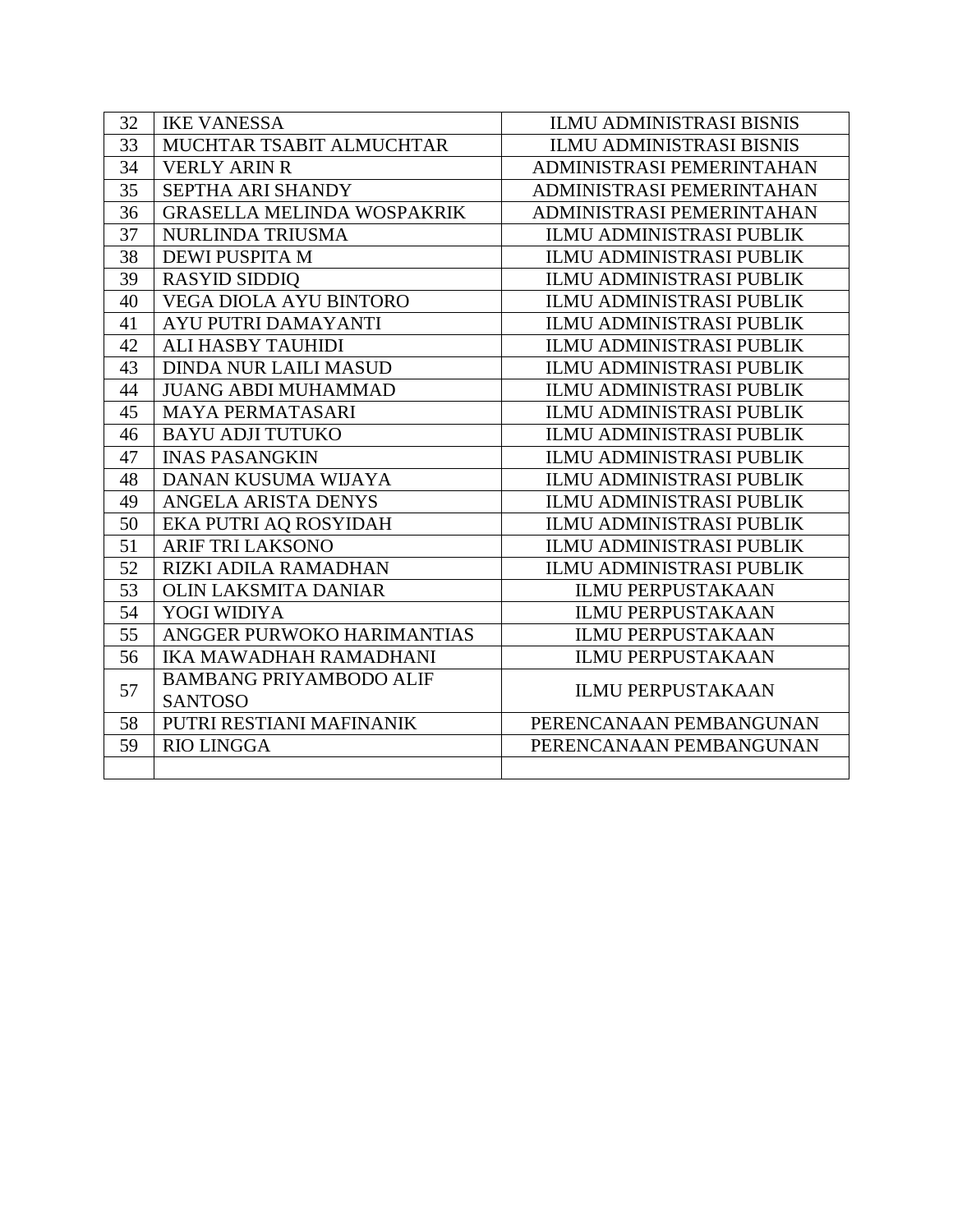#### **ANDROID 2013**

## **FAKULTAS ILMU ADMINISTRASI**

## **UNIVERSITAS BRAWIJAYA**

| NO.            | <b>NAMA</b>               | PROGRAM STUDI               |
|----------------|---------------------------|-----------------------------|
| 1              | Azizah Agma Irintyasti    | <b>Bisnis Internasional</b> |
| $\overline{2}$ | Ade Rahayu Putra          | <b>Bisnis Internasional</b> |
| 3              | Shivani Bio               | <b>Bisnis Internasional</b> |
| $\overline{4}$ | Kemas Ferryan Nizar Zakky | <b>Bisnis Internasional</b> |
| 5              | Rita Fetriyani            | <b>Bisnis Pariwisata</b>    |
| 6              | Vicky Ferbriansa Ramadhan | <b>Bisnis Pariwisata</b>    |
| $\overline{7}$ | Amalia Dwi Nuuraini       | Ilmu Administrasi Publik    |
| 8              | Muchammad Ilham Maha      | Ilmu Administrasi Publik    |
| 9              | Adlina Izzati F D         | Ilmu Administrasi Publik    |
| 10             | Raditya Ghanesa S         | Ilmu Administrasi Publik    |
| 11             | Tri Kusumawati            | Ilmu Administrasi Publik    |
| 12             | Siti Indarwati            | Ilmu Administrasi Publik    |
| 13             | Aqil Stiawan              | Ilmu Administrasi Publik    |
| 14             | Rika Pujiasih             | Ilmu Administrasi Publik    |
| 15             | Fira Katilla              | Ilmu Administrasi Publik    |
| 16             | Yayang Agung Wahyudi Yes  | Ilmu Administrasi Publik    |
| 17             | Dilla Meyta Risanti       | Ilmu Administrasi Publik    |
| 18             | Iriansyah Marthin Pratama | Ilmu Administrasi Publik    |
| 19             | Dwi Aristya Damayanti     | Ilmu Administrasi Publik    |
| 20             | Muhammad Dzulkarnain      | Ilmu Administrasi Publik    |
| 21             | Shafira Eileena Azaria    | Ilmu Administrasi Publik    |
| 22             | Dita Mustika Ramadhani    | Ilmu Administrasi Publik    |
| 23             | Qori Firman Nawawi        | Ilmu Administrasi Publik    |
| 24             | Wahyu Kencono Wati        | Ilmu Perpustakaan           |
| 25             | Mohammad Novan Wibawanto  | Ilmu Perpustakaan           |
| 26             | Nina cahyawati            | Ilmu Perpustakaan           |
| 27             | Brigitta Kusumawardhani   | Ilmu Perpustakaan           |
| 28             | Bagus Prasetyo Sahadi     | Perencanaan Pembangunan     |
| 29             | Titik Windiati            | Perencanaan Pembangunan     |
| 30             | mutmainah                 | ilmu administrasi bisnis    |
| 31             | Ifah Zulfiani             | Administrasi Perpajakan     |
| 32             | Arini Suci Trisnawati     | Administrasi Perpajakan     |
| 33             | Widya Cahyanti            | Administrasi Perpajakan     |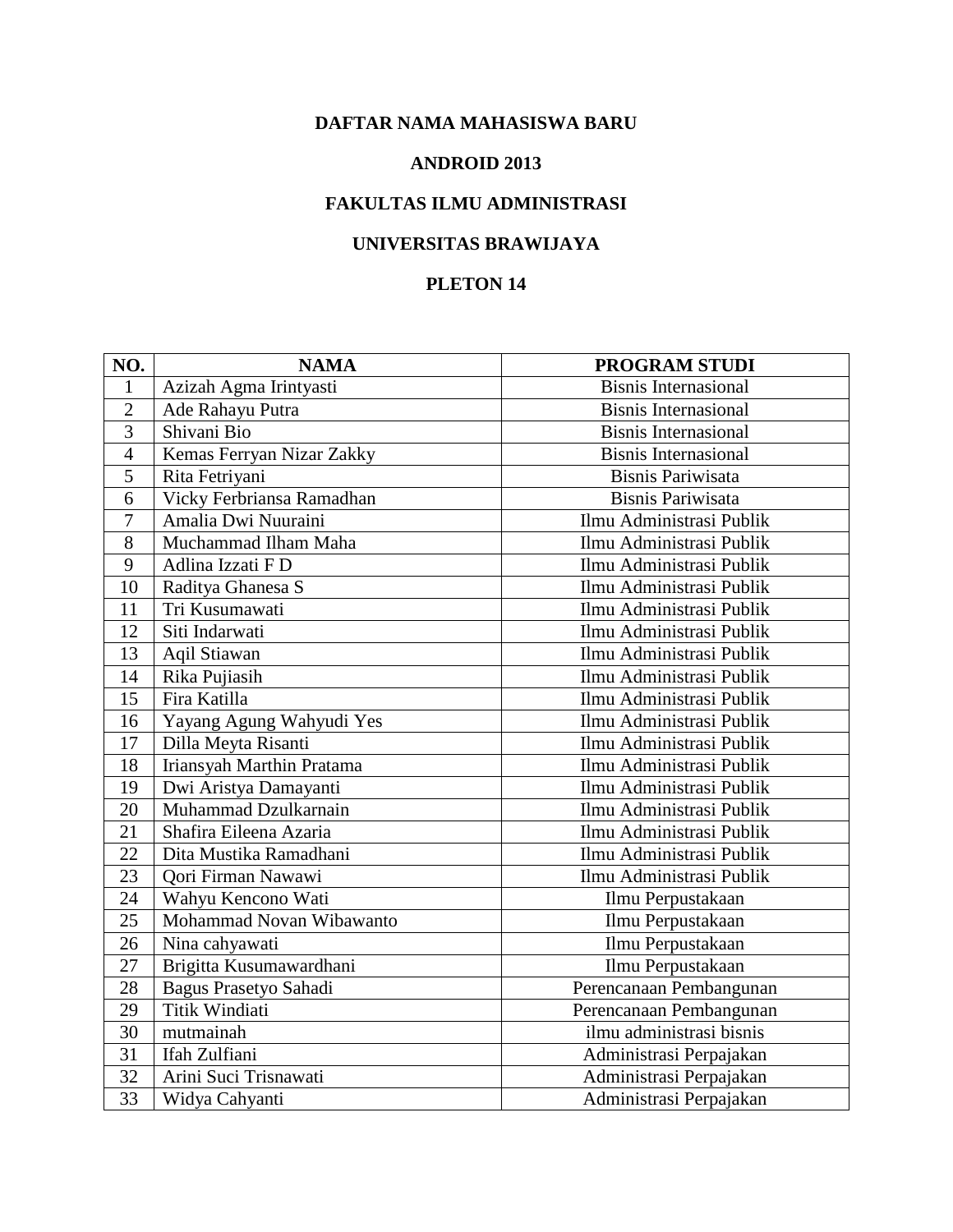| 34 | Muhamad Afriyanto               | Administrasi Perpajakan        |
|----|---------------------------------|--------------------------------|
| 35 | Fuji Melisa Devi                | Administrasi Perpajakan        |
| 36 | Moh Hamim H                     | Administrasi Perpajakan        |
| 37 | Deandra Dela Sufitry            | Administrasi Perpajakan        |
| 38 | Himmatul Hidayah                | Administrasi Perpajakan        |
| 39 | Reza Nanta Tonny Islam Dermawan | Ilmu Administrasi Pemerintahan |
| 40 | Tiya Arum Mahardhia             | Ilmu Administrasi Pemerintahan |
| 41 | Dyah Retno Wulan                | Ilmu Administrasi Bisnis       |
| 42 | Mochamad Biodi                  | Ilmu Administrasi Bisnis       |
| 43 | Imam Rahmantio                  | Ilmu Administrasi Bisnis       |
| 44 | Erni Jayaningrum                | Ilmu Administrasi Bisnis       |
| 45 | Safira Wahyuningtyas            | Ilmu Administrasi Bisnis       |
| 46 | Noventy Ardiani                 | Ilmu Administrasi Bisnis       |
| 47 | Muhamad Alif Mahfudin           | Ilmu Administrasi Bisnis       |
| 48 | Riza Khoirum                    | Ilmu Administrasi Bisnis       |
| 49 | Audy Faradigna                  | Ilmu Administrasi Bisnis       |
| 50 | Farras Riandana                 | Ilmu Administrasi Bisnis       |
| 51 | Giska Fuzna Aghnia              | Ilmu Administrasi Bisnis       |
| 52 | Angga Winawan Hakim             | Ilmu Administrasi Bisnis       |
| 53 | Devi Rahmawati                  | Ilmu Administrasi Bisnis       |
| 54 | Sucahyo Hastria Prayogo         | Ilmu Administrasi Bisnis       |
| 55 | Julai Xty Ludea Yasuha          | Ilmu Administrasi Bisnis       |
| 56 | Fitra Dwi Rahmadani             | Ilmu Administrasi Bisnis       |
| 57 | Raudina Irawan                  | Ilmu Administrasi Bisnis       |
| 58 | Ferida Ning Fitria              | Ilmu Administrasi Bisnis       |
| 59 | Herlambang Mahardika            | Ilmu Administrasi Bisnis       |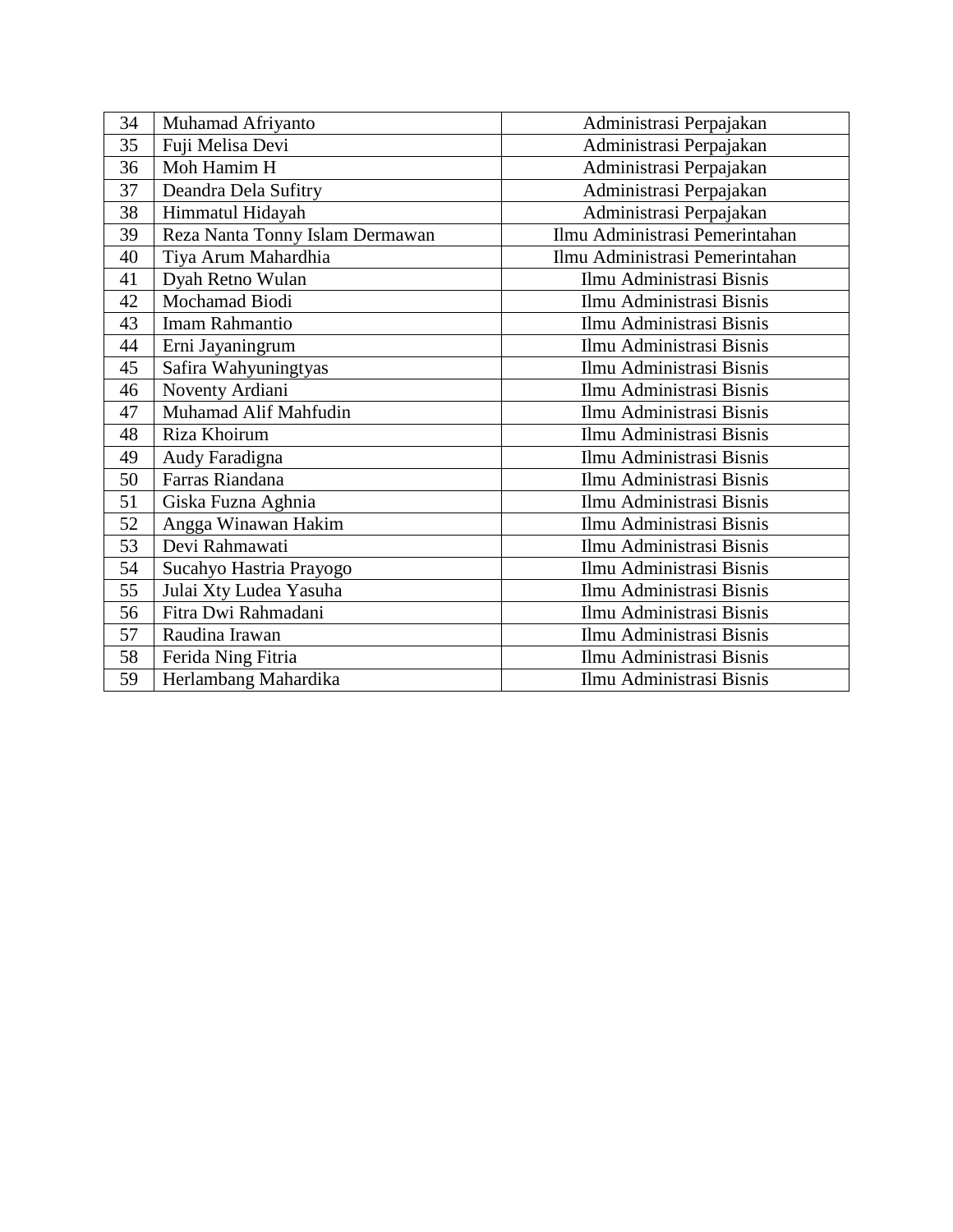#### **ANDROID 2013**

## **FAKULTAS ILMU ADMINISTRASI**

## **UNIVERSITAS BRAWIJAYA**

| NO.            | <b>NAMA</b>                   | PROGRAM STUDI               |
|----------------|-------------------------------|-----------------------------|
| $\mathbf{1}$   | XANDRA DEBORA BESILLY         | <b>BISNIS INTERNASIONAL</b> |
| $\overline{2}$ | <b>FARIS NUUR FADHIILAH</b>   | <b>BISNIS INTERNASIONAL</b> |
| $\overline{3}$ | <b>ANNISA MAHARANI</b>        | <b>BISNIS INTERNASIONAL</b> |
| $\overline{4}$ | ZULFIKAR LAKSANANTO           | <b>BISNIS INTERNASIONAL</b> |
| 5              | <b>NOVIA DWI ANDIANI</b>      | <b>BISNIS PARIWISATA</b>    |
| 6              | TARA AMANDA SAPHYRA           | <b>BISNIS PARIWISATA</b>    |
| $\overline{7}$ | LINDA WAHYU FIRDIANA          | <b>ADMINISTRASI PUBLIK</b>  |
| 8              | <b>M RIZKY HARIADI</b>        | <b>ADMINISTRASI PUBLIK</b>  |
| 9              | DIYAH AJENG FITRIAFAN         | <b>ADMINISTRASI PUBLIK</b>  |
| 10             | YOSEF HYVEEL                  | <b>ADMINISTRASI PUBLIK</b>  |
| 11             | <b>GRISELA YOUNIGA</b>        | <b>ADMINISTRASI PUBLIK</b>  |
| 12             | RIZKY APRILIA PERMATASARI     | <b>ADMINISTRASI PUBLIK</b>  |
| 13             | <b>DIMAS ROBBYANTO NOPIAR</b> | <b>ADMINISTRASI PUBLIK</b>  |
| 14             | MELINDA THIOVANI SITUMORANG   | <b>ADMINISTRASI PUBLIK</b>  |
| 15             | <b>JENI VIA RESTU</b>         | <b>ADMINISTRASI PUBLIK</b>  |
| 16             | M. ZAINAL                     | <b>ADMINISTRASI PUBLIK</b>  |
| 17             | <b>TIARA SRI WAHYUNI</b>      | <b>ADMINISTRASI PUBLIK</b>  |
| 18             | <b>GALIH DWI PUTRA</b>        | <b>ADMINISTRASI PUBLIK</b>  |
| 19             | DEWI SRI LESTARI              | <b>ADMINISTRASI PUBLIK</b>  |
| 20             | ROY MARTHEN PARMADEAN         |                             |
|                | <b>TAMPUBOL</b>               | <b>ADMINISTRASI PUBLIK</b>  |
| 21             | <b>HEVY SETO BELLA</b>        | <b>ADMINISTRASI PUBLIK</b>  |
| 22             | NAWANG KINANTHI PUTRI         | ADMINISTRASI PUBLIK         |
| 23             | <b>MICHAEL YUNUS</b>          | <b>ADMINISTRASI PUBLIK</b>  |
| 24             | DWIYANI N. KARTIKA S.         | <b>ILMU PERPUSTAKAAN</b>    |
| 25             | NANDA DWI OKTAVIA             | <b>ILMU PERPUSTAKAAN</b>    |
| 26             | YOHANES C. PAKUNG             | <b>ILMU PERPUSTAKAAN</b>    |
| 27             | <b>AMIRUL DWI SEPTINA</b>     | <b>ILMU PERPUSTAKAAN</b>    |
| 28             | <b>SAMBUNG AJI PARIRIS</b>    | <b>ILMU PERPUSTAKAAN</b>    |
| 29             | <b>NABILATUL AFIFAH</b>       | PERENCANAAN PEMBANGUNAN     |
| 30             | <b>DESTIAN FAHDI ADAM</b>     | PERENCANAAN PEMBANGUNAN     |
| 31             | HANA IRMAWATI B.              | ADMINISTRASI PERPAJAKAN     |
| 32             | <b>IQBAL TRI SETYAWAN</b>     | ADMINISTRASI PERPAJAKAN     |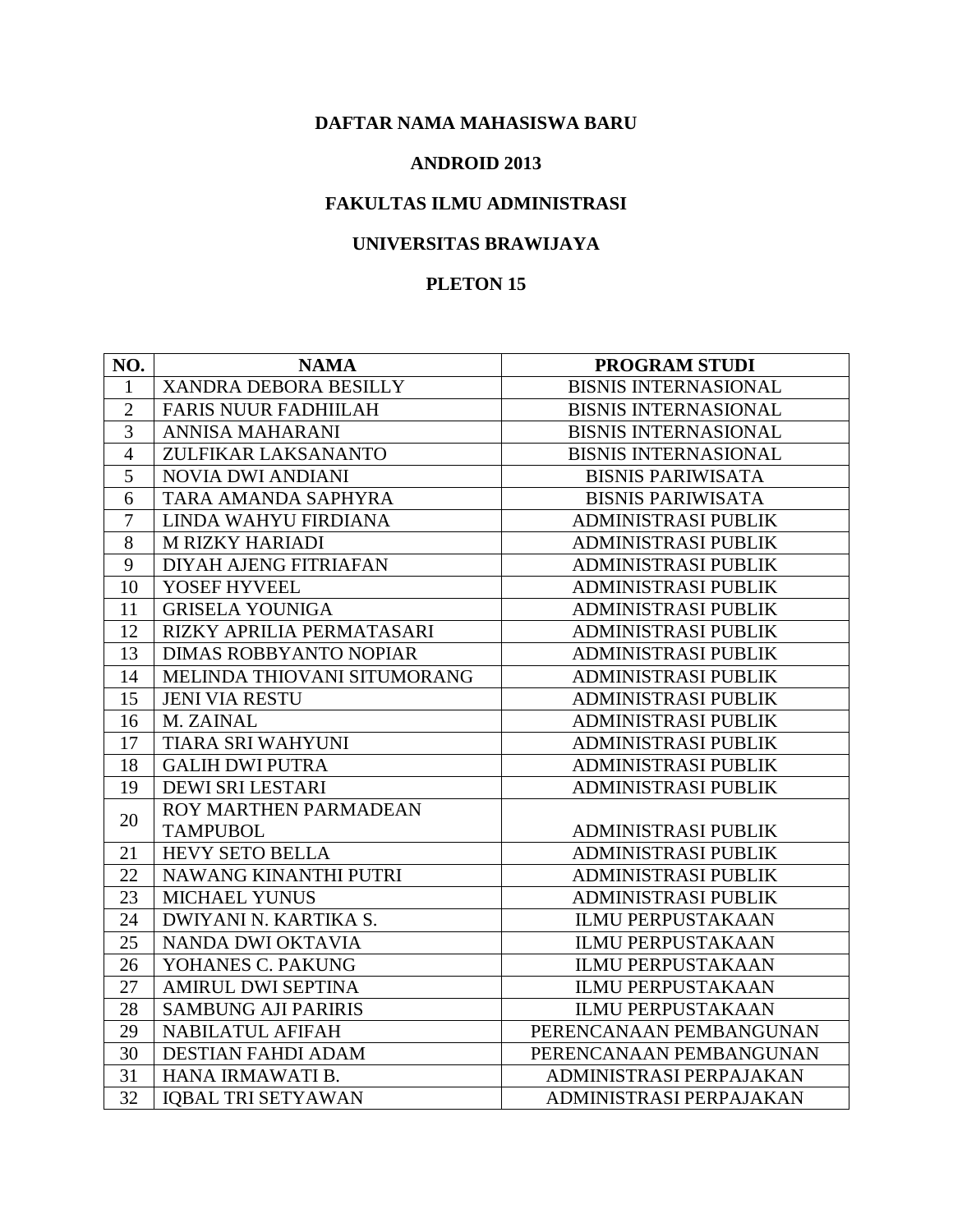| 33 | TIKANTARA H.                 | ADMINISTRASI PERPAJAKAN         |
|----|------------------------------|---------------------------------|
| 34 | <b>DIANA SAFITRI</b>         | ADMINISTRASI PERPAJAKAN         |
| 35 | <b>GANEFIS DWI PRASETYO</b>  | ADMINISTRASI PERPAJAKAN         |
| 36 | <b>GRESONIA SITANGGANG</b>   | ADMINISTRASI PERPAJAKAN         |
| 37 | THEODORUS SANDI GUSTI        | ADMINISTRASI PERPAJAKAN         |
| 38 | NURUL HARIS WAHYUNINGTYAS    | ADMINISTRASI PERPAJAKAN         |
| 39 | ERMA TRI OKTAFIANI           | ADMINISTRASI PERPAJAKAN         |
| 40 | <b>RIZAL ADITAMA</b>         | ADMINISTRASI PEMERINTAHAN       |
| 41 | <b>LIA OKTAVIA</b>           | ADMINISTRASI PEMERINTAHAN       |
| 42 | RAFIDA ZATA YUMNI L          | <b>ILMU ADMINISTRASI BISNIS</b> |
| 43 | PURBAYA JATI                 | <b>ILMU ADMINISTRASI BISNIS</b> |
| 44 | LUGAS PRIYO SAMBODO          | <b>ILMU ADMINISTRASI BISNIS</b> |
| 45 | <b>HANI FAJRIANI</b>         | <b>ILMU ADMINISTRASI BISNIS</b> |
| 46 | <b>CHINTYA CHRISMATIN</b>    | <b>ILMU ADMINISTRASI BISNIS</b> |
| 47 | AMELLIA FATIMATUS SAPUTRI    | <b>ILMU ADMINISTRASI BISNIS</b> |
| 48 | EGA JODIE SETIYAWAN          | <b>ILMU ADMINISTRASI BISNIS</b> |
| 49 | <b>DEVINA RANDITA</b>        | <b>ILMU ADMINISTRASI BISNIS</b> |
| 50 | <b>ULFAH SAYYIDAH</b>        | <b>ILMU ADMINISTRASI BISNIS</b> |
| 51 | <b>MUHAMAD WAWAN</b>         | <b>ILMU ADMINISTRASI BISNIS</b> |
| 52 | DIAH AYU PRIYANTI            | <b>ILMU ADMINISTRASI BISNIS</b> |
| 53 | M NUZUL EKO PRASETYO         | <b>ILMU ADMINISTRASI BISNIS</b> |
| 54 | <b>IKA DWI AYUNINGRUM</b>    | <b>ILMU ADMINISTRASI BISNIS</b> |
| 55 | <b>RIZKY SATRIO WIBOWO</b>   | <b>ILMU ADMINISTRASI BISNIS</b> |
| 56 | TIFFANI CHANDRILIKA KUSUMA   | <b>ILMU ADMINISTRASI BISNIS</b> |
| 57 | LIRIZKI AGUSTIAMS ANWAR      | ILMU ADMINISTRASI BISNIS        |
| 58 | <b>MAI SOVI TRISWIDJANTI</b> | <b>ILMU ADMINISTRASI BISNIS</b> |
| 59 | <b>DEWI SARASWATI</b>        | <b>ILMU ADMINISTRASI BISNIS</b> |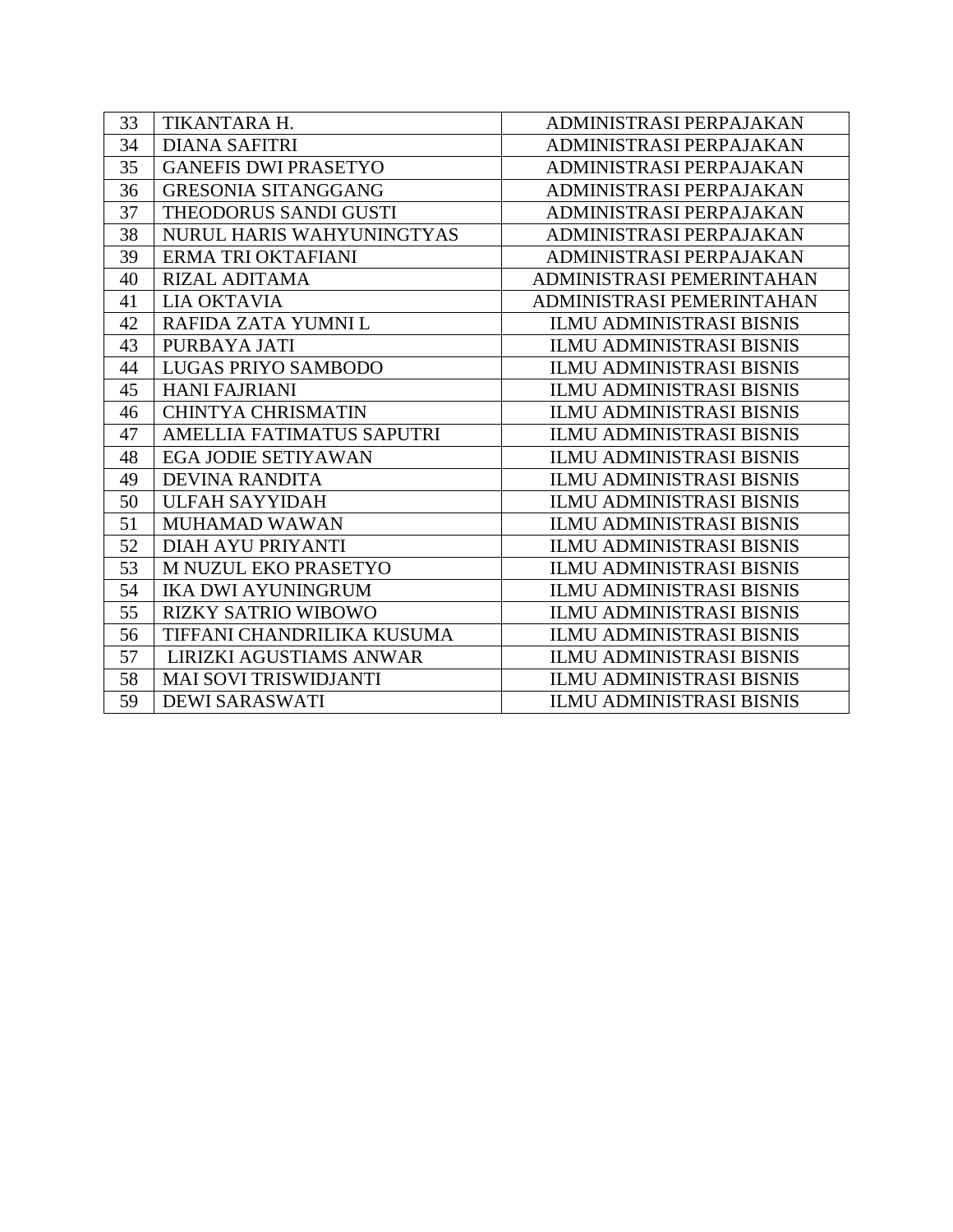#### **ANDROID 2013**

# **FAKULTAS ILMU ADMINISTRASI**

# **UNIVERSITAS BRAWIJAYA**

| NO.             | <b>NAMA</b>                    | PROGRAM STUDI               |
|-----------------|--------------------------------|-----------------------------|
| 1               | Dina Sopiatul Mundarin         | <b>Bisnis Internasional</b> |
| $\overline{2}$  | Aden Budi Wahyu Imami          | <b>Bisnis Internasional</b> |
| 3               | Wulan Deyasi Puspita Sari Wido | <b>Bisnis Internasional</b> |
| $\overline{4}$  | Sumandi                        | <b>Bisnis Internasional</b> |
| 5               | Ariza Putri Satifa             | <b>Bisnis Pariwisata</b>    |
| 6               | Rifalda Egapribadi             | <b>Bisnis Pariwisata</b>    |
| $\overline{7}$  | Christina Tityanda P           | Ilmu Administrasi Publik    |
| 8               | Agung Cahyono                  | Ilmu Administrasi Publik    |
| 9               | Sintya Dinda Ratna             | Ilmu Administrasi Publik    |
| $\overline{10}$ | Ibrahim Hasan Fajri            | Ilmu Administrasi Publik    |
| 11              | Heny Yolandari                 | Ilmu Administrasi Publik    |
| 12              | Jezi Natalia Diwisandi         | Ilmu Administrasi Publik    |
| 13              | Hilmayadi Umar                 | Ilmu Administrasi Publik    |
| 14              | Nova Dwi Amania                | Ilmu Administrasi Publik    |
| 15              | Lelianusti Sipahutar           | Ilmu Administrasi Publik    |
| 16              | Daniar Rizky R                 | Ilmu Administrasi Publik    |
| 17              | Yunarni Dinda L                | Ilmu Administrasi Publik    |
| 18              | Yahya Putra Zakaria            | Ilmu Administrasi Publik    |
| 19              | Kresensia Geluh Lajar          | Ilmu Administrasi Publik    |
| 20              | Alfathir Zulfrino Ramdhani     | Ilmu Administrasi Publik    |
| 21              | Dita Afrida Tamara             | Ilmu Administrasi Publik    |
| 22              | Yuni Elda Bala                 | Ilmu Administrasi Publik    |
| 23              | Septian Sukmana Putra          | Ilmu Administrasi Publik    |
| 24              | Ruth Prity Charana D           | Ilmu Perpustakaan           |
| 25              | Abd Qodir Al As'ry             | Ilmu Perpustakaan           |
| 26              | Prima Instandi Arizona         | Ilmu Perpustakaan           |
| 27              | Da Dwi Rahmawati               | Ilmu Perpustakaan           |
| 28              | Fareza Ian Perdana             | Perencanaan Pembangunan     |
| 29              | Amanda Mahdalena               | Perencanaan Pembangunan     |
| 30              | Stevie Yurandia M Z            | Administrasi Perpajakan     |
| $\overline{31}$ | Aditya Cahya W                 | Administrasi Perpajakan     |
| 32              | Jannis Mayasari                | Administrasi Perpajakan     |
| 33              | Diana Yunitama                 | Administrasi Perpajakan     |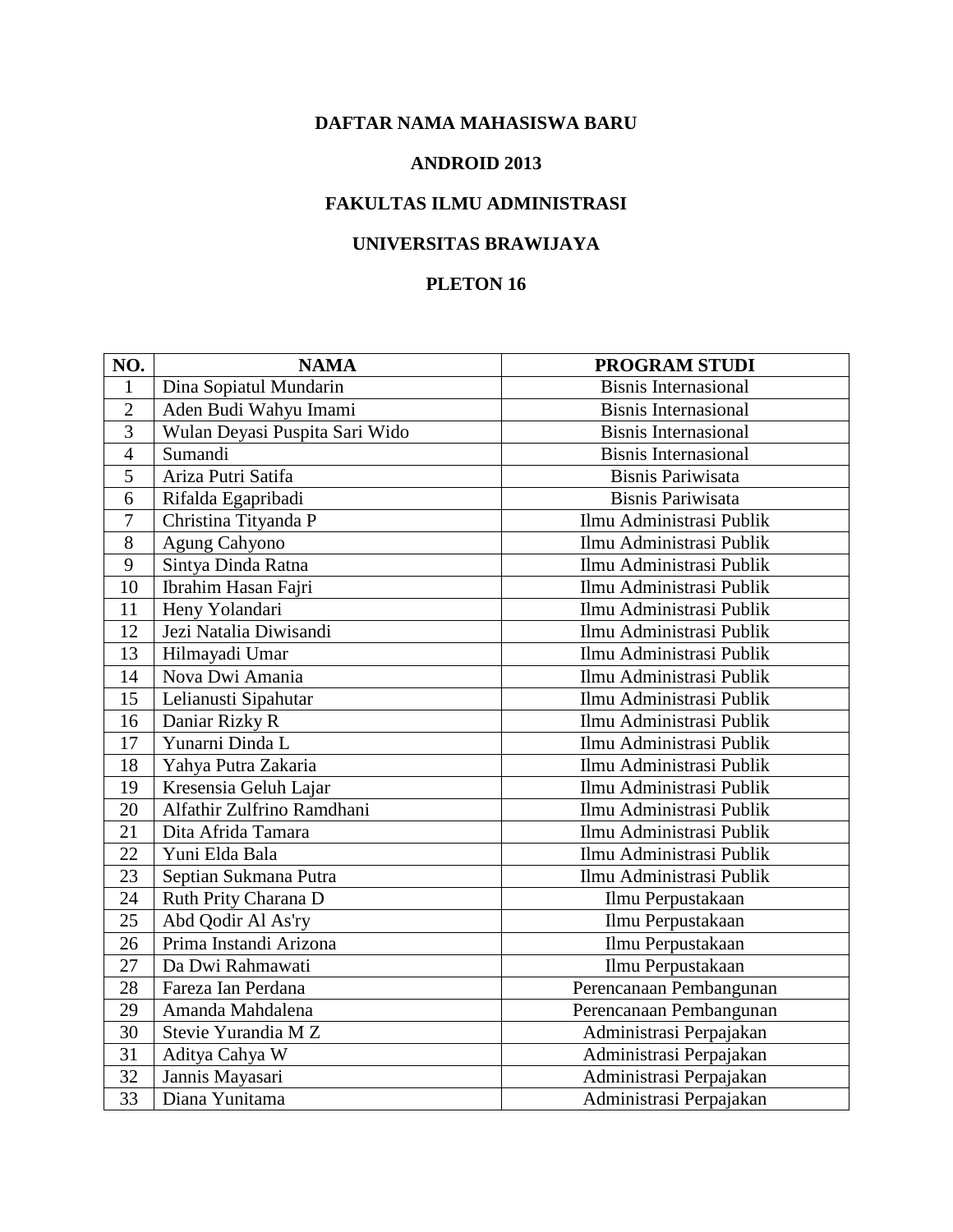| 34 | Eko Arie Ardiansah           | Administrasi Perpajakan        |
|----|------------------------------|--------------------------------|
| 35 | Gomgom Triminar S            | Administrasi Perpajakan        |
| 36 | Ardi Hardiyatno              | Administrasi Perpajakan        |
| 37 | Fitri Hidayah                | Administrasi Perpajakan        |
| 38 | RR Rizqi Saphira Nurani      | Administrasi Perpajakan        |
| 39 | Farida Nur Azizah            | Ilmu Administrasi Pemerintahan |
| 40 | Mohammad Sabilillah          | Ilmu Administrasi Pemerintahan |
| 41 | Tri Agustina                 | Ilmu Administrasi Bisnis       |
| 42 | Raditya Kirana R             | Ilmu Administrasi Bisnis       |
| 43 | Abdur Rahim Samrud           | Ilmu Administrasi Bisnis       |
| 44 | Rifatul Ula                  | Ilmu Administrasi Bisnis       |
| 45 | Devinta Anggin Putriningtyas | Ilmu Administrasi Bisnis       |
| 46 | Iva Choirul Mutmainah        | Ilmu Administrasi Bisnis       |
| 47 | Katon Renda Tama             | Ilmu Administrasi Bisnis       |
| 48 | Itra Mustika                 | Ilmu Administrasi Bisnis       |
| 49 | Silvia Indra Mustika         | Ilmu Administrasi Bisnis       |
| 50 | Fauzan Goldiano P            | Ilmu Administrasi Bisnis       |
| 51 | Lilis Wijayanti              | Ilmu Administrasi Bisnis       |
| 52 | Azza Abdillah                | Ilmu Administrasi Bisnis       |
| 53 | Luluh Mega Kartika Paksi     | Ilmu Administrasi Bisnis       |
| 54 | Rizky Kurniawan              | Ilmu Administrasi Bisnis       |
| 55 | Khairun Nisa Dwi Sinatriana  | Ilmu Administrasi Bisnis       |
| 56 | Wildan Avyan Pratama         | Ilmu Administrasi Bisnis       |
| 57 | Tri Rahmawati                | Ilmu Administrasi Bisnis       |
| 58 | Klara Noviantika Sandy       | Ilmu Administrasi Bisnis       |
| 59 | Dwiki Nur Irfan              | Ilmu Administrasi Bisnis       |
|    |                              |                                |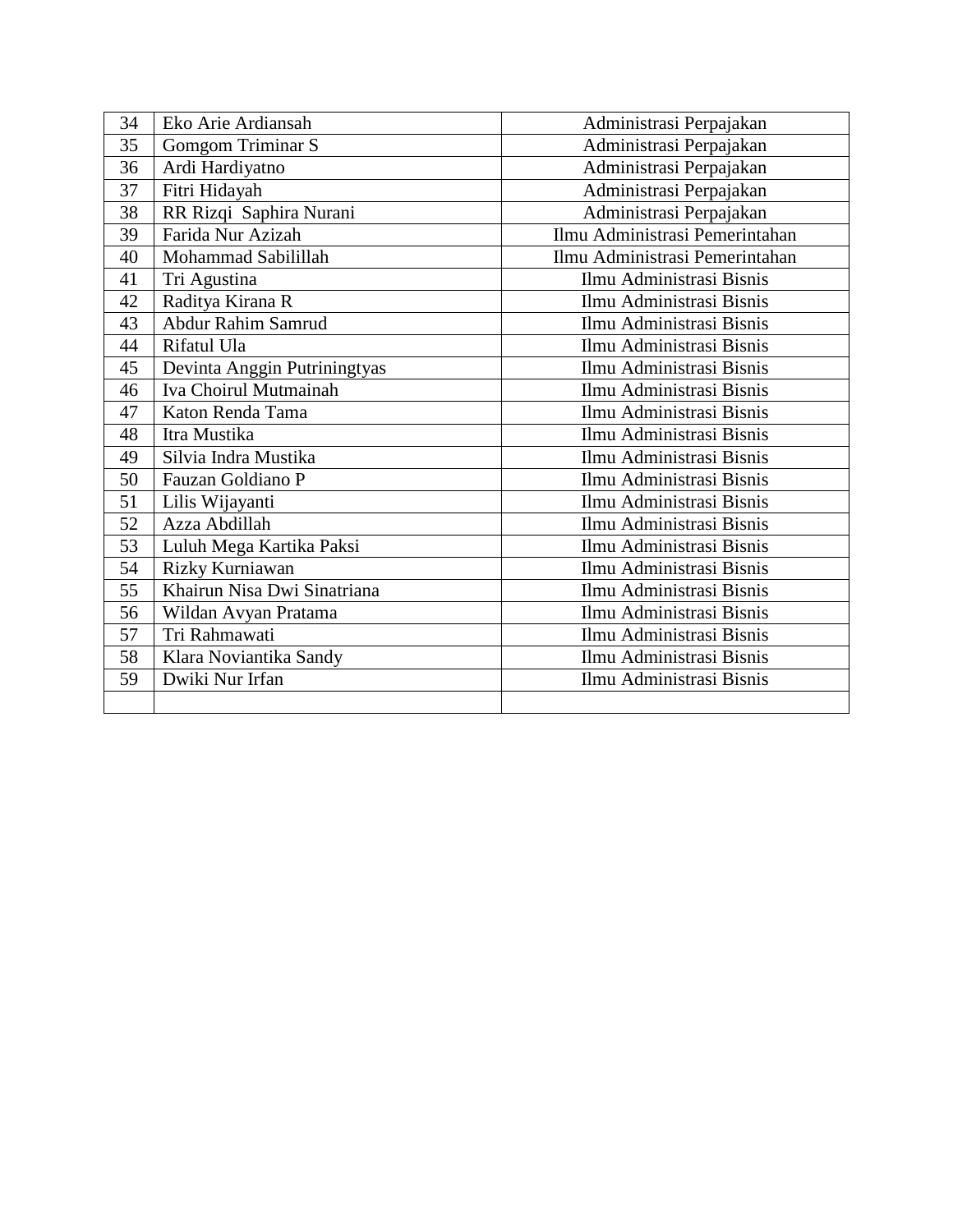#### **ANDROID 2013**

# **FAKULTAS ILMU ADMINISTRASI**

# **UNIVERSITAS BRAWIJAYA**

| NO.            | <b>NAMA</b>                   | <b>PROGRAM STUDI</b>         |
|----------------|-------------------------------|------------------------------|
| 1              | Khartyka Harlinda             | <b>Bisnis Internasioanal</b> |
| $\overline{2}$ | Master Prayogi Angga Leoresta | <b>Bisnis Internasioanal</b> |
| $\overline{3}$ | Nabila Rizkia Muchtar         | <b>Bisnis Internasioanal</b> |
| $\overline{4}$ | Adam Faisal Faliti            | <b>Bisnis Pariwisata</b>     |
| 5              | Wahyu Sekar Nds               | <b>Bisnis Pariwisata</b>     |
| 6              | Wasesa Amimaitreya            | <b>Bisnis Pariwisata</b>     |
| $\overline{7}$ | Elsa Rahmira                  | Administrasi Publik          |
| 8              | Tamama Ridwanika              | Administrasi Publik          |
| 9              | Nur Fuziah                    | Administrasi Publik          |
| 10             | Finza Riliandy Imron          | Administrasi Publik          |
| 11             | Ferina Rachmayanti            | Administrasi Publik          |
| 12             | Impro'atin Chodiriah          | Administrasi Publik          |
| 13             | Danny Syaputra                | Administrasi Publik          |
| 14             | <b>Tiffany Fauzia Isnainy</b> | Administrasi Publik          |
| 15             | Regina                        | Administrasi Publik          |
| 16             | Gading F A Silalahi           | Administrasi Publik          |
| 17             | Sabila Aulia                  | Administrasi Publik          |
| 18             | Nurul Hidayah Z               | Administrasi Publik          |
| 19             | Ghulam Maulana Ilman          | Administrasi Publik          |
| 20             | Ikhda Zulvia                  | Administrasi Publik          |
| 21             | Nisrina Fitria Fajar          | Administrasi Publik          |
| 22             | Rizky Ika Widyanto            | Administrasi Publik          |
| 23             | Muhammad Hamasah Elkahaoiri   | Administrasi Publik          |
| 24             | Sofia Puspitaningrum          | Ilmu Perpustakaan            |
| 25             | Erlangga Setia Budi           | Ilmu Perpustakaan            |
| 26             | Lailatun Nisfah               | Ilmu Perpustakaan            |
| 27             | Mochamad Haqi Prasutio        | Ilmu Perpustaakaan           |
| 28             | Rizqi Dwi Rizadila            | Perencanaan Pembangunan      |
| 29             | Ulya Awwalul M.               | Perencanaan Pembangunan      |
| 30             | Aditya Pradirga M             | Administrasi Perpajakan      |
| 31             | Nadya Aurora Pratiwi          | Administrasi Perpajakan      |
| 32             | Lucia Dwi Yuliawati Ningtyas  | Administrasi Perpajakan      |
| 33             | Prasetya Dwi Suryanto         | Administrasi Perpajakan      |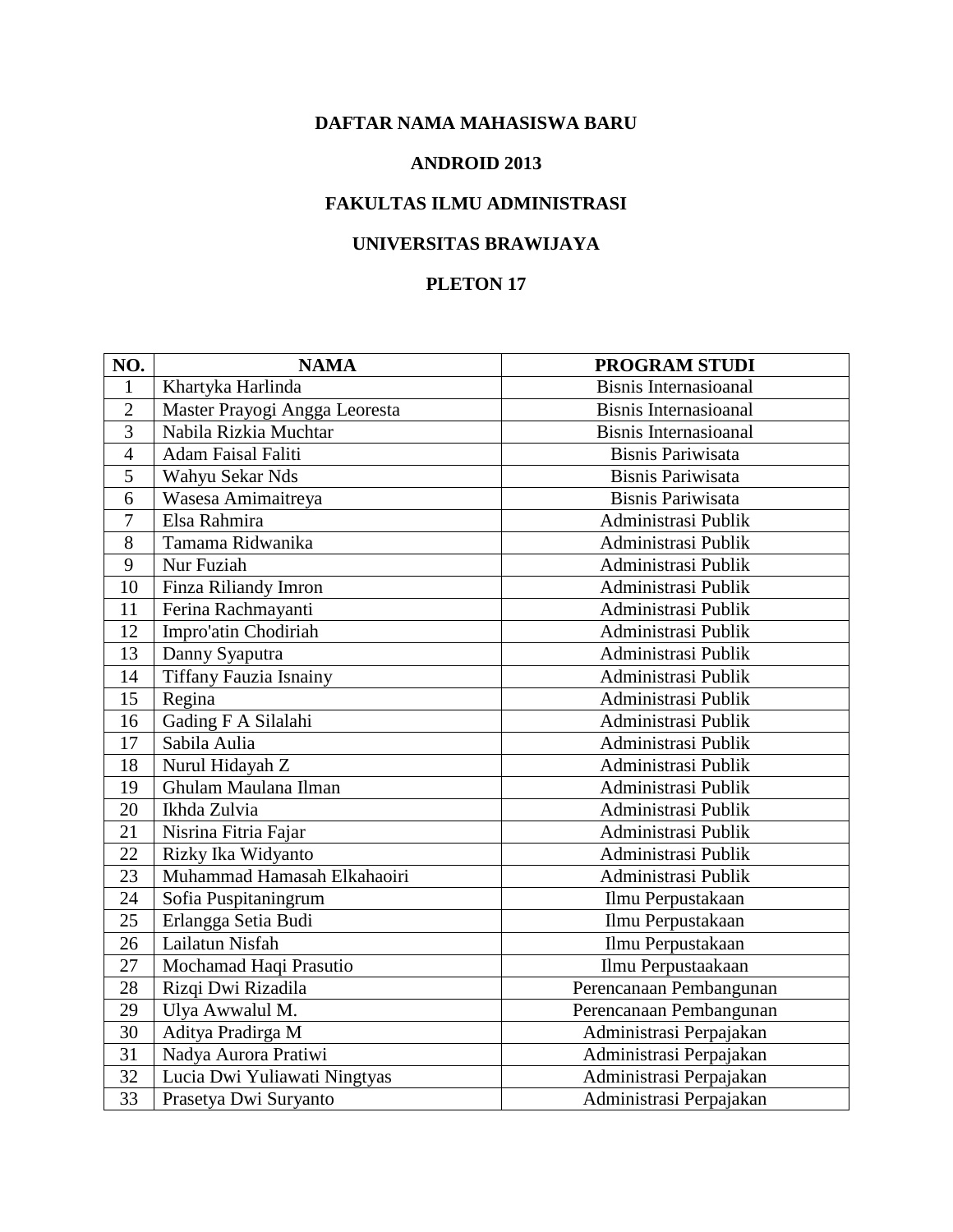| 34 | Revina Dewi                    | Administrasi Perpajakan        |
|----|--------------------------------|--------------------------------|
| 35 | Prasetiyo Bayu Kurniawan       | Administrasi Perpajakan        |
| 36 | Intan Rahmawati                | Administrasi Perpajakan        |
| 37 | Hervina Dwi Wulandari          | Administrasi Perpajakan        |
| 38 | Anjar Puspitasari              | Administrasi Perpajakan        |
| 39 | <b>Fathul Muhiroh</b>          | Ilmu Administrasi Pemerintahan |
| 40 | <b>Sandy Meidias</b>           | Ilmu Administrasi Pemerintahan |
| 41 | Faizal Rachman Abiyoso         | Ilmu Administrasi Bisnis       |
| 42 | Hafidh Andrian Pratama         | Ilmu Administrasi Bisnis       |
| 43 | Dyantri Deskova Sebrian Nur M. | Ilmu Administrasi Bisnis       |
| 44 | Erika Nindya Octaviani         | Ilmu Administrasi Bisnis       |
| 45 | Amalia Yustiningsih            | Ilmu Administrasi Bisnis       |
| 46 | Auliah Rahmah S.               | Ilmu Administrasi Bisnis       |
| 47 | Retno Tambunan                 | Ilmu Administrasi Bisnis       |
| 48 | Rizki Aditya Pratama           | Ilmu Administrasi Bisnis       |
| 49 | Munissa Sari Mahardi           | Ilmu Administrasi Bisnis       |
| 50 | Dennys Renaldi                 | Imu Administrasi Bisnis        |
| 51 | Lailatul Khasanah              | Ilmu Administrasi Bisnis       |
| 52 | Ramadhin Aji Winata            | Ilmu Administrasi Bisnis       |
| 53 | Laksmi Kirana Mutya            | Ilmu Administrasi Bisnis       |
| 54 | <b>Yulyanto Arbin</b>          | Ilmu Administrasi Bisnis       |
| 55 | Adilina Fikriyatun Nayyiroh    | Ilmu Administrasi Bisnis       |
| 56 | Mochammad Andryansyah          | Ilmu Administrasi Bisnis       |
| 57 | Marisstella Giovani Manurung   | Ilmu Administrasi Bisnis       |
| 58 | Rizal Tri Damarjati            | Ilmu Administrasi Bisnis       |
| 59 | Anindya Dwipa Paramitha        | Ilmu Administrasi Bisnis       |
|    |                                |                                |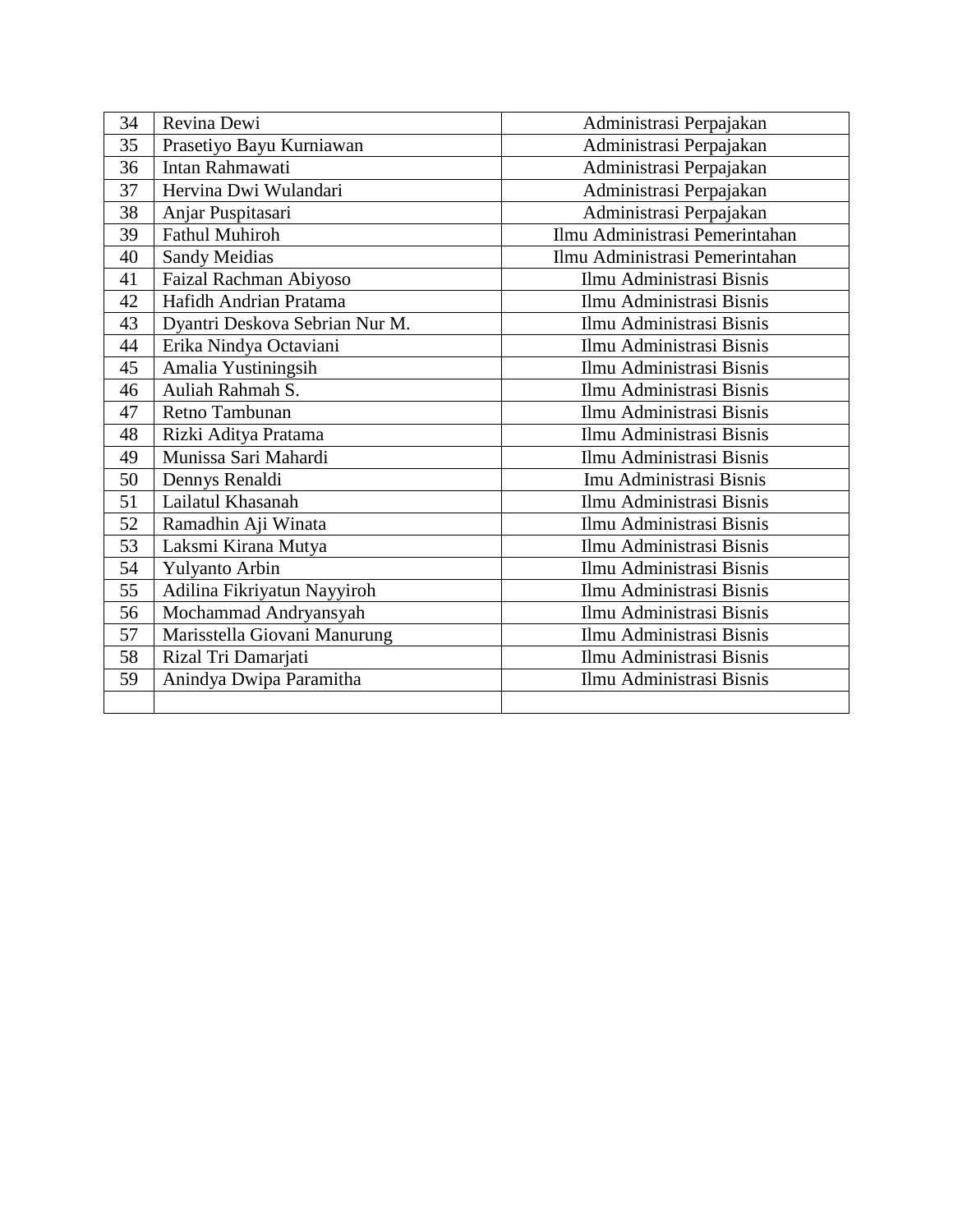#### **ANDROID 2013**

## **FAKULTAS ILMU ADMINISTRASI**

## **UNIVERSITAS BRAWIJAYA**

| NO.            | <b>NAMA</b>                    | PROGRAM STUDI              |
|----------------|--------------------------------|----------------------------|
| $\mathbf{1}$   | NUR AZIZAH M.                  | <b>ILMU PERPUSTAKAAN</b>   |
| $\overline{2}$ | RETNO SISWIYANI                | <b>ILMU PERPUSTAKAAN</b>   |
| 3              | <b>FAJAR ARDIANSYAH</b>        | <b>ILMU PERPUSTAKAAN</b>   |
| $\overline{4}$ | RIRIN NUR INDAH SARI           | <b>ILMU PERPUSTAKAAN</b>   |
| 5              | <b>ENGGAR VIANTO</b>           | PERENCANAAN PEMBANGUNAN    |
| 6              | AFRILLA AYU NURHAYATI          | PERENCANAAN PEMBANGUNAN    |
| $\overline{7}$ | THOHAROTUL ISLAMIYAH           | ADMINISTRASI PERPAJAKAN    |
| 8              | NISWATIN KHASANAH              | ADMINISTRASI PERPAJAKAN    |
| 9              | YOSEFIN NOVITASARI KEBINGIN    | ADMINISTRASI PERPAJAKAN    |
| 10             | HARISWANDO SARAGIH             | ADMINISTRASI PERPAJAKAN    |
| 11             | <b>RIRI INDRIANI</b>           | ADMINISTRASI PERPAJAKAN    |
| 12             | MUHAMMAD IQBAL MUBARAK         | ADMINISTRASI PERPAJAKAN    |
| 13             | THERESIA ANANDA PUTERI KRISTIA | ADMINISTRASI PERPAJAKAN    |
| 14             | <b>NUR M IKHAWANUDIN</b>       | ADMINISTRASI PERPAJAKAN    |
| 15             | NOBEL IBRAHIM PUTRA            | <b>ADMINISTRASI BISNIS</b> |
| 16             | <b>REGINA HEIDY P</b>          | <b>ADMINISTRASI BISNIS</b> |
| 17             | YOVITA CHINTYA DEWI            | <b>ADMINISTRASI BISNIS</b> |
| 18             | RINALDI HIDAYAT                | <b>ADMINISTRASI BISNIS</b> |
| 19             | <b>IBNU KATSIAR DIMASIQI</b>   | <b>ADMINISTRASI BISNIS</b> |
| 20             | <b>VIENI ANGELITA BUANA</b>    | <b>ADMINISTRASI BISNIS</b> |
| 21             | <b>ISNAINI MAHMUDA</b>         | <b>ADMINISTRASI BISNIS</b> |
| 22             | FAIQOTU ZZAHROH                | <b>ADMINISTRASI BISNIS</b> |
| 23             | ROLENTA ARDITYA HENDRIAN       | <b>ADMINISTRASI BISNIS</b> |
|                | <b>NANDA</b>                   |                            |
| 24             | <b>ARINATIAR R S M</b>         | <b>ADMINISTRASI BISNIS</b> |
| 25             | ODNANDO SJ D LONDOK            | <b>ADMINISTRASI BISNIS</b> |
| 26             | CHRISTOPER DARMA WIJOYO        | <b>ADMINISTRASI BISNIS</b> |
| 27             | <b>DA ASRI NABILLA</b>         | <b>ADMINISTRASI BISNIS</b> |
| 28             | NOVIAN SETYAJI SAPUTRO         | <b>ADMINISTRASI BISNIS</b> |
| 29             | ERVINGKA RAHMA YUNISIYAH       | <b>ADMINISTRASI BISNIS</b> |
|                | <b>SUBRA</b>                   |                            |
| 30             | KAHNWA SUTTAPHALAKA            | <b>ADMINISTRASI BISNIS</b> |
| 31             | <b>SERINA FR</b>               | <b>ADMINISTRASI BISNIS</b> |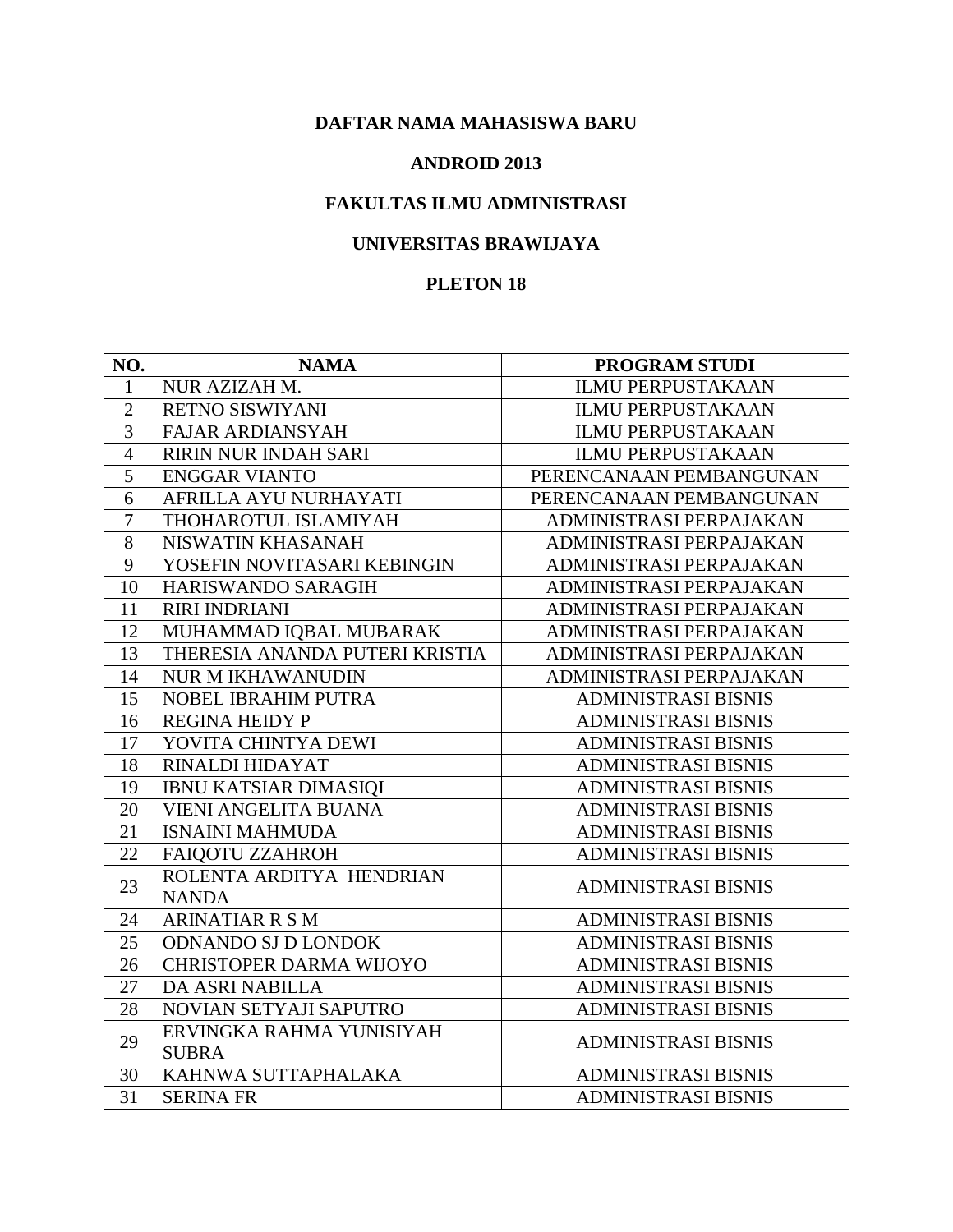| 32 | <b>ALTHAF REVI KANITRA</b>   | <b>ADMINISTRASI BISNIS</b>      |
|----|------------------------------|---------------------------------|
| 33 | <b>IRVAN MAULANA</b>         | ADMINISTRASI PEMERINTAHAN       |
| 34 | <b>JUNIAS MENTARI</b>        | ADMINISTRASI PEMERINTAHAN       |
| 35 | <b>GUNTARA JUANDA</b>        | ADMINISTRASI PEMERINTAHAN       |
| 36 | FENY KURNIAWATI LUBIS        | <b>BISNIS INTERNASIONAL</b>     |
| 37 | <b>MU'ADZ SHIDQI</b>         | <b>BISNIS INTERNASIONAL</b>     |
| 38 | <b>IMEYLA EKNIS LESTARI</b>  | <b>BISNIS INTERNASIONAL</b>     |
| 39 | DENDI WAHYU PRADANA          | <b>BISNIS INTERNASIONAL</b>     |
| 40 | <b>IKA SEPTIANA</b>          | <b>BISNIS PARIWISATA</b>        |
| 41 | PANTRIKO MUHAMMAD            | <b>BISNIS PARIWISATA</b>        |
| 42 | HELDHA OKTAVIA MP            | <b>ILMU ADMINISTRASI PUBLIK</b> |
| 43 | SOPAN AJI WIBOWO             | <b>ILMU ADMINISTRASI PUBLIK</b> |
| 44 | <b>ENIK AGUSTIN</b>          | <b>ILMU ADMINISTRASI PUBLIK</b> |
| 45 | RADEN ADITIA PERWIRANEGARA   | <b>ILMU ADMINISTRASI PUBLIK</b> |
| 46 | <b>ELY FATMAWATI</b>         | <b>ILMU ADMINISTRASI PUBLIK</b> |
| 47 | <b>AMALIA EGASARI</b>        | <b>ILMU ADMINISTRASI PUBLIK</b> |
| 48 | <b>ALDIMAS BIMA RAMADHAN</b> | <b>ILMU ADMINISTRASI PUBLIK</b> |
| 49 | KHEZIA STEFANY YULHART       | <b>ILMU ADMINISTRASI PUBLIK</b> |
| 50 | <b>IRA F SITUMURANG</b>      | <b>ILMU ADMINISTRASI PUBLIK</b> |
| 51 | <b>OLIVER J M TURNIP</b>     | <b>ILMU ADMINISTRASI PUBLIK</b> |
| 52 | YULIANTIKA DIRGANTIARA       | <b>ILMU ADMINISTRASI PUBLIK</b> |
| 53 | <b>DHARMA SETYA BUDI</b>     | <b>ILMU ADMINISTRASI PUBLIK</b> |
| 54 | <b>GIYANTI ANINDYARINI</b>   | <b>ILMU ADMINISTRASI PUBLIK</b> |
| 55 | NIRWAN DWI PANGESTU          | <b>ILMU ADMINISTRASI PUBLIK</b> |
| 56 | <b>FARAH AULIA</b>           | <b>ILMU ADMINISTRASI PUBLIK</b> |
| 57 | <b>ARI MELINDA</b>           | <b>ILMU ADMINISTRASI PUBLIK</b> |
| 58 | RENDRA BAYU UTAMA            | <b>ILMU ADMINISTRASI PUBLIK</b> |
| 59 | LUTFIANA LAIL                | <b>ILMU ADMINISTRASI PUBLIK</b> |
|    |                              |                                 |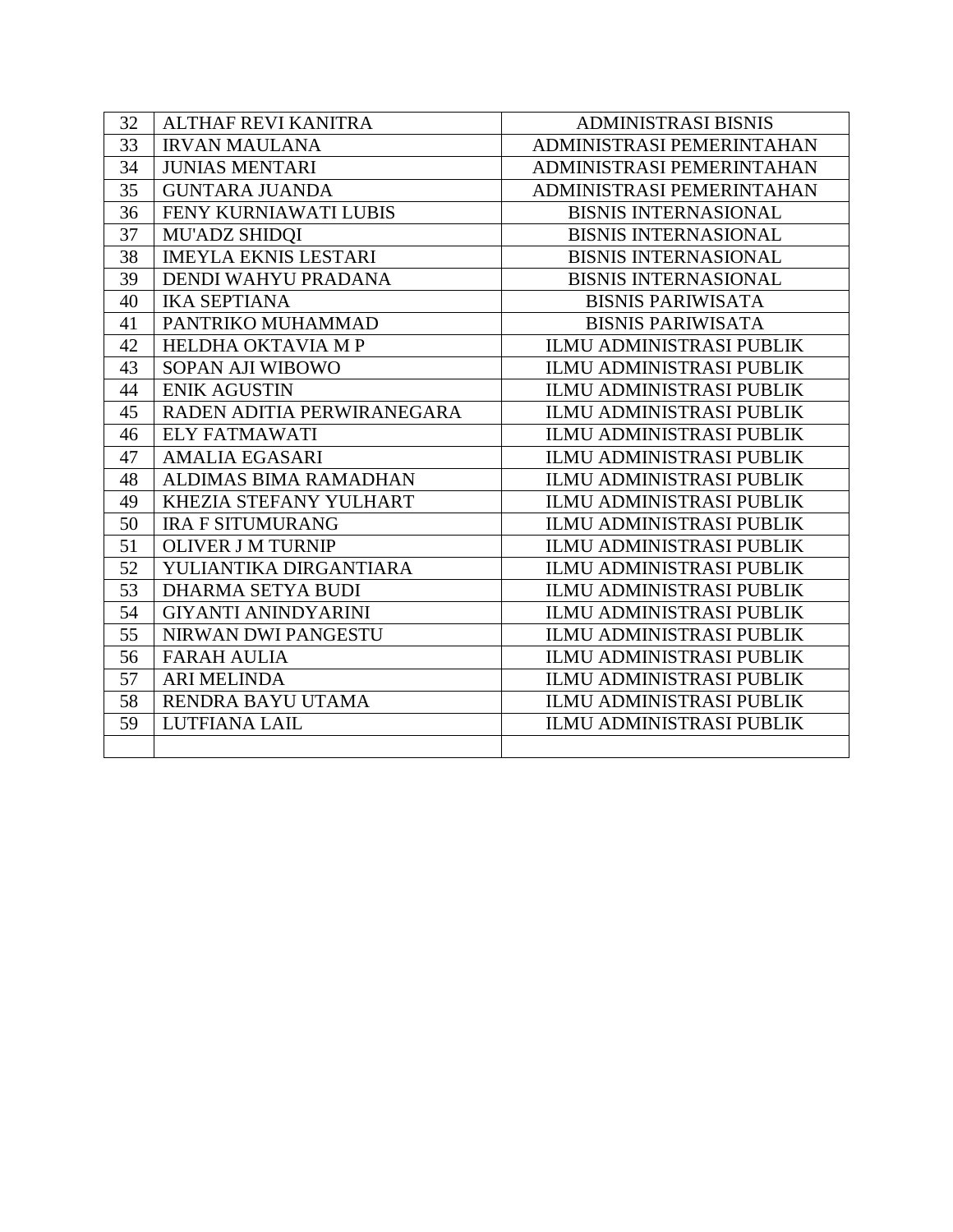#### **ANDROID 2013**

## **FAKULTAS ILMU ADMINISTRASI**

## **UNIVERSITAS BRAWIJAYA**

| NO.            | <b>NAMA</b>               | <b>PROGRAM STUDI</b>       |
|----------------|---------------------------|----------------------------|
| 1              | ANITA EKA ROMADHONI       | <b>ILMU PERPUSTAKAAN</b>   |
| $\overline{2}$ | <b>M ZULFAN TANTOWI</b>   | <b>ILMU PERPUSTAKAAN</b>   |
| 3              | <b>ALYA NOVITA SARI</b>   | <b>ILMU PERPUSTAKAAN</b>   |
| $\overline{4}$ | NAILURRIZA ASMAURRAHMAN   | <b>ILMU PERPUSTAKAAN</b>   |
| $\overline{5}$ | <b>MUH SOVIYUDIN</b>      | PERENCANAAN PEMBANGUNAN    |
| 6              | <b>ARTIK IMANIAH</b>      | PERENCANAAN PEMBANGUNAN    |
| $\overline{7}$ | ROHMATIKA SAFITRI         | ADMINISTRASI PERPAJAKAN    |
| 8              | PUTRI ELSA ROSA ROSITA    | ADMINISTRASI PERPAJAKAN    |
| 9              | FITA NURUL FARIDA         | ADMINISTRASI PERPAJAKAN    |
| 10             | ANDHIKA DEBY HANGGARA     | ADMINISTRASI PERPAJAKAN    |
| 11             | ANNISA DILA FAWZIA        | ADMINISTRASI PERPAJAKAN    |
| 12             | <b>BRIAN YUDHISTIRA</b>   | ADMINISTRASI PERPAJAKAN    |
| 13             | <b>NURUL AINI</b>         | ADMINISTRASI PERPAJAKAN    |
| 14             | OKKY ADITIYANATA S        | ADMINISTRASI BISNIS        |
| 15             | <b>RIZKY NOVIRASARI</b>   | <b>ADMINISTRASI BISNIS</b> |
| 16             | FIRDANI ANTIKA SARI       | <b>ADMINISTRASI BISNIS</b> |
| 17             | <b>ANDRI SETIAWAN</b>     | ADMINISTRASI BISNIS        |
| 18             | DEA SATYA PUTRA           | <b>ADMINISTRASI BISNIS</b> |
| 19             | SONYA AMEINIA SARENDRA    | <b>ADMINISTRASI BISNIS</b> |
| 20             | <b>ADELIA DAMAYANTI</b>   | <b>ADMINISTRASI BISNIS</b> |
| 21             | <b>DIAH AGUSTINA</b>      | <b>ADMINISTRASI BISNIS</b> |
| 22             | ANDREAS SENA LINGGA       | <b>ADMINISTRASI BISNIS</b> |
| 23             | <b>ICIFPB</b>             | <b>ADMINISTRASI BISNIS</b> |
| 24             | <b>JANE CKRISTIN</b>      | ADMINISTRASI BISNIS        |
| 25             | RENDI ARI SETYONO         | <b>ADMINISTRASI BISNIS</b> |
| 26             | <b>DILLA YUARISTA R</b>   | <b>ADMINISTRASI BISNIS</b> |
| 27             | <b>ISYAKA ALRISMAWAN</b>  | <b>ADMINISTRASI BISNIS</b> |
| 28             | PIPIT SURYA PUTRI SUPARTO | ADMINISTRASI BISNIS        |
| 29             | KHOLIVAN REINALDY WIJAYA  | <b>ADMINISTRASI BISNIS</b> |
| 30             | ANGGITA KINTAN DEWANTARI  | <b>ADMINISTRASI BISNIS</b> |
| 31             | ZUHADA NURUL FIAL         | <b>ADMINISTRASI BISNIS</b> |
| 32             | <b>MAUDY LUDMILLA</b>     | <b>ADMINISTRASI BISNIS</b> |
| 33             | <b>RAHADIAN HARIS</b>     | <b>ADMINISTRASI BISNIS</b> |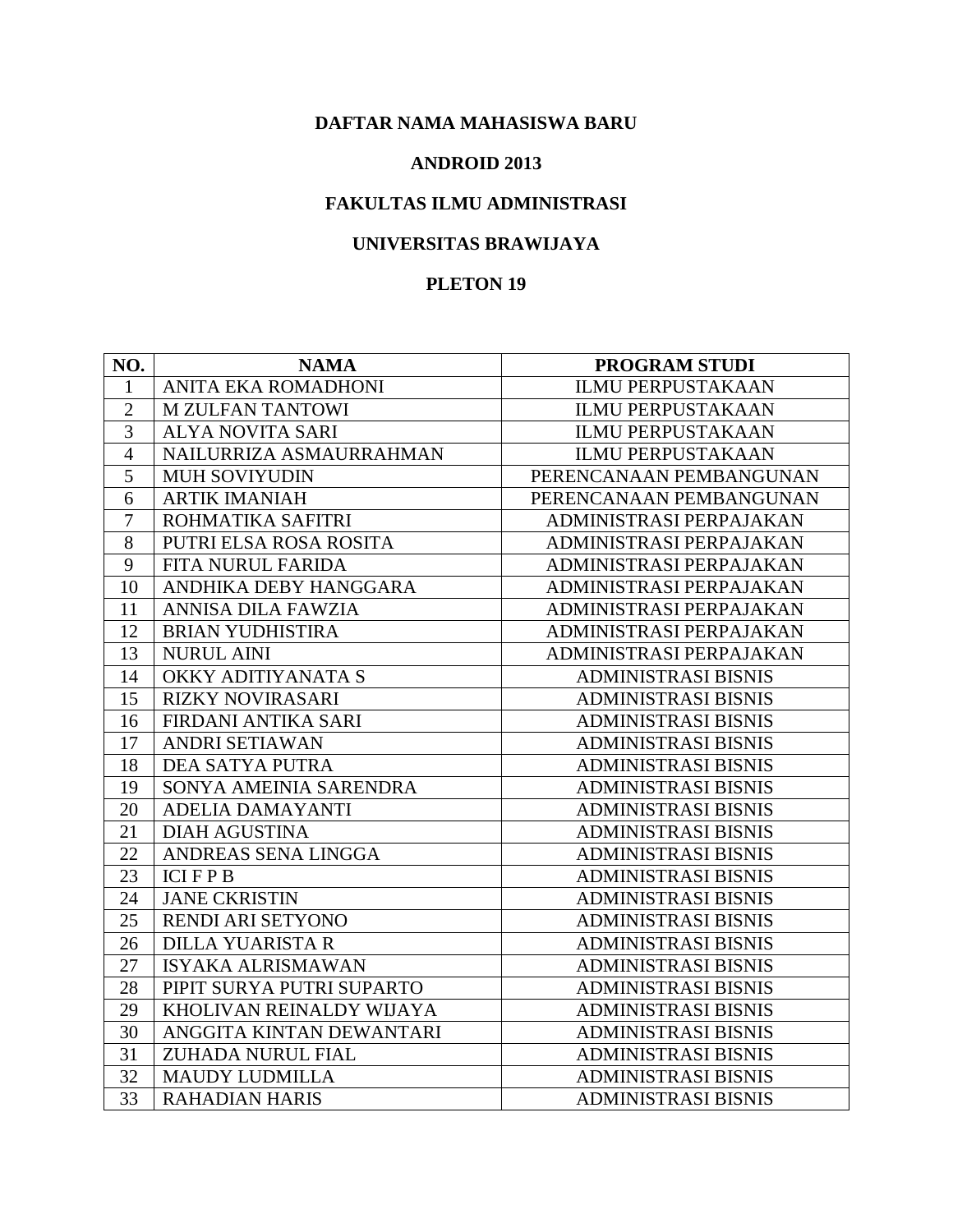| 34 | SYAMSIAH NURHOLIPAH            | ADMINSITRASI PEMERINTAHAN       |
|----|--------------------------------|---------------------------------|
| 35 | WINA ARDIAN RUSADY             | ADMINSITRASI PEMERINTAHAN       |
| 36 | TAMARA MAGDALENA               | <b>BISNIS INTERNASIONAL</b>     |
| 37 | <b>BAMBANG PETRUS</b>          | <b>BISNIS INTERNASIONAL</b>     |
| 38 | <b>DEBBY CITRA INDAH</b>       | <b>BISNIS INTERNASIONAL</b>     |
| 39 | DENDY DERGANATA G              | <b>BISNIS PARIWISATA</b>        |
| 40 | <b>INDAH NURMALA SARI</b>      | <b>BISNIS PARIWISATA</b>        |
| 41 | MUHAMMAD FANDI ARDIANSYAH      | <b>BISNIS PARIWISATA</b>        |
| 42 | MUHAMAT ADI VIVIANA            | ADMINISTRASI PERPAJAKAN         |
| 43 | <b>AMANDA RACHMA D</b>         | <b>ADMINISTRASI PUBLIK</b>      |
| 44 | <b>MUHAMMAD RIZKY RIZAL</b>    | <b>ADMINISTRASI PUBLIK</b>      |
| 45 | <b>JANUARTI MUTIARA K</b>      | <b>ADMINISTRASI PUBLIK</b>      |
| 46 | <b>URBAN GALANG ABABIL</b>     | <b>ADMINISTRASI PUBLIK</b>      |
| 47 | <b>VERONICA SYAFRIDA</b>       | <b>ADMINISTRASI PUBLIK</b>      |
| 48 | <b>AGUNG PRASETYO</b>          | <b>ADMINISTRASI PUBLIK</b>      |
| 49 | <b>BAIQ FAUNDRA LYNINNA</b>    | <b>ADMINISTRASI PUBLIK</b>      |
| 50 | YENY T SARAGIH                 | <b>ADMINISTRASI PUBLIK</b>      |
| 51 | <b>ANLES TAMBUN</b>            | <b>ADMINISTRASI PUBLIK</b>      |
| 52 | <b>GLORIA NOVITASARA</b>       | <b>ADMINISTRASI PUBLIK</b>      |
| 53 | MUHAMMAD ZAINURROFIK           | <b>ADMINISTRASI PUBLIK</b>      |
| 54 | <b>CHALLISTA EKA PUTRI</b>     | <b>ADMINISTRASI PUBLIK</b>      |
| 55 | <b>BAYU SUGARE</b>             | <b>ADMINISTRASI PUBLIK</b>      |
| 56 | SHOFIASARI SYAFHAN             | <b>ADMINISTRASI PUBLIK</b>      |
| 57 | <b>AMALIA PUSPITA</b>          | <b>ADMINISTRASI PUBLIK</b>      |
| 58 | <b>BIMO PRADANA ARDIANSYAH</b> | <b>ADMINISTRASI PUBLIK</b>      |
| 59 | DEWANGGA LAKSONO GUNAWAN       | <b>ILMU ADMINISTRASI BISNIS</b> |
|    |                                |                                 |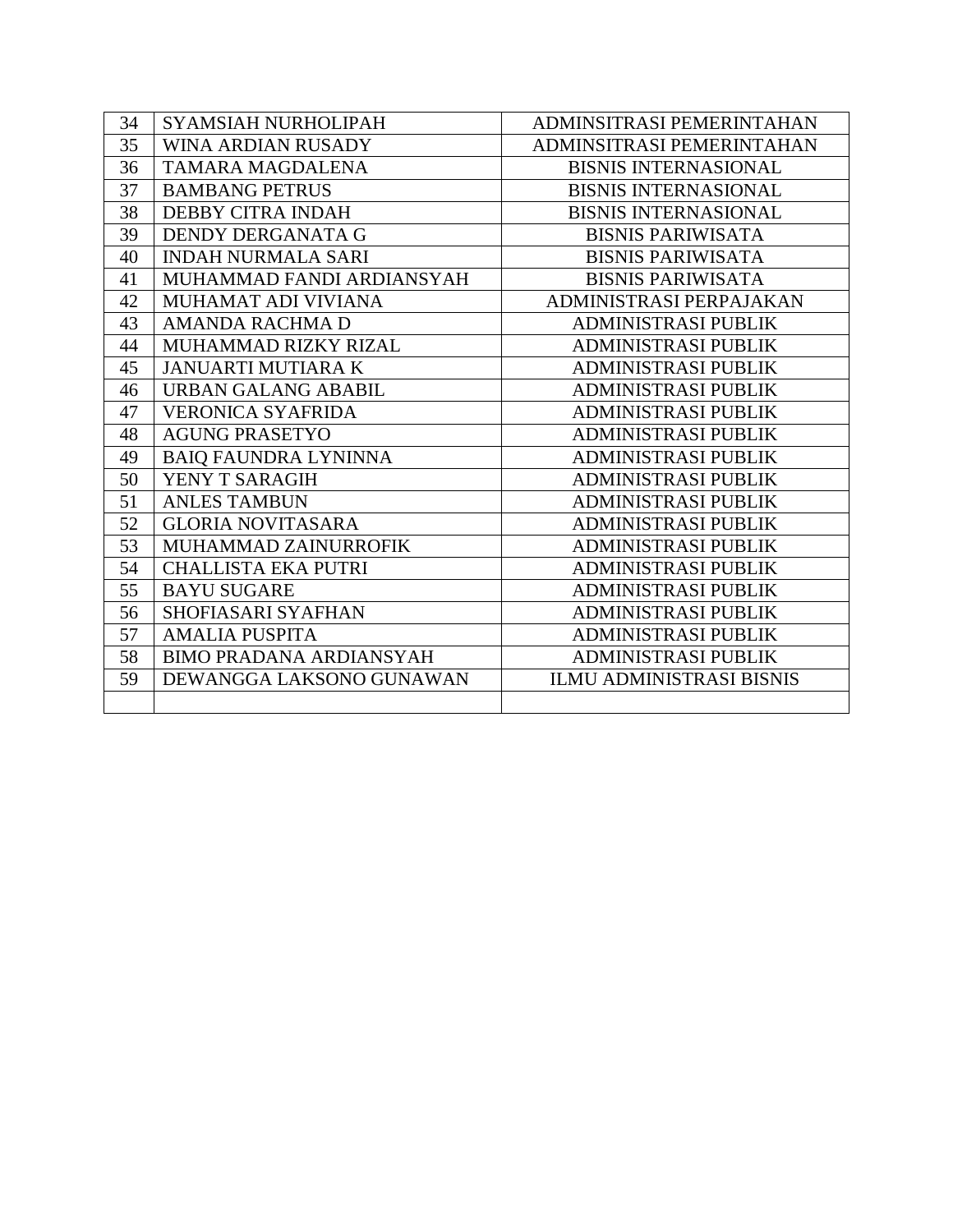#### **ANDROID 2013**

## **FAKULTAS ILMU ADMINISTRASI**

## **UNIVERSITAS BRAWIJAYA**

| NO.             | <b>NAMA</b>                | <b>PROGRAM STUDI</b>       |
|-----------------|----------------------------|----------------------------|
| 1               | YULINDA WINDY H            | <b>ILMU PERPUSTAKAAN</b>   |
| $\overline{2}$  | FIRRIZQI RAHMADIANT        | <b>ILMU PERPUSTAKAAN</b>   |
| 3               | HILMY MAKRIFAT MASYAR      | <b>ILMU PERPUSTAKAAN</b>   |
| $\overline{4}$  | M RIZA FAHMI ALKAF         | <b>ILMU PERPUSTAKAAN</b>   |
| 5               | RENDRA WIJAYA              | PERENCANAAN PEMBANGUNAN    |
| 6               | PRATIWI WAHYU WIDYANTI     | PERENCANAAN PEMBANGUNAN    |
| $\overline{7}$  | RAHMADHANI ARINDA V        | ADMINISTRASI PERPAJAKAN    |
| 8               | LUIS NAUFAL RIQH           | ADMINISTRASI PERPAJAKAN    |
| 9               | RIF'ATUZ ZULFA             | ADMINISTRASI PERPAJAKAN    |
| 10              | EGY RIFQA SUKMAWATI        | ADMINISTRASI PERPAJAKAN    |
| 11              | MUHAMAD IMAM ISMATULLOH    | ADMINISTRASI PERPAJAKAN    |
| 12              | <b>GHONIYA YOTHIICA</b>    | ADMINISTRASI PERPAJAKAN    |
| 13              | <b>FAHRUDIN ROZI</b>       | ADMINISTRASI PERPAJAKAN    |
| 14              | <b>JIHAN WIDYAWATI</b>     | ADMINISTRASI PERPAJAKAN    |
| 15              | <b>NAVALDIE DWIKI S</b>    | <b>ADMINISTRASI BISNIS</b> |
| 16              | MUFTIHATUL JANNAH          | <b>ADMINISTRASI BISNIS</b> |
| 17              | ANNISA RETRI M M           | <b>ADMINISTRASI BISNIS</b> |
| 18              | WISNU AJI KUSUMA           | <b>ADMINISTRASI BISNIS</b> |
| 19              | <b>FUAD SATRIO WIBOWO</b>  | <b>ADMINISTRASI BISNIS</b> |
| 20              | <b>RISA OKTAFIAH</b>       | <b>ADMINISTRASI BISNIS</b> |
| 21              | FIKA IDAH RAHMAWATI        | <b>ADMINISTRASI BISNIS</b> |
| 22              | DINAR DWI PURNAMASARI      | <b>ADMINISTRASI BISNIS</b> |
| 23              | EKA KUSUMA WIJAYA          | <b>ADMINISTRASI BISNIS</b> |
| 24              | <b>HELEN SITOMPUL</b>      | <b>ADMINISTRASI BISNIS</b> |
| 25              | NINDYA KEMALA P            | <b>ADMINISTRASI BISNIS</b> |
| 26              | <b>NOVA TRI HARTANTO</b>   | <b>ADMINISTRASI BISNIS</b> |
| 27              | <b>VALERIA PRAMUDITA S</b> | <b>ADMINISTRASI BISNIS</b> |
| 28              | RACHMAT TRI PUTRO          | <b>ADMINISTRASI BISNIS</b> |
| 29              | <b>INAYATUL THOHIROH</b>   | <b>ADMINISTRASI BISNIS</b> |
| $\overline{30}$ | NURAFRIZAL RIZKY SANTOSO   | <b>ADMINISTRASI BISNIS</b> |
| 31              | <b>SELVY MARIA ULFAH</b>   | <b>ADMINISTRASI BISNIS</b> |
| 32              | MUHAMMAD MUFLI             | <b>ADMINISTRASI BISNIS</b> |
| 33              | KAROLINA WIDIASTUTI        | <b>ADMINISTRASI BISNIS</b> |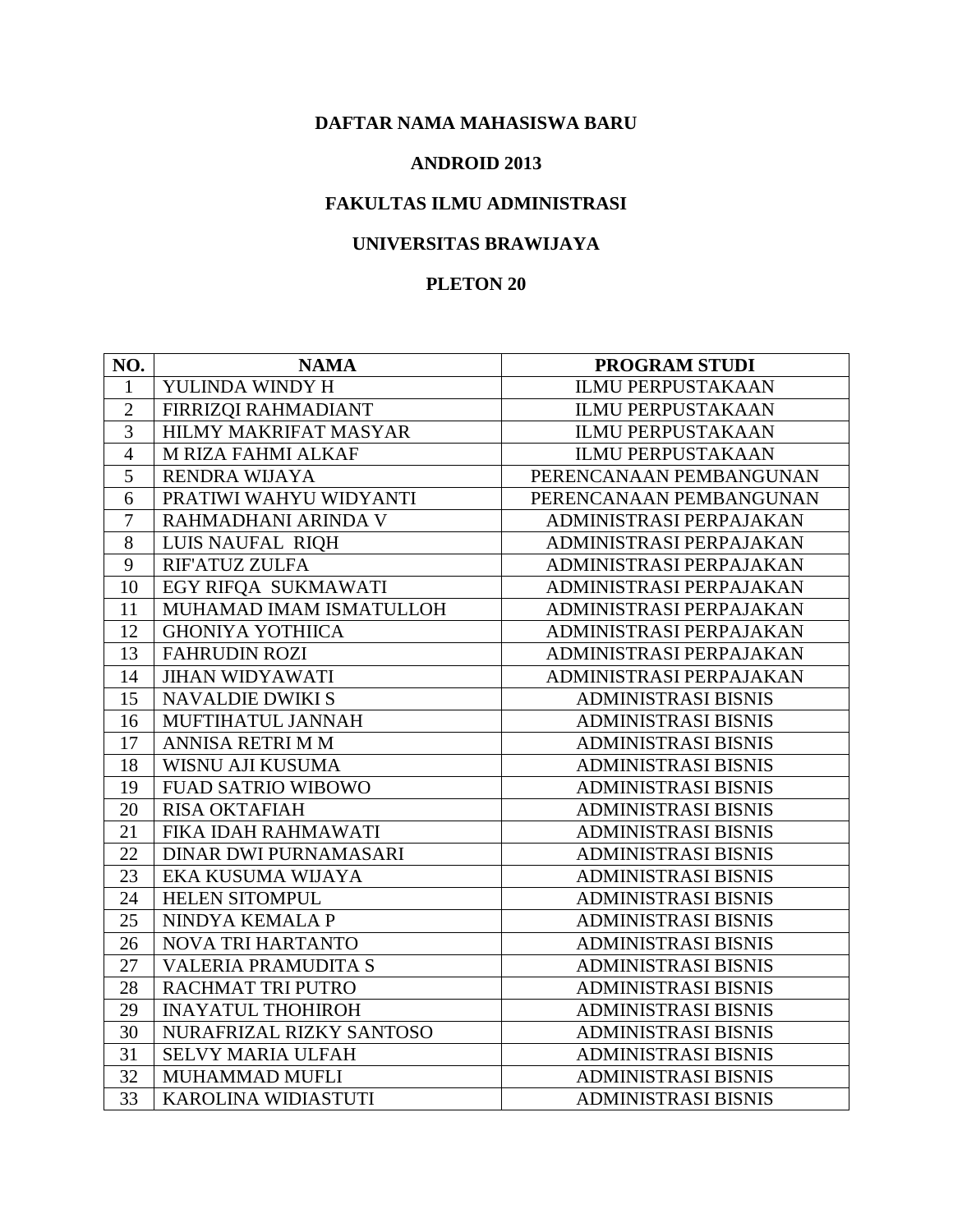| 34 | NIRWAN GADING PRATAMA        | <b>ADMINISTRASI BISNIS</b>  |
|----|------------------------------|-----------------------------|
| 35 | <b>CHRISTIN DESI ARIFINA</b> | ADMINISTRASI PEMERINTAHAN   |
| 36 | YUDHO HADI PRASETYO          | ADMINISTRASI PEMERINTAHAN   |
| 37 | MISA FAJARI ROZAKTANA        | <b>BISNIS INTERNASIONAL</b> |
| 38 | <b>TITO HANIF MUSTAFA</b>    | <b>BISNIS INTERNASIONAL</b> |
| 39 | FITRIANA FAJRIN RAMADHANY    | <b>BISNIS INTERNASIONAL</b> |
| 40 | SEPTIAN EKA NUGRAHA          | <b>BISNIS PARIWISATA</b>    |
| 41 | DINDA MAULINA SYAFITRI       | <b>BISNIS PARIWISATA</b>    |
| 42 | <b>BAYU RADIANTORO</b>       | <b>BISNIS PARIWISATA</b>    |
| 43 | <b>ANISA SAFITRI SOEID</b>   | <b>ADMINISTRASI PUBLIK</b>  |
| 44 | <b>SLAMET WIDODO</b>         | <b>ADMINISTRASI PUBLIK</b>  |
| 45 | <b>DESSY PERMATASARIS</b>    | <b>ADMINISTRASI PUBLIK</b>  |
| 46 | MUHAMMAD APRIYAN JAELANI     | <b>ADMINISTRASI PUBLIK</b>  |
| 47 | BETTY DYAH ANGGUN PURNAMA    | <b>ADMINISTRASI PUBLIK</b>  |
|    | <b>WULAN</b>                 |                             |
| 48 | MARETA TRIWIJAYANTI          | <b>ADMINISTRASI PUBLIK</b>  |
| 49 | HENERY GUSTIKHA PUTRA        | <b>ADMINISTRASI PUBLIK</b>  |
| 50 | <b>AYU MINDASARI</b>         | <b>ADMINISTRASI PUBLIK</b>  |
| 51 | <b>RAMOT NAINGGOLAN</b>      | <b>ADMINISTRASI PUBLIK</b>  |
| 52 | <b>FARAH HANIFAH</b>         | <b>ADMINISTRASI PUBLIK</b>  |
| 53 | VONILYA WILFRIDA MORUK       | <b>ADMINISTRASI PUBLIK</b>  |
| 54 | DERY EKA ANJASMARA           | <b>ADMINISTRASI PUBLIK</b>  |
| 55 | NABILLA SUGMANAWATI          | <b>ADMINISTRASI PUBLIK</b>  |
|    | <b>MAHARANIH</b>             |                             |
| 56 | <b>JALU SORA WICITRA</b>     | <b>ADMINISTRASI PUBLIK</b>  |
| 57 | FIDIAH AULIA HIDAYAT         | <b>ADMINISTRASI PUBLIK</b>  |
| 58 | NOVIA FADHILATUL AZIZAH      | <b>ADMINISTRASI PUBLIK</b>  |
| 59 | MOHAMMAD HIBATUL WAFI        | <b>ADMINISTRASI PUBLIK</b>  |
|    |                              |                             |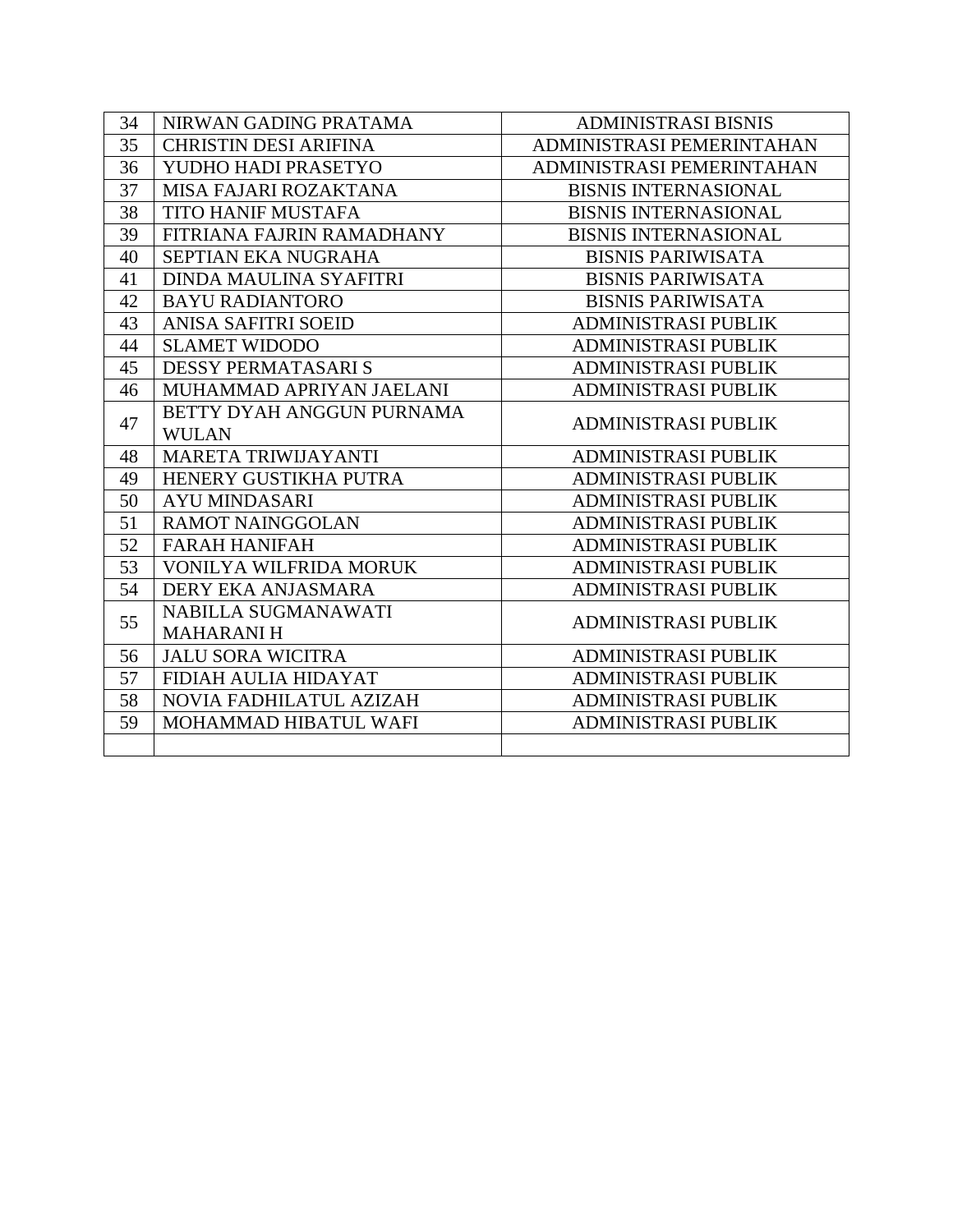#### **ANDROID 2013**

# **FAKULTAS ILMU ADMINISTRASI**

# **UNIVERSITAS BRAWIJAYA**

| NO.            | <b>NAMA</b>                  | <b>PROGRAM STUDI</b>            |
|----------------|------------------------------|---------------------------------|
| $\mathbf{1}$   | KIKI PRADYA PAMBUDY          | <b>ILMU PERPUSTAKAAN</b>        |
| $\mathfrak{2}$ | <b>DANANG TRIHATMOJO</b>     | <b>ILMU PERPUSTAKAAN</b>        |
| 3              | YANUAR INDRIATI              | <b>ILMU PERPUSTAKAAN</b>        |
| $\overline{4}$ | NUGROHO DWI SETIANTO         | <b>ILMU PERPUSTAKAAN</b>        |
| 5              | <b>ALIGA ANGGRA</b>          | PERENCANAAN PEMBANGUNAN         |
| 6              | RENALDO AKBAR PARADI         | PERENCANAAN PEMBANGUNAN         |
| $\overline{7}$ | PUPUT NUGRAHANING TYAS PUTRI | PERENCANAAN PEMBANGUNAN         |
| 8              | FREDERIC KORNELIUS M         | ADMINISTRASI PERPAJAKAN         |
| 9              | <b>ANGGIE NASTITI</b>        | ADMINISTRASI PERPAJAKAN         |
| 10             | ALIEF AURILLIA FERNANDA      | ADMINISTRASI PERPAJAKAN         |
| 11             | MUHAMMAD FARHAN FIRDAUS      | ADMINISTRASI PERPAJAKAN         |
| 12             | <b>RENCY NOVIA P.</b>        | ADMINISTRASI PERPAJAKAN         |
| 13             | BOBBY WIRAWAN PUTRA PERKASA  | ADMINISTRASI PERPAJAKAN         |
| 14             | HENY PRIUTAMI                | ADMINISTRASI PERPAJAKAN         |
| 15             | RENDY AGUNG PERMANA          | <b>ILMU ADMINISTRASI BISNIS</b> |
| 16             | <b>FARAH WIDIA DEFRI</b>     | <b>ILMU ADMINISTRASI BISNIS</b> |
| 17             | <b>RISKA M PURBA</b>         | <b>ILMU ADMINISTRASI BISNIS</b> |
| 18             | YOHANES RONALD SARIMATUA     | <b>ILMU ADMINISTRASI BISNIS</b> |
| 19             | <b>MUHAMAD RIDWAN</b>        | <b>ILMU ADMINISTRASI BISNIS</b> |
| 20             | FITRI KURNIAWATI             | <b>ILMU ADMINISTRASI BISNIS</b> |
| 21             | SAFIROTUL AZIROH             | <b>ILMU ADMINISTRASI BISNIS</b> |
| 22             | <b>KARINA RIES JAYANTI</b>   | <b>ILMU ADMINISTRASI BISNIS</b> |
| 23             | <b>AKBAR GUNARSO</b>         | <b>ILMU ADMINISTRASI BISNIS</b> |
| 24             | <b>INKA RIMA P</b>           | <b>ILMU ADMINISTRASI BISNIS</b> |
| 25             | <b>KHONSA UFAIRAH</b>        | <b>ILMU ADMINISTRASI BISNIS</b> |
| 26             | <b>TEGAR BAYU AJI</b>        | <b>ILMU ADMINISTRASI BISNIS</b> |
| 27             | MARSHA MAGHFIRAH T           | <b>ILMU ADMINISTRASI BISNIS</b> |
| 28             | <b>FRANSISKO PURBA</b>       | <b>ILMU ADMINISTRASI BISNIS</b> |
| 29             | NI NYOMAN YUNDA TRI STHITI   | <b>ILMU ADMINISTRASI BISNIS</b> |
|                | <b>TANAYA</b>                |                                 |
| 30             | BRIAN FERDY GUNA WIBILAKSONO | <b>ILMU ADMINISTRASI BISNIS</b> |
| 31             | HANI MAJDINA ADHA            | <b>ILMU ADMINISTRASI BISNIS</b> |
| 32             | RIFDA NABILAH ROZI           | <b>ILMU ADMINISTRASI BISNIS</b> |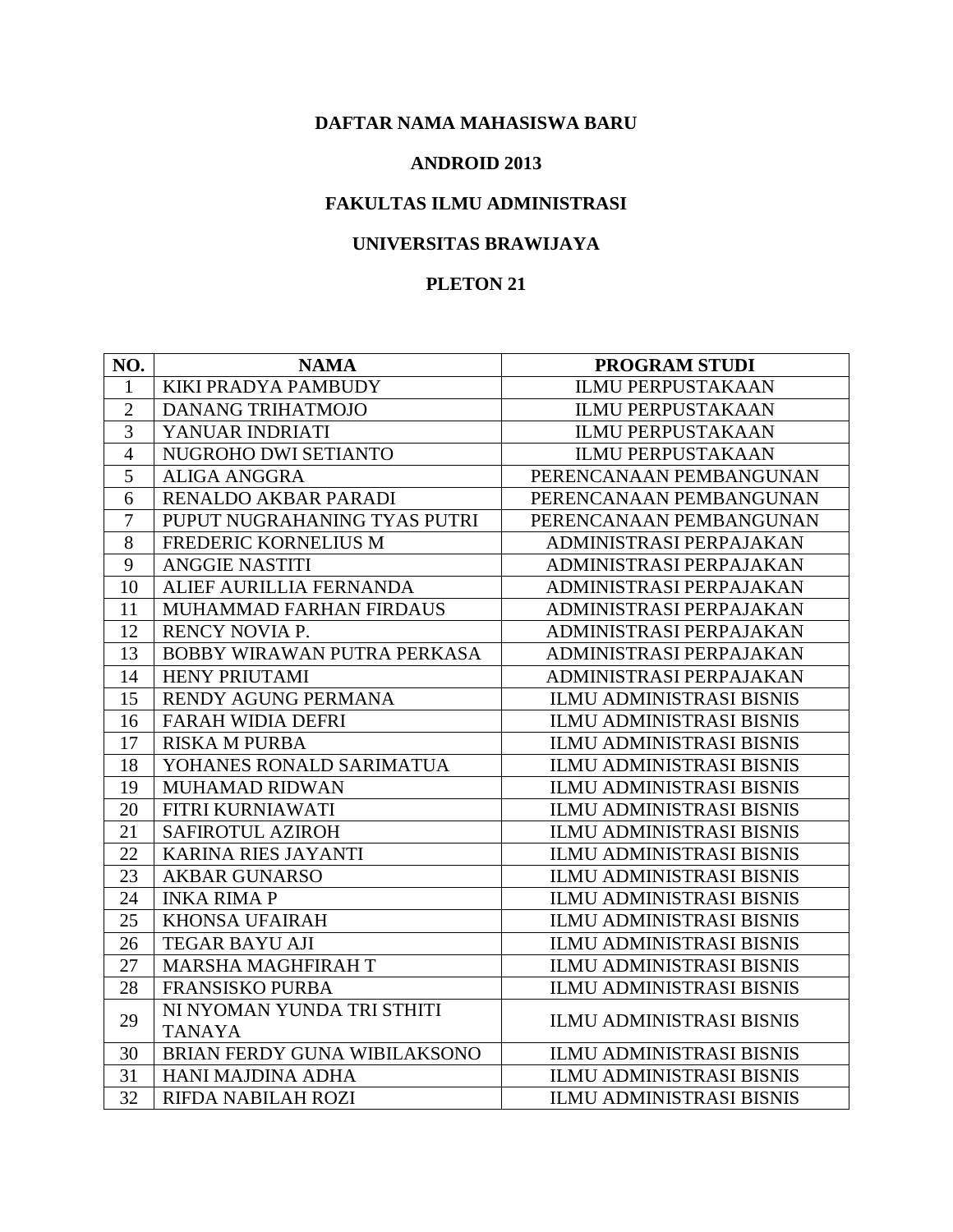| 33 | <b>NURNI SURYANI</b>             | ADMINISTRASI PEMERINTAHAN       |
|----|----------------------------------|---------------------------------|
|    |                                  |                                 |
| 34 | MUHAMAD FAHIM RIDHO              | ADMINISTRASI PEMERINTAHAN       |
| 35 | <b>VERIANA MANGESTI</b>          | <b>BISNIS INTERNASIONAL</b>     |
| 36 | NOVALDI NUR ROHMAN PUTRA         | <b>BISNIS INTERNASIONAL</b>     |
| 37 | <b>SARAH FATIKASARI E OLIIER</b> | <b>BISNIS PARIWISATA</b>        |
|    | <b>CAROLAN</b>                   |                                 |
| 38 | <b>DWI ALIYYAH APRYIYANI</b>     | <b>BISNIS PARIWISATA</b>        |
| 39 | QORI ASHARI ROSHID               | <b>BISNIS PARIWISATA</b>        |
| 40 | <b>VIDEA DUDIANE AISYAH</b>      | ADMINISTRASI PERPAJAKAN         |
| 41 | FEBBY RATNA QONIETTA             | ILMU ADMINISTRASI PUBLIK        |
| 42 | AYUB H H HISBULLAH               | <b>ILMU ADMINISTRASI PUBLIK</b> |
| 43 | <b>ADELIA RATNA P S</b>          | <b>ILMU ADMINISTRASI PUBLIK</b> |
| 44 | REKA ENGGA LAKSONO               | <b>ILMU ADMINISTRASI PUBLIK</b> |
| 45 | <b>RIZKI SABRINA A</b>           | <b>ILMU ADMINISTRASI PUBLIK</b> |
| 46 | <b>SRI WIDYAWATI</b>             | <b>ILMU ADMINISTRASI PUBLIK</b> |
| 47 | <b>NAUFAL RANGGA</b>             | <b>ILMU ADMINISTRASI PUBLIK</b> |
| 48 | NANA YULIYANTI                   | <b>ILMU ADMINISTRASI PUBLIK</b> |
| 49 | <b>IRFAN S LUKUM</b>             | <b>ILMU ADMINISTRASI PUBLIK</b> |
| 50 | <b>FITRIYAH AUFA B</b>           | <b>ILMU ADMINISTRASI PUBLIK</b> |
| 51 | <b>SITI MASLAKHAH</b>            | <b>ILMU ADMINISTRASI PUBLIK</b> |
| 52 | REZA APRIANSYAH WIRAWAN          | <b>ILMU ADMINISTRASI PUBLIK</b> |
| 53 | <b>INNA ATUS SHOLICHAH</b>       | ILMU ADMINISTRASI PUBLIK        |
| 54 | KHOIRUL ABROR AD DLUHA GHONI     | <b>ILMU ADMINISTRASI PUBLIK</b> |
| 55 | FARADHITA EKY SABRINA            | <b>ILMU ADMINISTRASI PUBLIK</b> |
| 56 | RABITHAH MAHA SUKMA              | <b>ILMU ADMINISTRASI PUBLIK</b> |
| 57 | FADLIKA KURNIAWAN                | <b>ILMU ADMINISTRASI PUBLIK</b> |
| 58 | <b>HATTA DEWANTARA</b>           | <b>ILMU ADMINISTRASI PUBLIK</b> |
| 59 | <b>GHINA NURRAHMA</b>            | <b>ILMU ADMINISTRASI PUBLIK</b> |
|    |                                  |                                 |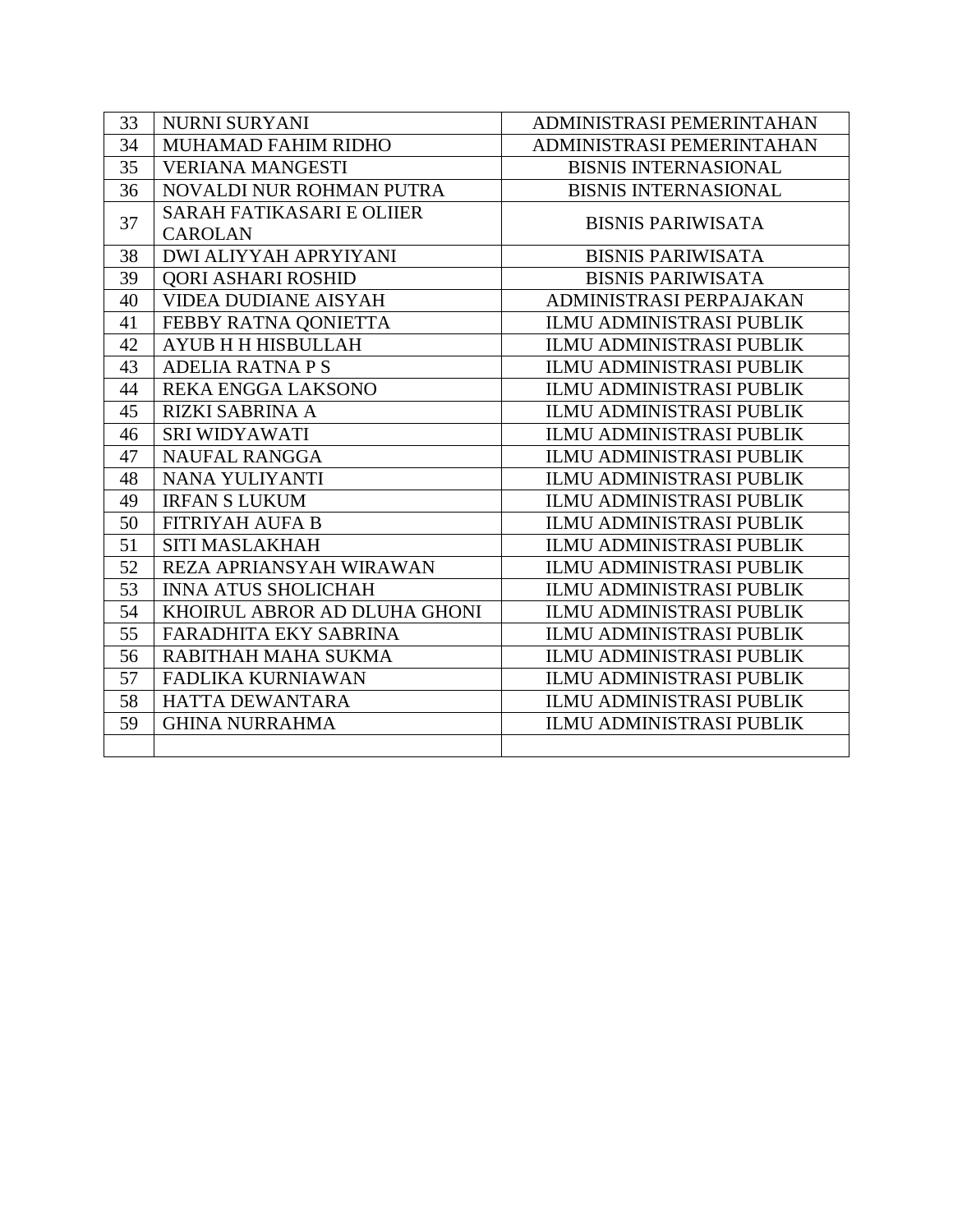#### **ANDROID 2013**

## **FAKULTAS ILMU ADMINISTRASI**

# **UNIVERSITAS BRAWIJAYA**

| NO.            | <b>NAMA</b>                     | <b>PROGRAM STUDI</b>            |
|----------------|---------------------------------|---------------------------------|
| 1              | HALIDA DWINITASARI              | <b>BISNIS INTERNASIONAL</b>     |
| $\overline{2}$ | <b>ADITYAS NARENDRA</b>         | <b>BISNIS INTERNASIONAL</b>     |
| 3              | NINDA FIDYANI                   | <b>BISNIS INTERNASIONAL</b>     |
| 4              | <b>IDA BAGUS KADE WANDA</b>     | <b>BISNIS PARIWISATA</b>        |
| 5              | EKI WIBISONO DARMAWAN           | <b>BISNIS PARIWISATA</b>        |
| 6              | LINDA APRILIYA KARTIKA RINI     | <b>BISNIS PARIWISATA</b>        |
| $\overline{7}$ | <b>ARINA IDZNA M</b>            | <b>ILMU ADMINISTRASI BISNIS</b> |
| 8              | <b>AGUM SULISTIO</b>            | <b>ILMU ADMINISTRASI BISNIS</b> |
| 9              | FAJAR BANGUN PRATAMA            | <b>ILMU ADMINISTRASI BISNIS</b> |
| 10             | <b>MALINDA PRILLY P</b>         | <b>ILMU ADMINISTRASI BISNIS</b> |
| 11             | LAILIY ANISATUL MAULA           | <b>ILMU ADMINISTRASI BISNIS</b> |
| 12             | AYU WIDYA WULANDARI             | <b>ILMU ADMINISTRASI BISNIS</b> |
| 13             | FANIZAR HIDAYATULLOH            | <b>ILMU ADMINISTRASI BISNIS</b> |
| 14             | <b>DESY PURNAMASARI</b>         | <b>ILMU ADMINISTRASI BISNIS</b> |
| 15             | <b>SINTA MELINDA</b>            | <b>ILMU ADMINISTRASI BISNIS</b> |
| 16             | M RIZKY SEPTIAWAN               | <b>ILMU ADMINISTRASI BISNIS</b> |
| 17             | <b>MAHARANI AMALIA R</b>        | <b>ILMU ADMINISTRASI BISNIS</b> |
| 18             | ABDILLAH ILHAM Z                | <b>ILMU ADMINISTRASI BISNIS</b> |
| 19             | RANTI DWITYASARI                | <b>ILMU ADMINISTRASI BISNIS</b> |
| 20             | <b>BAGUS ARIEF APRILIANTO H</b> | ILMU ADMINISTRASI BISNIS        |
| 21             | <b>DWI SUGMAWATI</b>            | <b>ILMU ADMINISTRASI BISNIS</b> |
| 22             | <b>ALFIAN ADI PERMANA</b>       | <b>ILMU ADMINISTRASI BISNIS</b> |
| 23             | <b>ANITA OCTAVIANI</b>          | <b>ILMU ADMINISTRASI BISNIS</b> |
| 24             | MUHAMMAD FARIS WICAKSONO        | <b>ILMU ADMINISTRASI BISNIS</b> |
| 25             | <b>DWI NOVITASARI</b>           | <b>ILMU ADMINISTRASI BISNIS</b> |
| 26             | MUHAMMAD HUDIN MUKHLISIN        | ADMINISTRASI PEMERINTAHAN       |
| 27             | LUCIA NUR ROCHMAH               | ADMINISTRASI PEMERINTAHAN       |
| 28             | APRILLIA REVA FERAWATI          | <b>ILMU PERPUSTAKAAN</b>        |
| 29             | <b>DENI ALIM SAGAR</b>          | <b>ILMU PERPUSTAKAAN</b>        |
| 30             | PRETTY G. LAKAPU                | <b>ILMU PERPUSTAKAAN</b>        |
| 31             | <b>LAILATUL WAKHIDA</b>         | PERENCANAAN PEMBANGUNAN         |
| 32             | MUHAMMAD REZKY RAMADHAN         | PERENCANAAN PEMBANGUNAN         |
| 33             | ARVIRA GUSTI CANDRASASI         | PERENCANAAN PEMBANGUNAN         |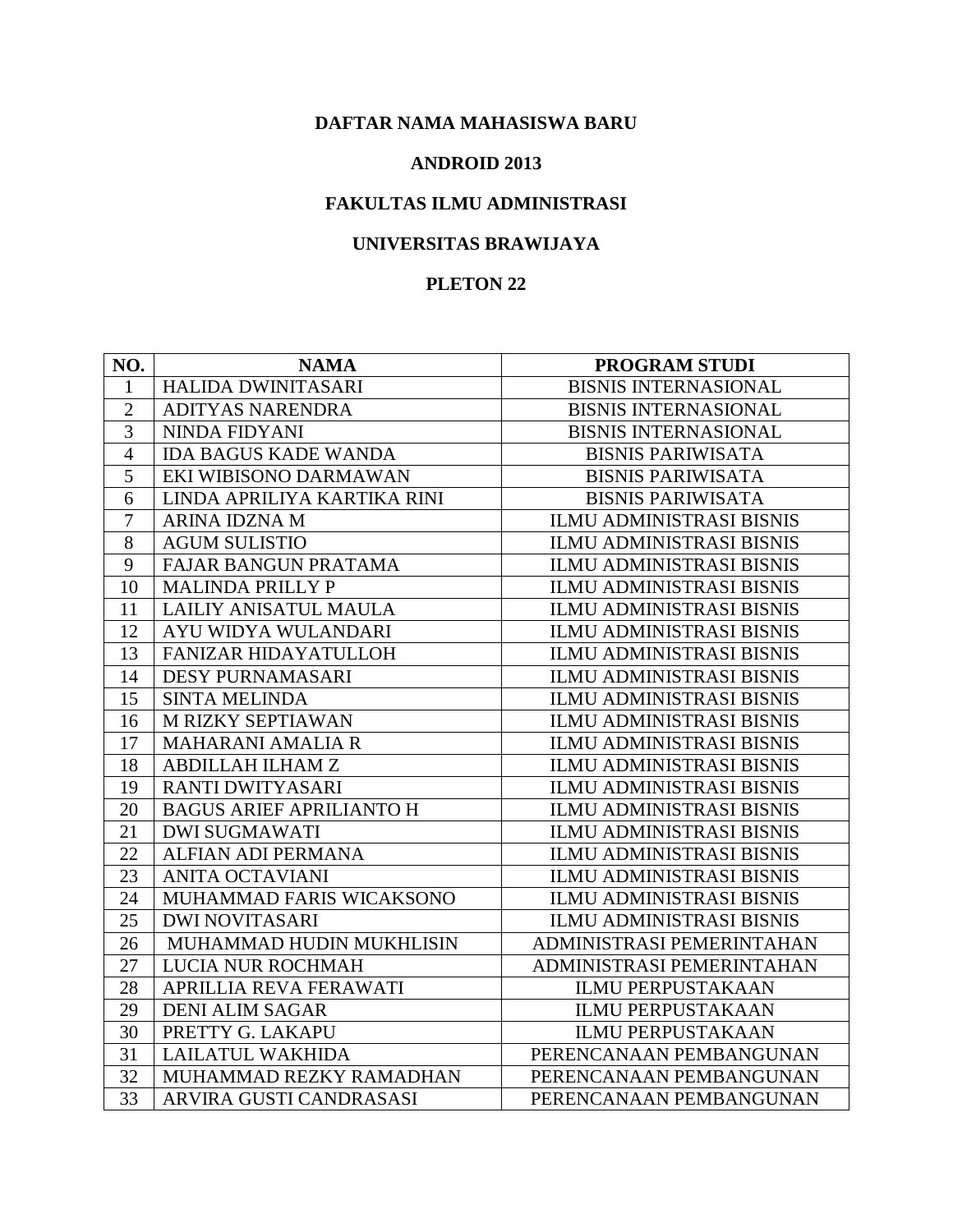| 34 | LIDYA M. F. SINAGA          | ADMINISTRASI PERPAJAKAN         |
|----|-----------------------------|---------------------------------|
| 35 | <b>YAMAN</b>                | ADMINISTRASI PERPAJAKAN         |
| 36 | <b>FITRIA WATI</b>          | ADMINISTRASI PERPAJAKAN         |
| 37 | <b>RUKAYAH</b>              | ADMINISTRASI PERPAJAKAN         |
| 38 | <b>WINWELL</b>              | ADMINISTRASI PERPAJAKAN         |
| 39 | <b>MERRY DEWI PUTRI</b>     | ADMINISTRASI PERPAJAKAN         |
| 40 | <b>RANY DESY KURNIASARI</b> | ADMINISTRASI PERPAJAKAN         |
| 41 | MOCHAMMAD KURNIA AKBAR      | ADMINISTRASI PERPAJAKAN         |
|    | <b>KHAIRI</b>               |                                 |
| 42 | <b>DINDA FEBY SAFIRA</b>    | <b>ILMU ADMINISTRASI PUBLIK</b> |
| 43 | PETRUS ARJUNA R P           | <b>ILMU ADMINISTRASI PUBLIK</b> |
| 44 | <b>ALIMAH DWI ARTANTI</b>   | <b>ILMU ADMINISTRASI PUBLIK</b> |
| 45 | <b>SUCI WIDYA YUNITA</b>    | <b>ILMU ADMINISTRASI PUBLIK</b> |
| 46 | <b>DWI OKTAVIA RIYANTI</b>  | <b>ILMU ADMINISTRASI PUBLIK</b> |
| 47 | MUHAMMAD TAUFIQ ALFAN       | ILMU ADMINISTRASI PUBLIK        |
| 48 | NIOVITA IRNIA SARI          | <b>ILMU ADMINISTRASI PUBLIK</b> |
| 49 | YOLIS DWI PUTRANTO          | <b>ILMU ADMINISTRASI PUBLIK</b> |
| 50 | <b>FANNY HADYANTI</b>       | <b>ILMU ADMINISTRASI PUBLIK</b> |
| 51 | <b>ASTARI LUTVIANA DEVI</b> | <b>ILMU ADMINISTRASI PUBLIK</b> |
| 52 | <b>MUJAHID AZZAM</b>        | <b>ILMU ADMINISTRASI PUBLIK</b> |
| 53 | VINDY VENY THALISTA RIA     | <b>ILMU ADMINISTRASI PUBLIK</b> |
|    | <b>SAPUTRI</b>              |                                 |
| 54 | <b>REZA KRISNA PUTRA</b>    | <b>ILMU ADMINISTRASI PUBLIK</b> |
| 55 | <b>VIDA AFIFAH FAZA</b>     | <b>ILMU ADMINISTRASI PUBLIK</b> |
| 56 | <b>INDAH FITRIANI</b>       | <b>ILMU ADMINISTRASI PUBLIK</b> |
| 57 | ZONA PRAYOGO                | <b>ILMU ADMINISTRASI PUBLIK</b> |
| 58 | <b>MIRZA MUHAMMAD</b>       | <b>ILMU ADMINISTRASI PUBLIK</b> |
| 59 | Mia Fitriani                | <b>ILMU ADMINISTRASI BISNIS</b> |
|    |                             |                                 |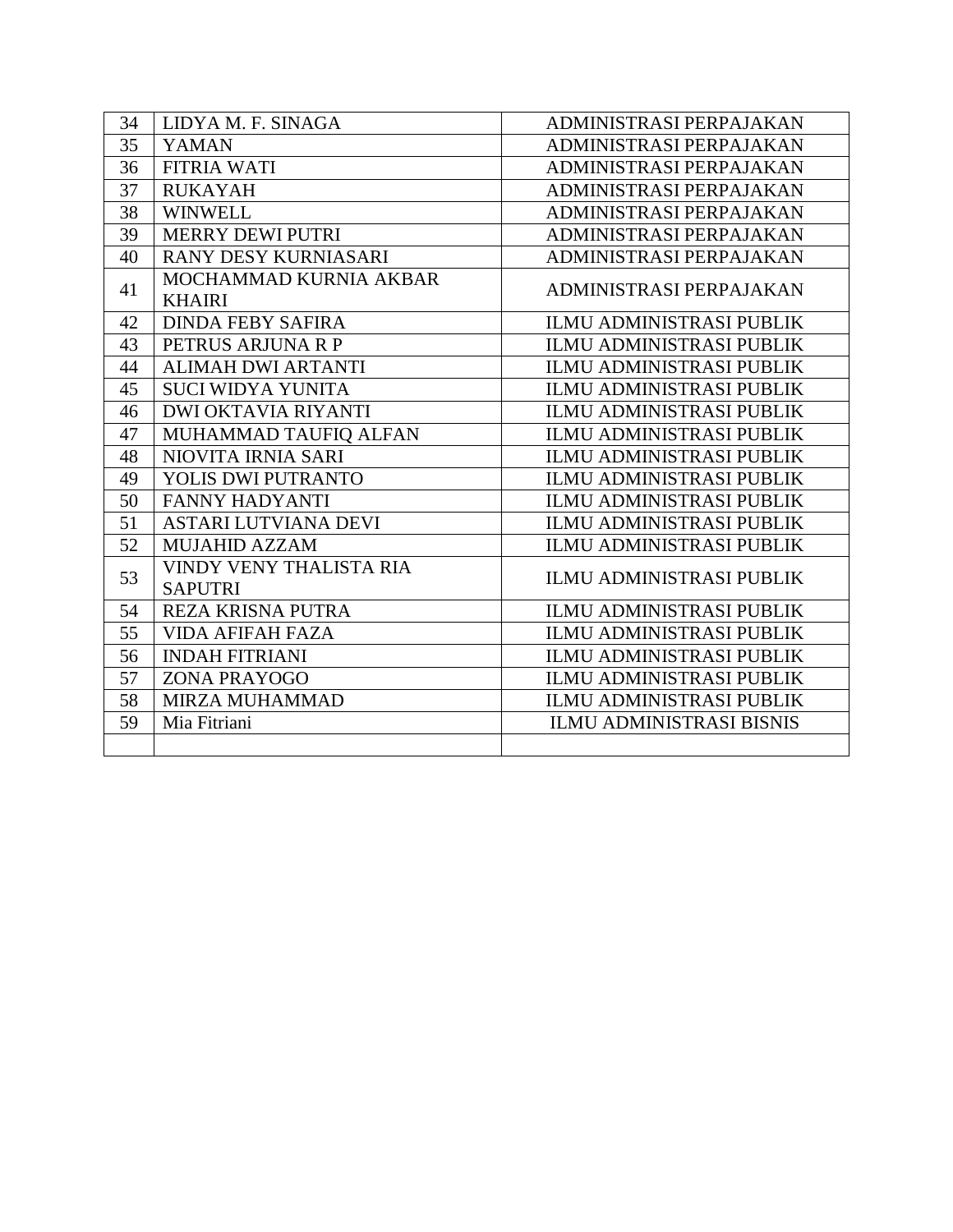#### **ANDROID 2013**

## **FAKULTAS ILMU ADMINISTRASI**

# **UNIVERSITAS BRAWIJAYA**

| NO.             | <b>NAMA</b>                           | <b>PROGRAM STUDI</b>        |
|-----------------|---------------------------------------|-----------------------------|
| 1               | Ratih Maharani                        | Ilmu Perpustakaan           |
| $\overline{2}$  | <b>Achmad Samil</b>                   | Ilmu Perpustakaan           |
| 3               | Sri Ayu Komala                        | Ilmu Perpustakaan           |
| $\overline{4}$  | Titis Amien Patria                    | Perencanaan Pembangunan     |
| 5               | Muhammad Luthfi                       | Perencanaan Pembangunan     |
| 6               | Amalia Rizky Indrasti                 | Perencanaan Pembangunan     |
| $\overline{7}$  | Rika P. D.                            | Administrasi Perpajakan     |
| 8               | Ah. Maulana Fahrudin                  | Administrasi Perpajakan     |
| 9               | Dela Eka Purwitasari                  | Administrasi Perpajakan     |
| 10              | Dwi Fitri Kurniawati                  | Administrasi Perpajakan     |
| 11              | Iqbal Adillah Sidik                   | Administrasi Perpajakan     |
| 12              | <b>Wenny Sembiring</b>                | Administrasi Perpajakan     |
| 13              | Eva Hanisa                            | Administrasi Perpajakan     |
| 14              | Firman Akbar                          | Administrasi Perpajakan     |
| 15              | Yanuar Firmansyah                     | <b>Bisnis Pariwisata</b>    |
| 16              | Ayukha Asna Levia                     | <b>Bisnis Internasional</b> |
| 17              | Afinsza Wahyu Bramantia               | <b>Bisnis Internasional</b> |
| 18              | Hadiid Akbar A.                       | <b>Bisnis Pariwisata</b>    |
| 19              | Olyvia Risky F.                       | Ilmu Administrasi Publik    |
| 20              | Pandu Arya Wirawan                    | Ilmu Administrasi Publik    |
| 21              | Elsa Marga Retna                      | Ilmu Administrasi Publik    |
| 22              | Muvid Syahputro                       | Ilmu Administrasi Publik    |
| 23              | Wahyu Riani                           | Ilmu Administrasi Publik    |
| 24              | Nike Helny Rizky Eka Putri Ayuningsih | Ilmu Administrasi Publik    |
| 25              | <b>Badru Tamam</b>                    | Ilmu Administrasi Publik    |
| 26              | Ellen Yuni Widyawati                  | Ilmu Administrasi Publik    |
| 27              | Muhammad Rifky R.                     | Ilmu Administrasi Publik    |
| 28              | Meiske A. Rachmasari                  | Ilmu Administrasi Publik    |
| $\overline{29}$ | Tifanny Ernaristya Anggraeni          | Ilmu Administrasi Publik    |
| 30              | Febriansyah Farullah                  | Ilmu Administrasi Publik    |
| 31              | Rini Yunarsih                         | Ilmu Administrasi Publik    |
| 32              | Sutri Widodo                          | Ilmu Administrasi Publik    |
| 33              | Intan Cahyaning Tyas Atmaja           | Ilmu Administrasi Publik    |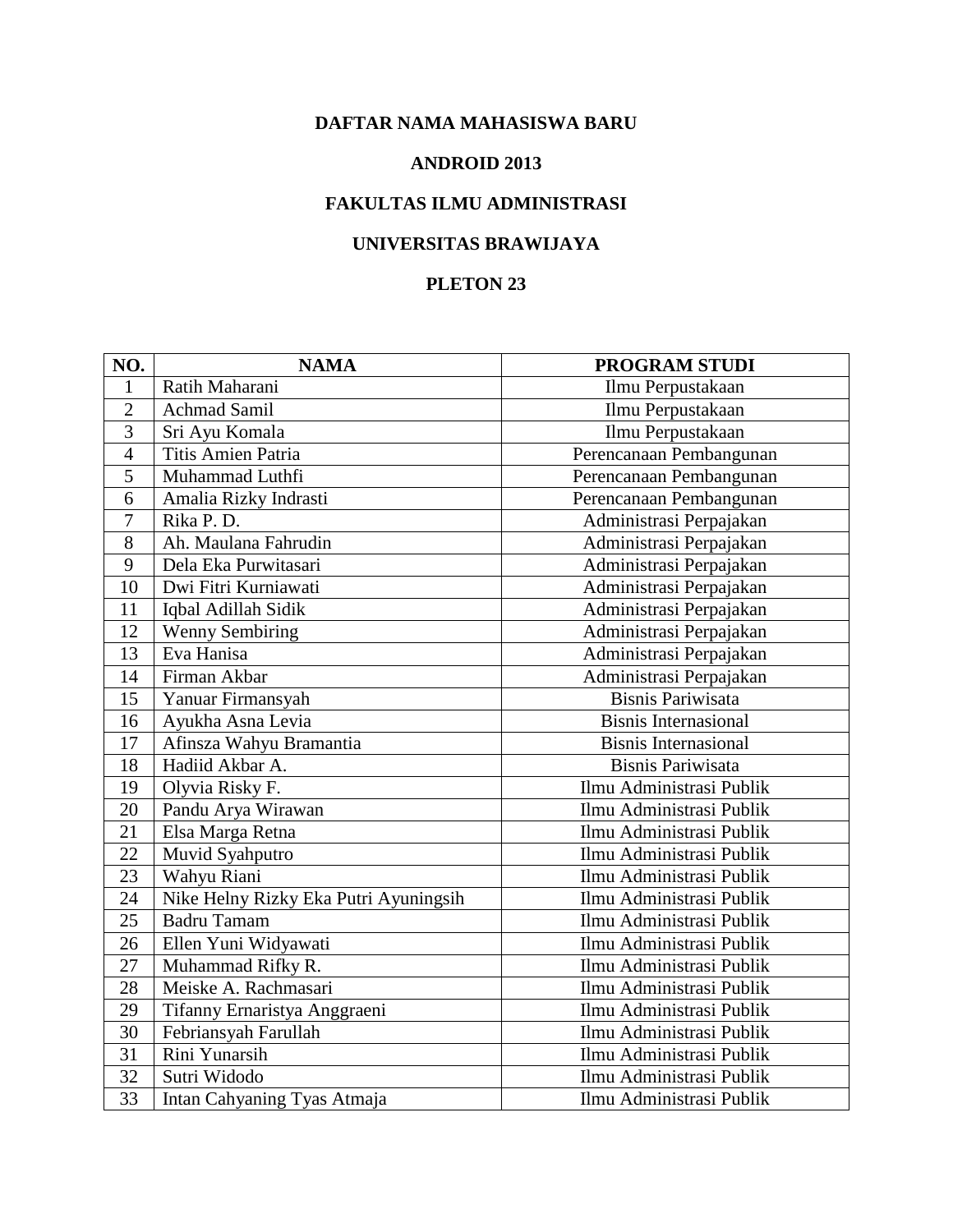| 34 | Ahmad Roisuddin            | Ilmu Administrasi Publik  |
|----|----------------------------|---------------------------|
| 35 | Alvianto Ramadhani         | Administrasi Pemerintahan |
| 36 | Ria Ayu Hestiningtyas      | Administrasi Pemerintahan |
| 37 | Muhammad Rizki I.          | Ilmu Administrasi Bisnis  |
| 38 | Yunita Sari                | Ilmu Administrasi Bisnis  |
| 39 | Putri Rizkiah I            | Ilmu Administrasi Bisnis  |
| 40 | Dimas Putra P.             | Ilmu Administrasi Bisnis  |
| 41 | Arfidan Sabiq Musyaffa'    | Ilmu Administrasi Bisnis  |
| 42 | Yuri Prastyanty            | Ilmu Administrasi Bisnis  |
| 43 | Annissa Dwi Arbaningrum    | Ilmu Administrasi Bisnis  |
| 44 | Trisia Anggarda Paramitha  | Ilmu Administrasi Bisnis  |
| 45 | Ade Rio Martha             | Ilmu Administrasi Bisnis  |
| 46 | Alifiani Krisna Ayu        | Ilmu Administrasi Bisnis  |
| 47 | Meiko Ahada D.             | Ilmu Administrasi Bisnis  |
| 48 | Revi Aprella               | Ilmu Administrasi Bisnis  |
| 49 | M. Nazil                   | Ilmu Administrasi Bisnis  |
| 50 | Diah Kartika Sari          | Ilmu Administrasi Bisnis  |
| 51 | Alam Dewanto               | Ilmu Administrasi Bisnis  |
| 52 | Venna Trilolita Putri Ardi | Ilmu Administrasi Bisnis  |
| 53 | <b>Imanuel Listio</b>      | Ilmu Administrasi Bisnis  |
| 54 | Dephia Putiasie            | Ilmu Administrasi Bisnis  |
| 55 | Ardy Dwi Juniantoko        | Ilmu Administrasi Bisnis  |
| 56 | Lisa Dwi Afrilia           | Ilmu Administrasi Bisnis  |
| 57 | Salsabila Sarafina         | Ilmu Administrasi Bisnis  |
| 58 | Rizaldi Eko Santoso        | Ilmu Administrasi Bisnis  |
| 59 | Ashfihanni Ratna Sari      | Ilmu Administrasi Bisnis  |
|    |                            |                           |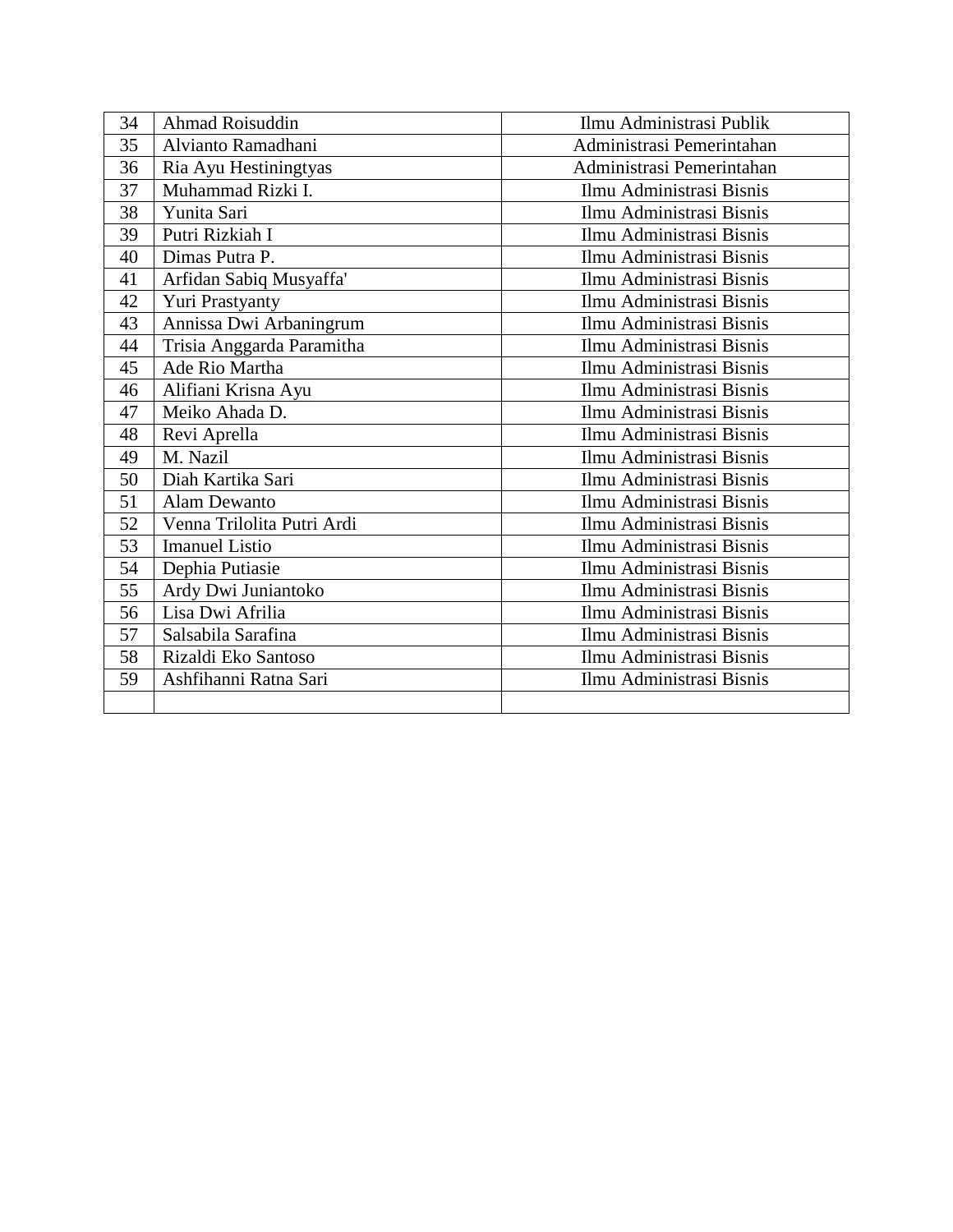#### **ANDROID 2013**

## **FAKULTAS ILMU ADMINISTRASI**

## **UNIVERSITAS BRAWIJAYA**

| NO.            | <b>NAMA</b>                    | PROGRAM STUDI               |
|----------------|--------------------------------|-----------------------------|
| 1              | Baiq Elsa Mardiahtul Fitri     | Ilmu Perpustakaan           |
| $\overline{2}$ | Moch. Muchibuddin A.           | Ilmu Perpustakaan           |
| 3              | Ilmi Khurin Ien                | Perencanaan Pembangunan     |
| $\overline{4}$ | Syah Reza Ulfiandi             | Perencanaan Pembangunan     |
| 5              | Jessica Pramudhita             | Perencanaan Pembangunan     |
| 6              | Adiesta Feby Daviyanti         | <b>Bisnis Internasional</b> |
| $\overline{7}$ | Dean Dianta Putrandi           | <b>Bisnis Internasional</b> |
| 8              | Azishah Ratuamalia             | <b>Bisnis Internasional</b> |
| 9              | Auzan Tawadlu Akbar            | <b>Bisnis Pariwisata</b>    |
| 10             | Irfan Candra Purnomo           | <b>Bisnis Pariwisata</b>    |
| 11             | Sinta Rima Rusiana             | Administrasi Perpajakan     |
| 12             | Ali Ghufron                    | Administrasi Perpajakan     |
| 13             | Risma Suryaningsih             | Administrasi Perpajakan     |
| 14             | Muhammad Faisal Hasybi         | Administrasi Perpajakan     |
| 15             | Adinda Vindri A.               | Administrasi Perpajakan     |
| 16             | <b>Muhammad Firdaus</b>        | Administrasi Perpajakan     |
| 17             | Putu Ayu Sheryl Esfandiary     | Administrasi Perpajakan     |
| 18             | Fardilah Marani S.             | Ilmu Administrasi Publik    |
| 19             | Mochammad Fauzan               | Ilmu Administrasi Publik    |
| 20             | Aulia Endah Renita S.          | Ilmu Administrasi Publik    |
| 21             | Arfi Ali Syahbana              | Ilmu Administrasi Publik    |
| 22             | Radias Kusumaningtyas          | Ilmu Administrasi Publik    |
| 23             | Amalia Mardhiasari             | Ilmu Administrasi Publik    |
| 24             | Faisal Choirul Rozi            | Ilmu Administrasi Publik    |
| 25             | Yunita Urwatul Wutsqa          | Ilmu Administrasi Publik    |
| 26             | Shugy Rakasiwi                 | Ilmu Administrasi Publik    |
| 27             | Dea Eka Putri                  | Ilmu Administrasi Publik    |
| 28             | Eka Devi Selvianti             | Ilmu Administrasi Publik    |
| 29             | Bimma Samudera                 | Ilmu Administrasi Publik    |
| 30             | Ni Putu Diah Utami Pratiwi     | Ilmu Administrasi Publik    |
| 31             | <b>Ahmad Faisal</b>            | Ilmu Administrasi Publik    |
| 32             | Ika Nur Yuliani                | Ilmu Administrasi Publik    |
| 33             | Bernadeta Yunita Sura Wardhani | Ilmu Administrasi Publik    |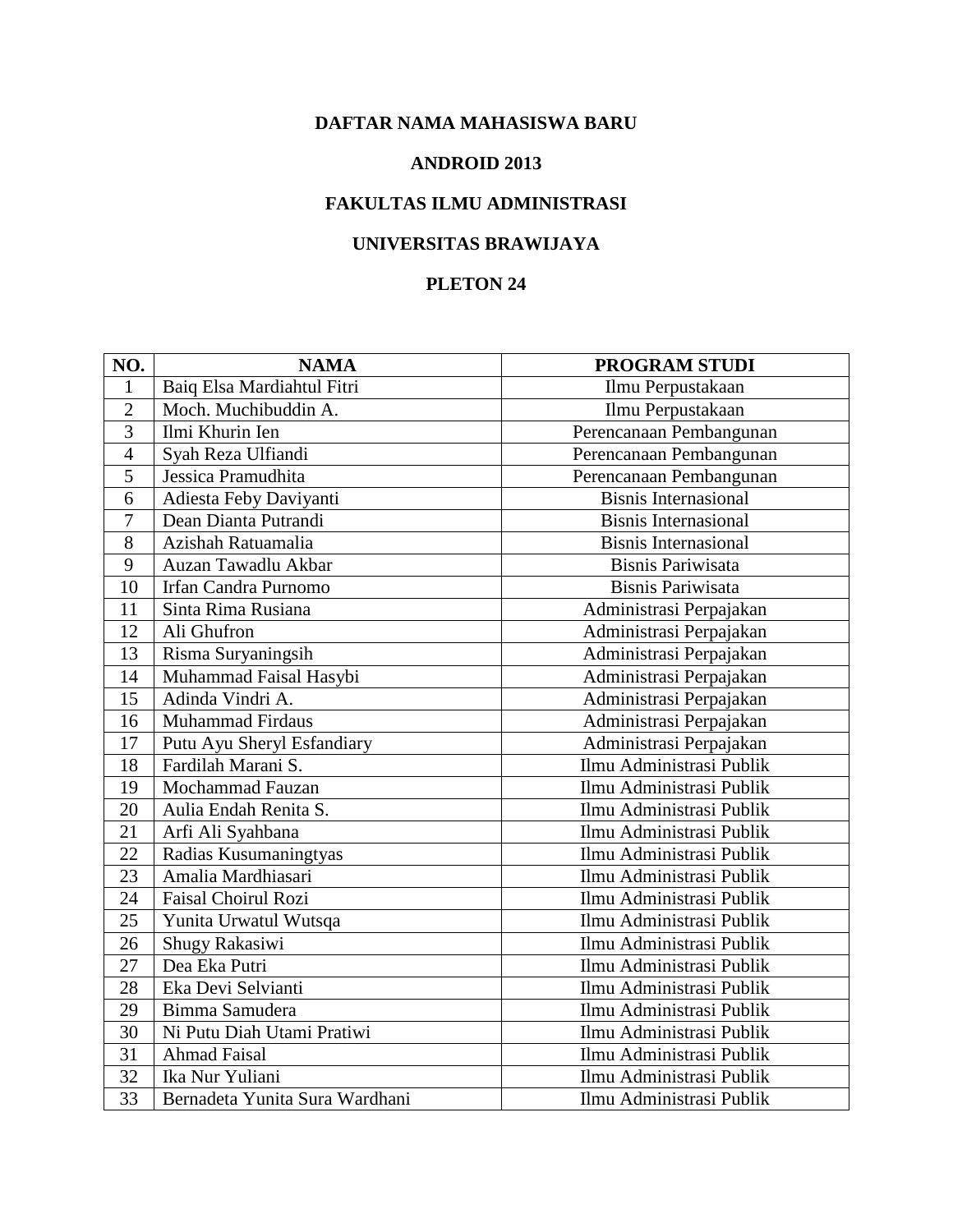| 34 | Rachmat Hidayat           | Ilmu Administrasi Publik       |
|----|---------------------------|--------------------------------|
| 35 | Konstansius Anri Mula     | Ilmu Administrasi Pemerintahan |
| 36 | Anis Siulan               | Ilmu Administrasi Pemerintahan |
| 37 | Dina Nur Hashifah         | Ilmu Administrasi Bisnis       |
| 38 | Irvan Faried H.           | Ilmu Administrasi Bisnis       |
| 39 | Muhammad Fahmi Rizal      | Ilmu Administrasi Bisnis       |
| 40 | Tri Solichah Yuni M.      | Ilmu Administrasi Bisnis       |
| 41 | Linda Alfenti             | Ilmu Administrasi Bisnis       |
| 42 | Irene Herdayana           | Ilmu Administrasi Bisnis       |
| 43 | Pradipta Wiraloka         | Ilmu Administrasi Bisnis       |
| 44 | Yusrin Rizqi Farahdita    | Ilmu Administrasi Bisnis       |
| 45 | Niku April Izang          | Ilmu Administrasi Bisnis       |
| 46 | M. Fadil Adrian           | Ilmu Administrasi Bisnis       |
| 47 | <b>Rizky Novarinda</b>    | Ilmu Administrasi Bisnis       |
| 48 | Septian Sony Utomo        | Ilmu Administrasi Bisnis       |
| 49 | Vivi Ayu Nur Cholisa      | Ilmu Administrasi Bisnis       |
| 50 | Narda Guntur Purbo Sakti  | Ilmu Administrasi Bisnis       |
| 51 | Intan Putri Rahmawati     | Ilmu Administrasi Bisnis       |
| 52 | Sukianto                  | Ilmu Administrasi Bisnis       |
| 53 | Yunis Nadivah Susmikawati | Ilmu Administrasi Bisnis       |
| 54 | Akrar Husen A. Salim      | Ilmu Administrasi Bisnis       |
| 55 | Devira Pusparani          | Ilmu Administrasi Bisnis       |
| 56 | Miftakhul Awaludin Jasmin | Ilmu Administrasi Bisnis       |
| 57 | Dinar Hayungtyas          | Ilmu Administrasi Bisnis       |
| 58 | Annisa Marifa             | Ilmu Administrasi Bisnis       |
| 59 | Ashari Dwi Putranto       | Ilmu Administrasi Bisnis       |
|    |                           |                                |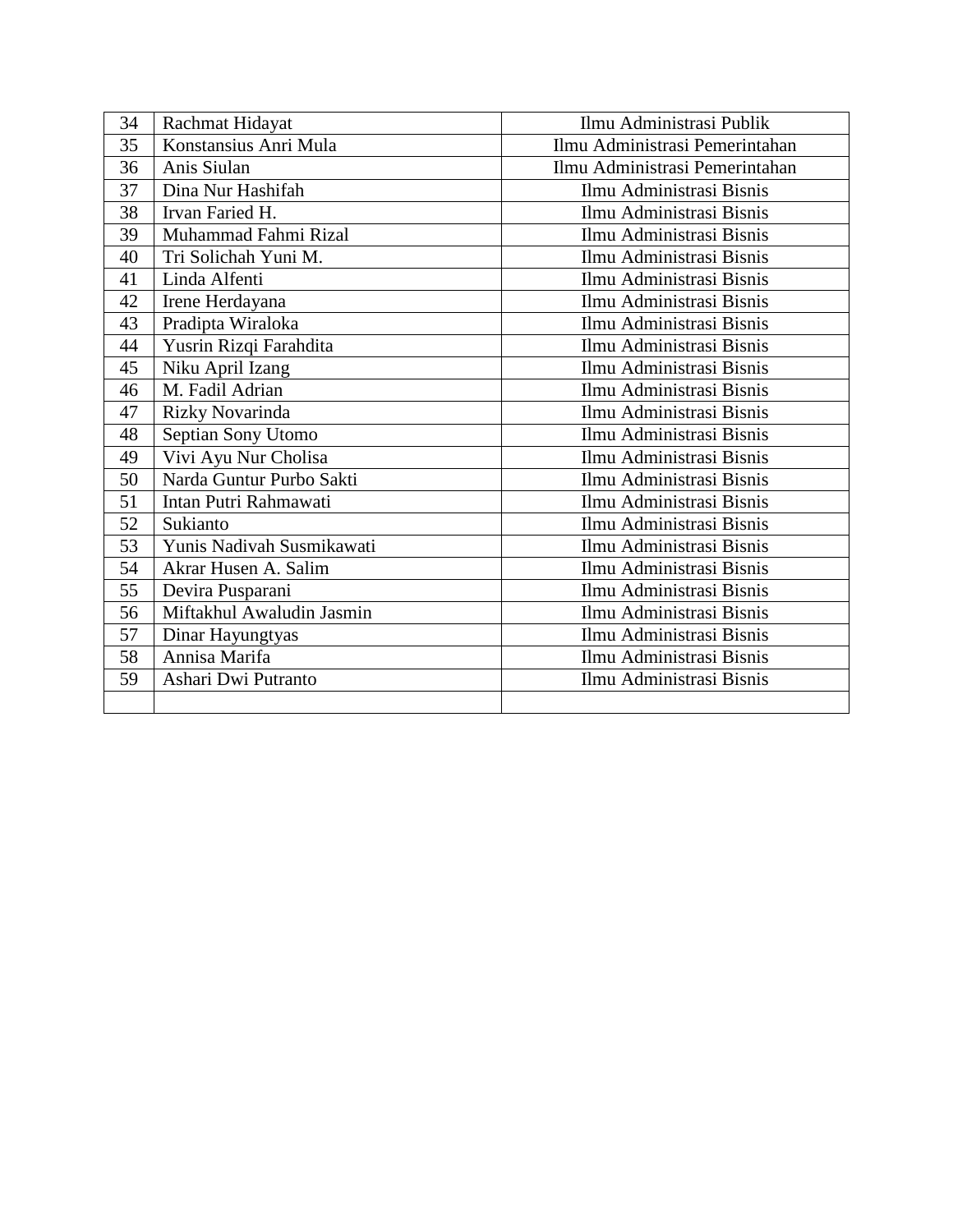#### **ANDROID 2013**

## **FAKULTAS ILMU ADMINISTRASI**

## **UNIVERSITAS BRAWIJAYA**

| NO.            | <b>NAMA</b>                     | <b>PROGRAM STUDI</b>            |
|----------------|---------------------------------|---------------------------------|
| 1              | <b>TIARA S ZURIANI</b>          | <b>ILMU PERPUSTAKAAN</b>        |
| $\overline{2}$ | ARTDYENA LUTHVI ADEIBAH         | <b>ILMU PERPUSTAKAAN</b>        |
| 3              | DANIEL ARI BONA GULTOM          | PERENCANAAN PEMBANGUNAN         |
| $\overline{4}$ | RANI DWI VALIANDIANI            | PERENCANAAN PEMBANGUNAN         |
| $\overline{5}$ | ARIZKA NOVANDITA H              | PERPAJAKAN                      |
| 6              | <b>IVAN MOCHAMMAD FADHILLAH</b> | PERPAJAKAN                      |
| $\overline{7}$ | <b>CHINTA FEBRINA HAPSARI</b>   | PERPAJAKAN                      |
| 8              | MIFTAKHUL ELOK MENTARI          | PERPAJAKAN                      |
| 9              | <b>RANDA JOVIAN</b>             | PERPAJAKAN                      |
| 10             | MICHELLE INES                   | PERPAJAKAN                      |
| 11             | ALIEF IANA FERNANDA VERONICA    | PERPAJAKAN                      |
| 12             | MUHAMMAD ZAHLUL KAHEL IQBAL     | PERPAJAKAN                      |
| 13             | AJENG DIVIE EKANANDA            | <b>BISNIS INTERNASIONAL</b>     |
| 14             | FAHMY ZULKIFLI                  | <b>BISNIS INTERNASIONAL</b>     |
| 15             | VALIDA MUTIARA SUKMA            | <b>BISNIS PARIWISATA</b>        |
| 16             | <b>RIZQY CHANDRA S</b>          | <b>BISNIS PARIWISATA</b>        |
| 17             | M INDRA DEWA PUSPITA            | <b>BISNIS PARIWISATA</b>        |
| 18             | DONNY PRATAMA SANTOSO           | PERPUSTAKAAN                    |
| 19             | <b>AYU PRATAMA DEWI</b>         | <b>ILMU ADMINISTRASI PUBLIK</b> |
| 20             | MUHAMMAD NIAM SUKRI             | <b>ILMU ADMINISTRASI PUBLIK</b> |
| 21             | <b>TETTY F MALAU</b>            | <b>ILMU ADMINISTRASI PUBLIK</b> |
| 22             | MUHAMMAD NURUL QUDSI ULUL       | <b>ILMU ADMINISTRASI PUBLIK</b> |
|                | <b>ALBAB</b>                    |                                 |
| 23             | ELLA NISA NUARI R               | ILMU ADMINISTRASI PUBLIK        |
| 24             | <b>TONI ISTIAWAN</b>            | <b>ILMU ADMINISTRASI PUBLIK</b> |
| 25             | ARRYANTI ARIFAH NANA SAWITRI    | <b>ILMU ADMINISTRASI PUBLIK</b> |
| 26             | YEREMIA CHRISTON M              | <b>ILMU ADMINISTRASI PUBLIK</b> |
| 27             | <b>AMALIA DINA PUTRI</b>        | ILMU ADMINISTRASI PUBLIK        |
| 28             | ALFIDA DAWANG NURLITA           | <b>ILMU ADMINISTRASI PUBLIK</b> |
| 29             | FIKY INDRA ABDILLAH             | ILMU ADMINISTRASI PUBLIK        |
| 30             | NOVITA DESY DAMAIYANTI          | ILMU ADMINISTRASI PUBLIK        |
| 31             | AMIR HASAN ARROSYID             | ILMU ADMINISTRASI PUBLIK        |
| 32             | DARIN ISTINANI AULIA DEWI       | ILMU ADMINISTRASI PUBLIK        |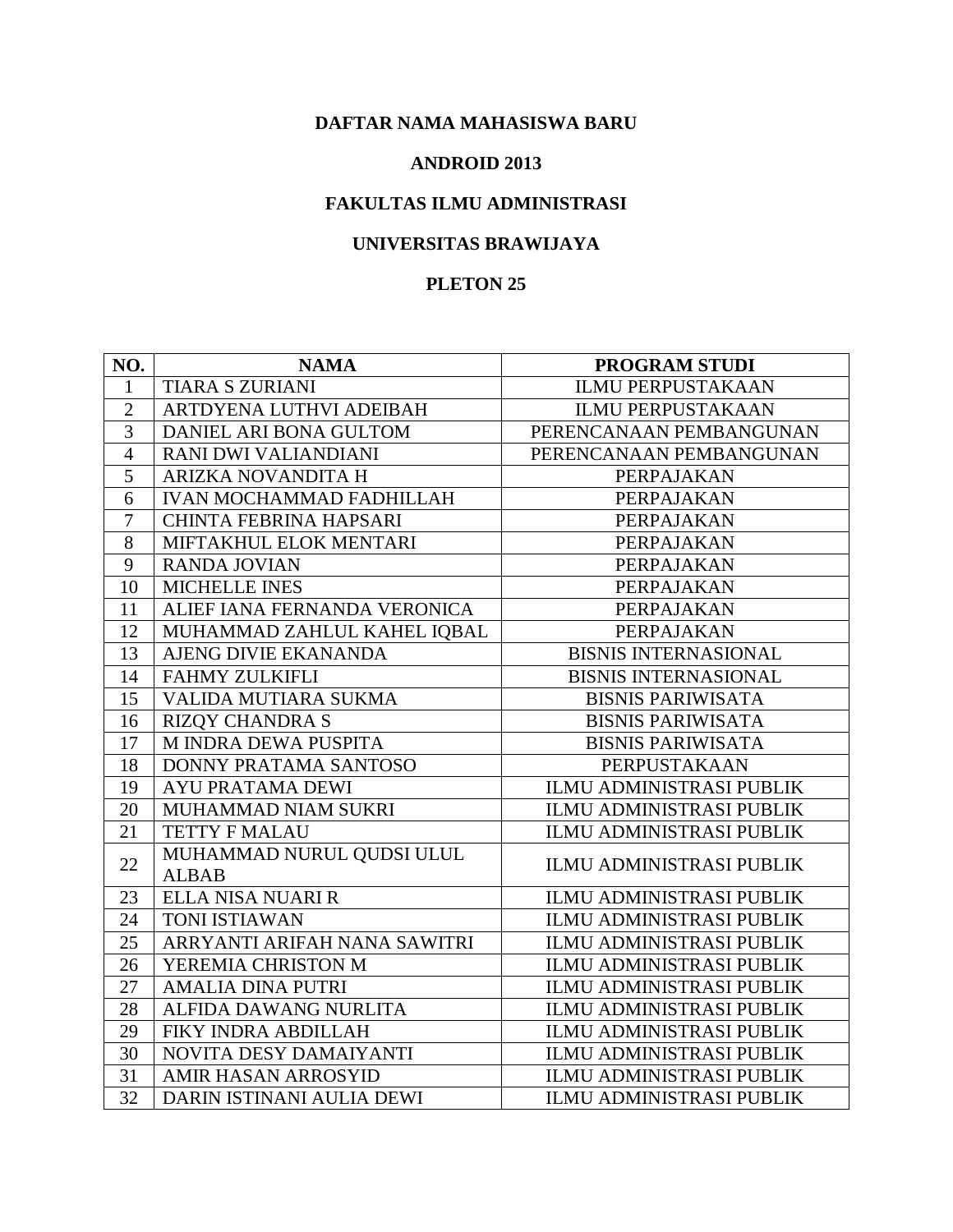| 33 | FARINA AYU YOLANDA                         | <b>ILMU ADMINISTRASI PUBLIK</b> |
|----|--------------------------------------------|---------------------------------|
| 34 | <b>ANANTA DWI PRAMONO</b>                  | ADMINISTRASI PEMERINTAHAN       |
| 35 | MAYA ROSALIA JUNISKA CANDRA<br><b>DEWI</b> | ADMINISTRASI PEMERINTAHAN       |
| 36 | RIZKY DWI KUSUMA ASTUTI                    | <b>ILMU ADMINISTRASI PUBLIK</b> |
| 37 | <b>TITIS RAHAYU</b>                        | <b>ILMU ADMINISTRASI PUBLIK</b> |
| 38 | <b>ASNANDAR SIMANJUNTAK</b>                | <b>ILMU ADMINISTRASI PUBLIK</b> |
| 39 | NOVIAN KUSUMA W                            | <b>ILMU ADMINISTRASI PUBLIK</b> |
| 40 | <b>NIA MARDIANA</b>                        | <b>ILMU ADMINISTRASI PUBLIK</b> |
| 41 | YENIAR PRIDA MUKHAROMAH                    | <b>ILMU ADMINISTRASI PUBLIK</b> |
| 42 | <b>INES DESTIN P</b>                       | <b>ILMU ADMINISTRASI PUBLIK</b> |
| 43 | YUDHA BASKARA                              | <b>ILMU ADMINISTRASI PUBLIK</b> |
| 44 | <b>DORA OBBELIA</b>                        | <b>ILMU ADMINISTRASI PUBLIK</b> |
| 45 | ALLEN AYU OKTAVIANDA                       | <b>ILMU ADMINISTRASI PUBLIK</b> |
| 46 | MUHAMMAD FAUZAN R                          | <b>ILMU ADMINISTRASI PUBLIK</b> |
| 47 | <b>AISYAH</b>                              | <b>ILMU ADMINISTRASI PUBLIK</b> |
| 48 | <b>MAHER S H LASSA</b>                     | <b>ILMU ADMINISTRASI PUBLIK</b> |
| 49 | <b>ROSYIDA MAULINA</b>                     | <b>ILMU ADMINISTRASI PUBLIK</b> |
| 50 | PUTRA MAHDIA SUKMA                         | <b>ILMU ADMINISTRASI PUBLIK</b> |
| 51 | HAPPY INDAH PERMATSARI                     | <b>ILMU ADMINISTRASI PUBLIK</b> |
| 52 | MUHAMMAD FAJAR ADE PRASETYO                | <b>ILMU ADMINISTRASI PUBLIK</b> |
| 53 | ERWIN SRI RAHAYU                           | <b>ILMU ADMINISTRASI PUBLIK</b> |
| 54 | <b>RAFIUDDIN ARDANI</b>                    | <b>ILMU ADMINISTRASI PUBLIK</b> |
| 55 | <b>MILA ROSA APRILIANI</b>                 | <b>ILMU ADMINISTRASI PUBLIK</b> |
| 56 | NURFI AFRIANSYAH AUDI                      | <b>ILMU ADMINISTRASI PUBLIK</b> |
| 57 | <b>FARRAS CAESARMAS PUTRI</b>              | <b>ILMU ADMINISTRASI PUBLIK</b> |
| 58 | <b>KEVIN ADRI GEAVIANO</b>                 | <b>ILMU ADMINISTRASI PUBLIK</b> |
| 59 | Syaiful Akmal Mubarak                      | <b>ILMU ADMINISTRASI BISNIS</b> |
|    |                                            |                                 |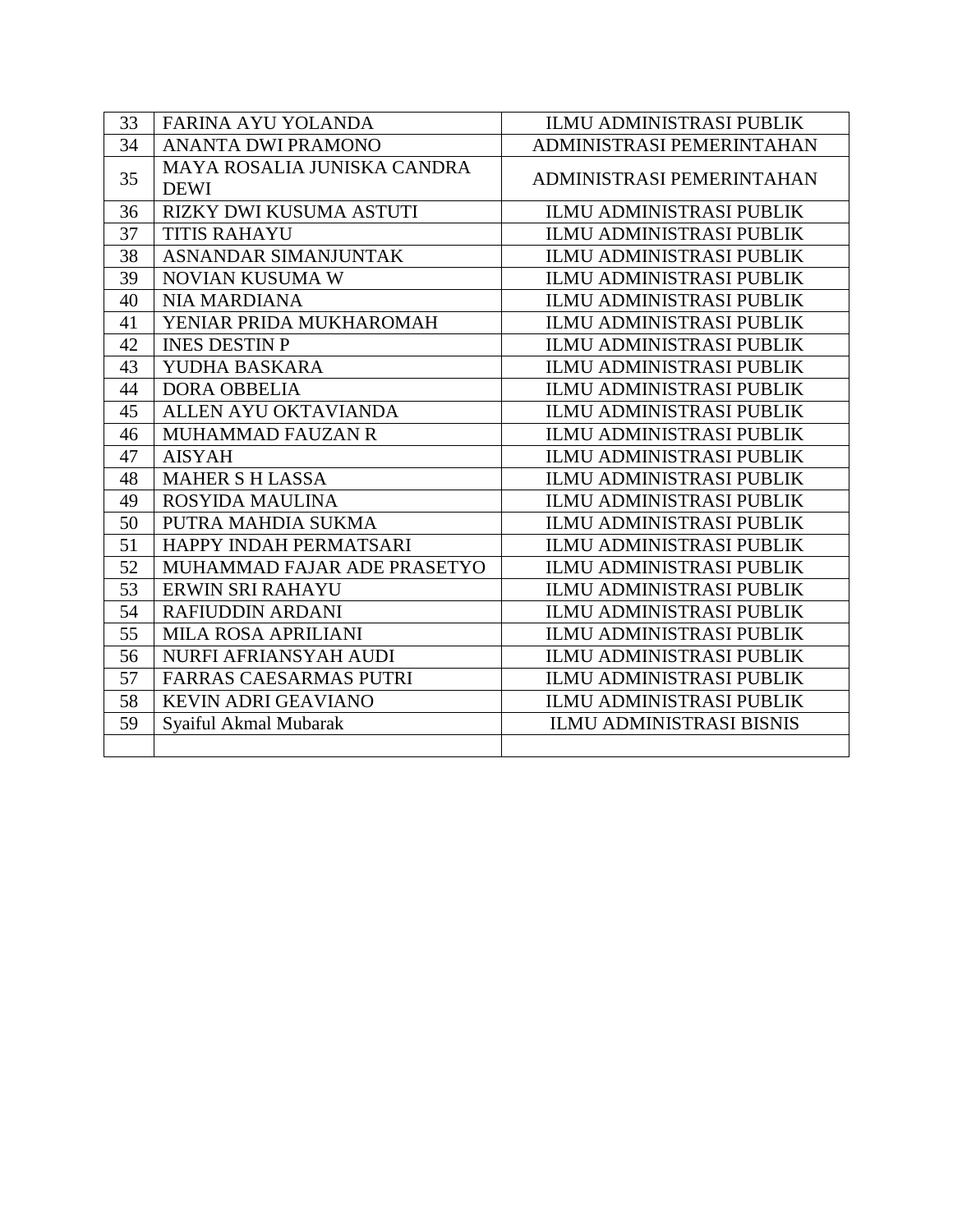#### **ANDROID 2013**

## **FAKULTAS ILMU ADMINISTRASI**

### **UNIVERSITAS BRAWIJAYA**

| NO.            | <b>NAMA</b>                 | <b>PROGRAM STUDI</b>            |
|----------------|-----------------------------|---------------------------------|
| 1              | NURUL KHUROTIN              | <b>BISNIS INTERNASIONAL</b>     |
| $\overline{2}$ | AKHMAD YUZKHAR L            | <b>BISNIS INTERNASIONAL</b>     |
| 3              | ROBIATUL AL ADAWIYAH        | <b>BISNIS PARIWISATA</b>        |
| $\overline{4}$ | ADITYA PUJI ALFIANTO        | <b>BISNIS PARIWISATA</b>        |
| 5              | MOHAMMAD DWI FAJAR JULIANTO | <b>BISNIS PARIWISATA</b>        |
| 6              | TASYA MEIVINA V             | ADMINISTRASI PERPAJAKAN         |
| $\overline{7}$ | <b>AHMAD HUDA</b>           | ADMINISTRASI PERPAJAKAN         |
| 8              | NUR 'AINI TIARA PUTRI       | ADMINISTRASI PERPAJAKAN         |
| 9              | DAYU GAYUH PANGESTU         | ADMINISTRASI PERPAJAKAN         |
| 10             | <b>AGUNG VAULINTON</b>      | ADMINISTRASI PERPAJAKAN         |
| 11             | HERLIN KISWANTI             | ADMINISTRASI PERPAJAKAN         |
| 12             | <b>GLEDIS YOLANDA</b>       | ADMINISTRASI PERPAJAKAN         |
| 13             | YASSIER MUHAMMAD ISWANTO    | ADMINISTRASI PERPAJAKAN         |
| 14             | DEWI RETNO AMBARWATI        | <b>ILMU ADMINISTRASI PUBLIK</b> |
| 15             | <b>RONNY SUBROTO S G</b>    | ILMU ADMINISTRASI PUBLIK        |
| 16             | DANIYATI TRIBUNDA N         | <b>ILMU ADMINISTRASI PUBLIK</b> |
| 17             | <b>AGENG WAHYUDI</b>        | ILMU ADMINISTRASI PUBLIK        |
| 18             | ARINDA SEPTI NUR CAHYA      | ILMU ADMINISTRASI PUBLIK        |
| 19             | RATIH MELITA PURWANINGTYAS  | <b>ILMU ADMINISTRASI PUBLIK</b> |
| 20             | UZHA GIRI WIMBARA           | ILMU ADMINISTRASI PUBLIK        |
| 21             | UFI LAILATUL ZAKIYAH        | <b>ILMU ADMINISTRASI PUBLIK</b> |
| 22             | <b>IMRAN RIFAI</b>          | ILMU ADMINISTRASI PUBLIK        |
| 23             | MUTIARA EKA PUTRI Y         | ILMU ADMINISTRASI PUBLIK        |
| 24             | <b>DEVI DELILA ASIANI</b>   | ILMU ADMINISTRASI PUBLIK        |
| 25             | TONI BAYU OVIAN             | <b>ILMU ADMINISTRASI PUBLIK</b> |
| 26             | LIUL AIN FEBRIANTI          | <b>ILMU ADMINISTRASI PUBLIK</b> |
| 27             | <b>ARIATI WAHYUNINGSIH</b>  | <b>ILMU ADMINISTRASI PUBLIK</b> |
| 28             | <b>DIMAS PERMANA</b>        | <b>ILMU ADMINISTRASI PUBLIK</b> |
| 29             | MEYLINA AULIA ROSA          | <b>ILMU ADMINISTRASI PUBLIK</b> |
| 30             | VIKI ALVIONITA DWININGRUM   | <b>ILMU PERPUSTAKAAN</b>        |
| 31             | NOVIAN RIZQI EKA P          | <b>ILMU PERPUSTAKAAN</b>        |
| 32             | FANTASIA DWI PRIHANDINI     | <b>ILMU PERPUSTAKAAN</b>        |
| 33             | RIZKI AYU ASHARI            | PERENCANAAN PEMBANGUNAN         |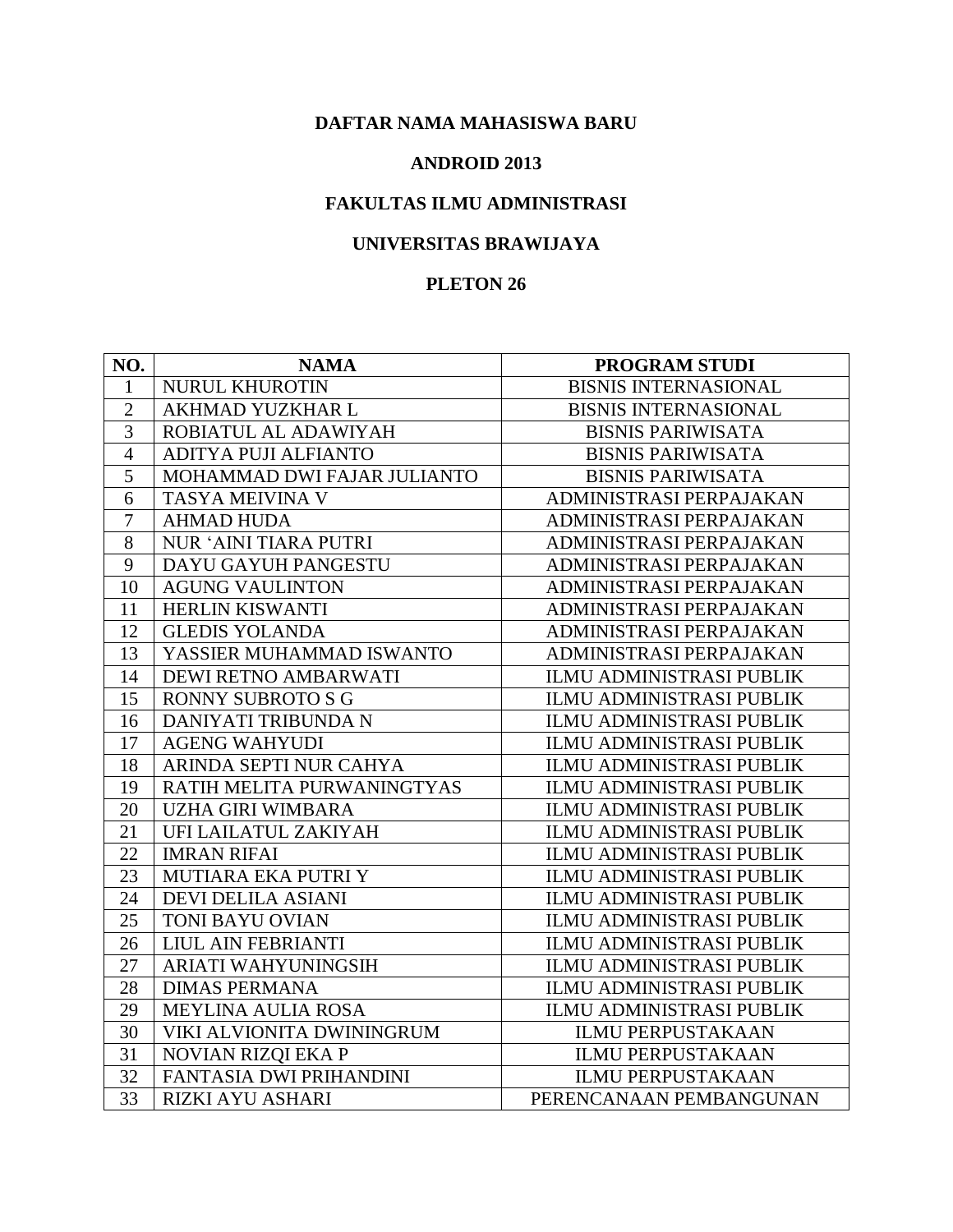| 34 | SINERGY ADITYA AIRLANGGA       | PERENCANAAN PEMBANGUNAN         |
|----|--------------------------------|---------------------------------|
| 35 | MUH. MAHDI DEWANTORO           | <b>ILMU ADMINISTRASI BISNIS</b> |
| 36 | <b>DINI NURFITASARI</b>        | <b>ILMU ADMINISTRASI BISNIS</b> |
| 37 | <b>IRZA IZMI SABINA</b>        | <b>ILMU ADMINISTRASI BISNIS</b> |
| 38 | <b>CHRISTOPER DARMA WIJOYO</b> | <b>ILMU ADMINISTRASI BISNIS</b> |
| 39 | TRI OKTAWALDIANA               | <b>ILMU ADMINISTRASI BISNIS</b> |
| 40 | EGA NANDA SEPTIAN NUGRAHA      | <b>ILMU ADMINISTRASI BISNIS</b> |
| 41 | <b>AZIZATUL ILMA</b>           | <b>ILMU ADMINISTRASI BISNIS</b> |
| 42 | AYU WULANSARI PUTRI            | <b>ILMU ADMINISTRASI BISNIS</b> |
| 43 | MUHAMAD WAHYU FIRMANSYAH       | <b>ILMU ADMINISTRASI BISNIS</b> |
| 44 | YOVANI DEWI SWANTIKA           | <b>ILMU ADMINISTRASI BISNIS</b> |
| 45 | MOHAMAD IRHAM POLUWA           | <b>ILMU ADMINISTRASI BISNIS</b> |
| 46 | OLIVIA AULADE FISABELILLA      | <b>ILMU ADMINISTRASI BISNIS</b> |
| 47 | RAMATIO PUTRA KURNIAWAN        | <b>ILMU ADMINISTRASI BISNIS</b> |
| 48 | PUJI CAHYA NINGRUM             | <b>ILMU ADMINISTRASI BISNIS</b> |
| 49 | <b>TOMMY HARTANTO</b>          | <b>ILMU ADMINISTRASI BISNIS</b> |
| 50 | <b>CINTYA AULIA PUTRI</b>      | <b>ILMU ADMINISTRASI BISNIS</b> |
| 51 | <b>ADRI MAULANA PUTRA</b>      | <b>ILMU ADMINISTRASI BISNIS</b> |
| 52 | KURNIA WAHYUNINGSIH            | <b>ILMU ADMINISTRASI BISNIS</b> |
| 53 | PRATAMA ROMANDHANI             | <b>ILMU ADMINISTRASI BISNIS</b> |
| 54 | EKKA INTAN PANDINI NOER        | ADMINISTRASI PEMERINTAHAN       |
| 55 | <b>BEGAWAN HARYO PAMUNGKAS</b> | ADMINISTRASI PEMERINTAHAN       |
| 56 | NASTITI MUTIARA ANDISA NANDA   | <b>ILMU ADMINISTRASI BISNIS</b> |
| 57 | <b>JANUAR DWI CHRISTANTO</b>   | <b>ILMU ADMINISTRASI BISNIS</b> |
| 58 | ANDREAS IMMANUEL               | <b>ILMU ADMINISTRASI BISNIS</b> |
| 59 | Kartika Dwi Cahyani            | <b>ILMU ADMINISTRASI BISNIS</b> |
|    |                                |                                 |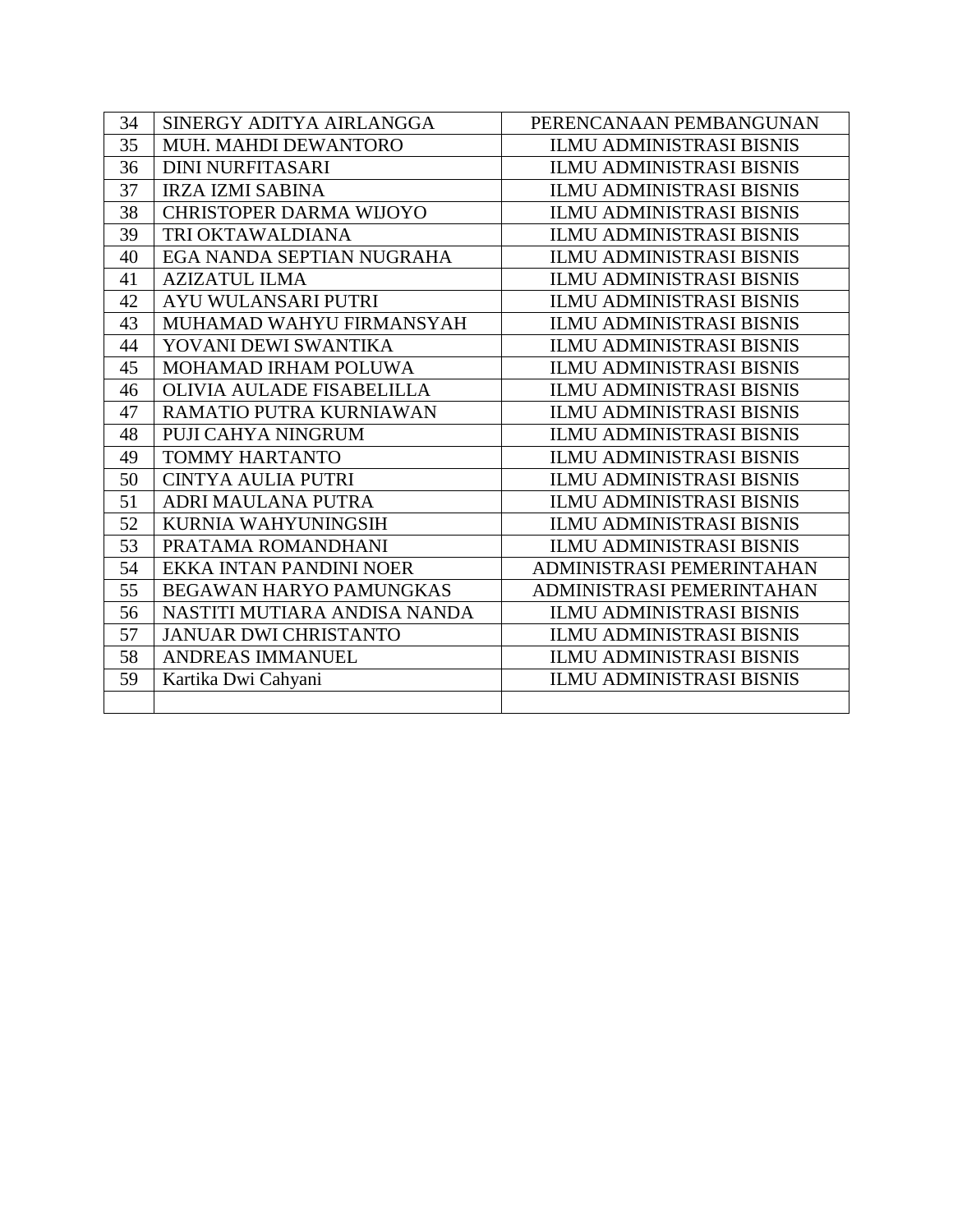#### **ANDROID 2013**

## **FAKULTAS ILMU ADMINISTRASI**

# **UNIVERSITAS BRAWIJAYA**

| NO.            | <b>NAMA</b>                  | PROGRAM STUDI                   |
|----------------|------------------------------|---------------------------------|
| $\mathbf{1}$   | MIKHA PUTRI PRIGA SITUMORANG | <b>BISNIS INTERNASIONAL</b>     |
| $\overline{2}$ | MUHAMMAD ADLI NADHIF         | <b>BISNIS INTERNASIONAL</b>     |
| 3              | RIKHI PRATAMA                | <b>BISNIS PARIWISATA</b>        |
| $\overline{4}$ | <b>AHMAD ZULFIKAR PICAL</b>  | <b>BISNIS PARIWISATA</b>        |
| 5              | <b>ASTRIE NOVIANTI S</b>     | ADMINISTRASI PERPAJAKAN         |
| 6              | WAHYU SATRIYO WIBOWO         | ADMINISTRASI PERPAJAKAN         |
| $\overline{7}$ | ANNA IRMINA NAHAK            | ADMINISTRASI PERPAJAKAN         |
| 8              | WIRDA AINUR ROSYIDAH         | ADMINISTRASI PERPAJAKAN         |
| 9              | <b>BILLY JOHANES PATAND</b>  | ADMINISTRASI PERPAJAKAN         |
| 10             | <b>OKTA SETYANIDA</b>        | ADMINISTRASI PERPAJAKAN         |
| 11             | APRILIA PUTRI LESTARI        | ADMINISTRASI PERPAJAKAN         |
| 12             | ARVIAN SATRIO PRIMANDARU     | ADMINISTRASI PERPAJAKAN         |
| 13             | YULIA NURUL AINI             | ILMU ADMINISTRASI PUBLIK        |
| 14             | <b>DENNY I SIREGAR</b>       | ILMU ADMINISTRASI PUBLIK        |
| 15             | <b>ANNA FIULAIZI</b>         | <b>ILMU ADMINISTRASI PUBLIK</b> |
| 16             | HEPPY PRIMADANI              | <b>ILMU ADMINISTRASI PUBLIK</b> |
| 17             | <b>NURIN AMELIA AWANIS</b>   | <b>ILMU ADMINISTRASI PUBLIK</b> |
| 18             | FITRIANI HUDIA RAHMAN        | ILMU ADMINISTRASI PUBLIK        |
| 19             | EL VASYA LINGGA SAPUTRA      | <b>ILMU ADMINISTRASI PUBLIK</b> |
| 20             | <b>IRA PUTRI SARI</b>        | ILMU ADMINISTRASI PUBLIK        |
| 21             | ADHI SETYAWAN NUR P          | ILMU ADMINISTRASI PUBLIK        |
| 22             | <b>BINTANG DESSYANA P</b>    | ILMU ADMINISTRASI PUBLIK        |
| 23             | KARINA AYU PADMASARI         | ILMU ADMINISTRASI PUBLIK        |
| 24             | <b>FARID AL ROSID</b>        | ILMU ADMINISTRASI PUBLIK        |
| 25             | <b>DINA HARDIYANTI</b>       | <b>ILMU ADMINISTRASI PUBLIK</b> |
| 26             | NOVANDA TRI WARDANA          | ILMU ADMINISTRASI PUBLIK        |
| 27             | <b>DEWI NUR AZIZAH</b>       | ILMU ADMINISTRASI PUBLIK        |
| 28             | <b>USWATUN KHASANAH</b>      | ILMU ADMINISTRASI PUBLIK        |
| 29             | NURUL FIKRIATI AYU HAPSARI   | <b>ILMU PERPUSTAKAAN</b>        |
| 30             | <b>DIAH PUJI ASTUTI</b>      | <b>ILMU PERPUSTAKAAN</b>        |
| 31             | ARI PRASETYO WIBOWO          | <b>ILMU PERPUSTAKAAN</b>        |
| 32             | ZULFATUL QORIAH              | PERENCANAAN PEMBANGUNAN         |
| 33             | MUHAMMAD IMAM MAHMUDI        | PERENCANAAN PEMBANGUNAN         |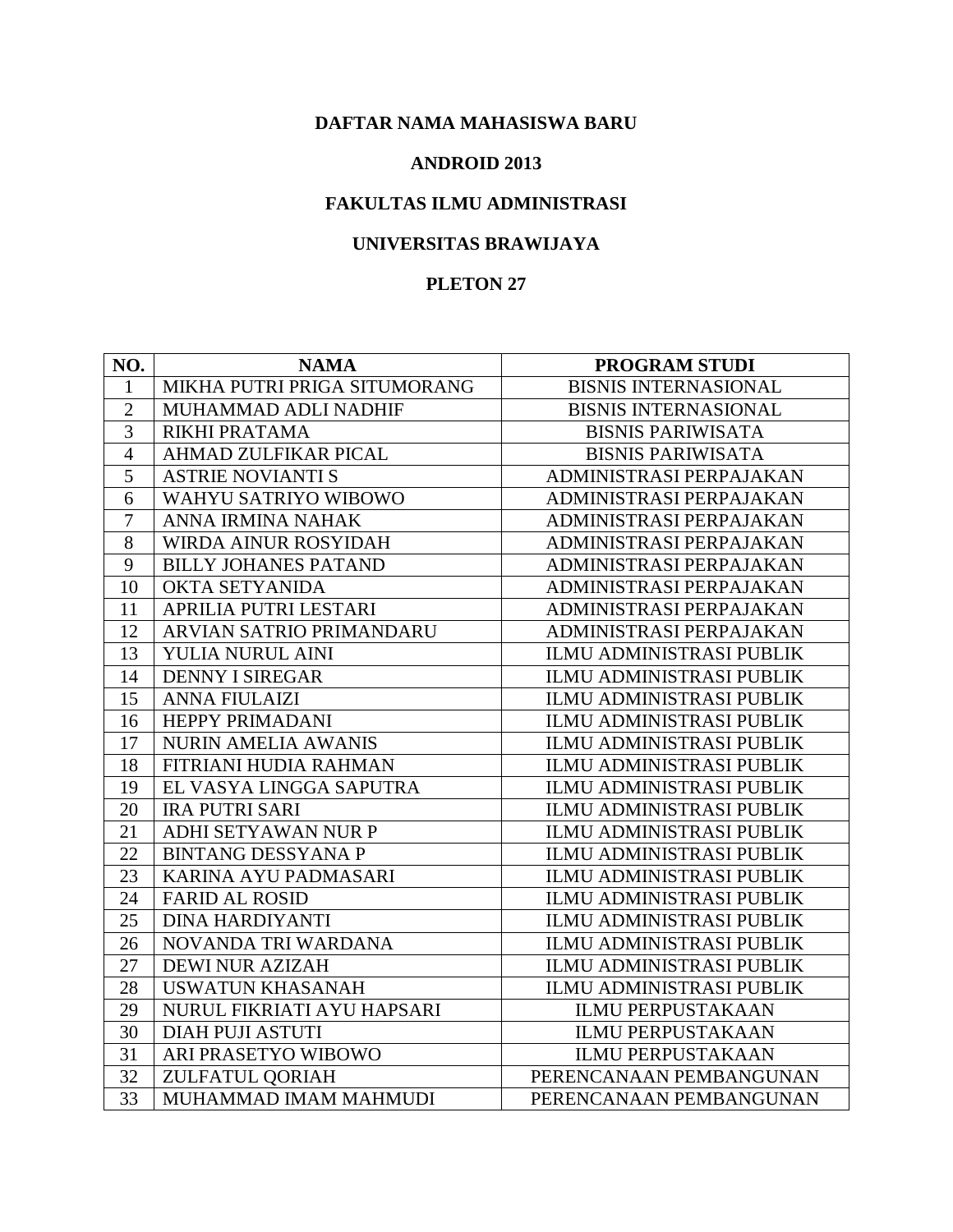| 34 | <b>CARINE ADRIANA</b>        | <b>BISNIS PARIWISATA</b>        |
|----|------------------------------|---------------------------------|
| 35 | EVALINA SRIHARTATI           | <b>ILMU ADMINISTRASI BISNIS</b> |
| 36 | <b>KHOIRIL NUR FAHMY</b>     | <b>ILMU ADMINISTRASI BISNIS</b> |
| 37 | <b>IRFAN ZUHDI ANGGARA</b>   | <b>ILMU ADMINISTRASI BISNIS</b> |
| 38 | <b>CAHYO DWI SAFITRI</b>     | <b>ILMU ADMINISTRASI BISNIS</b> |
| 39 | <b>THARA AFIFAH</b>          | <b>ILMU ADMINISTRASI BISNIS</b> |
| 40 | <b>MAWAR FARIDA</b>          | <b>ILMU ADMINISTRASI BISNIS</b> |
| 41 | FATHONI HARDA UTOMO          | <b>ILMU ADMINISTRASI BISNIS</b> |
| 42 | LINA FAUZIYYAH               | <b>ILMU ADMINISTRASI BISNIS</b> |
| 43 | <b>SAVIRA AKBARENDI</b>      | <b>ILMU ADMINISTRASI BISNIS</b> |
| 44 | <b>IRVANO ABDURRASAD</b>     | <b>ILMU ADMINISTRASI BISNIS</b> |
| 45 | <b>RESSI MEYDELANI R</b>     | <b>ILMU ADMINISTRASI BISNIS</b> |
| 46 | <b>NURHIDAYAT</b>            | <b>ILMU ADMINISTRASI BISNIS</b> |
| 47 | <b>APSARI APRILIA P</b>      | <b>ILMU ADMINISTRASI BISNIS</b> |
| 48 | <b>ALIF AUAF KODDEH</b>      | <b>ILMU ADMINISTRASI BISNIS</b> |
| 49 | FALIMIA AYUANKLISA SHALEHA   | <b>ILMU ADMINISTRASI BISNIS</b> |
| 50 | M DHANI RAHARDIAN            | <b>ILMU ADMINISTRASI BISNIS</b> |
| 51 | AFINA PUTRI CHOLIFATURROSIDA | <b>ILMU ADMINISTRASI BISNIS</b> |
| 52 | BRAMANTYO WAHYU PRATOMO      | <b>ILMU ADMINISTRASI BISNIS</b> |
| 53 | REALIS CITRA PERMATASARI     | <b>ILMU ADMINISTRASI BISNIS</b> |
| 54 | <b>INSYIYAH RAHMAWATI</b>    | ADMINISTRASI PEMERINTAHAN       |
| 55 | <b>IRFAN MUSTAIM YASIN</b>   | ADMINISTRASI PEMERINTAHAN       |
| 56 | Radita Tri Cahyani           | <b>ILMU ADMINISTRASI BISNIS</b> |
| 57 | <b>FADHILA ISNIANA</b>       | <b>ILMU ADMINISTRASI PUBLIK</b> |
| 58 | Human Hardy                  | <b>ILMU ADMINISTRASI BISNIS</b> |
| 59 | Sharah Alfia Djuhardi        | <b>ILMU ADMINISTRASI BISNIS</b> |
| 60 |                              |                                 |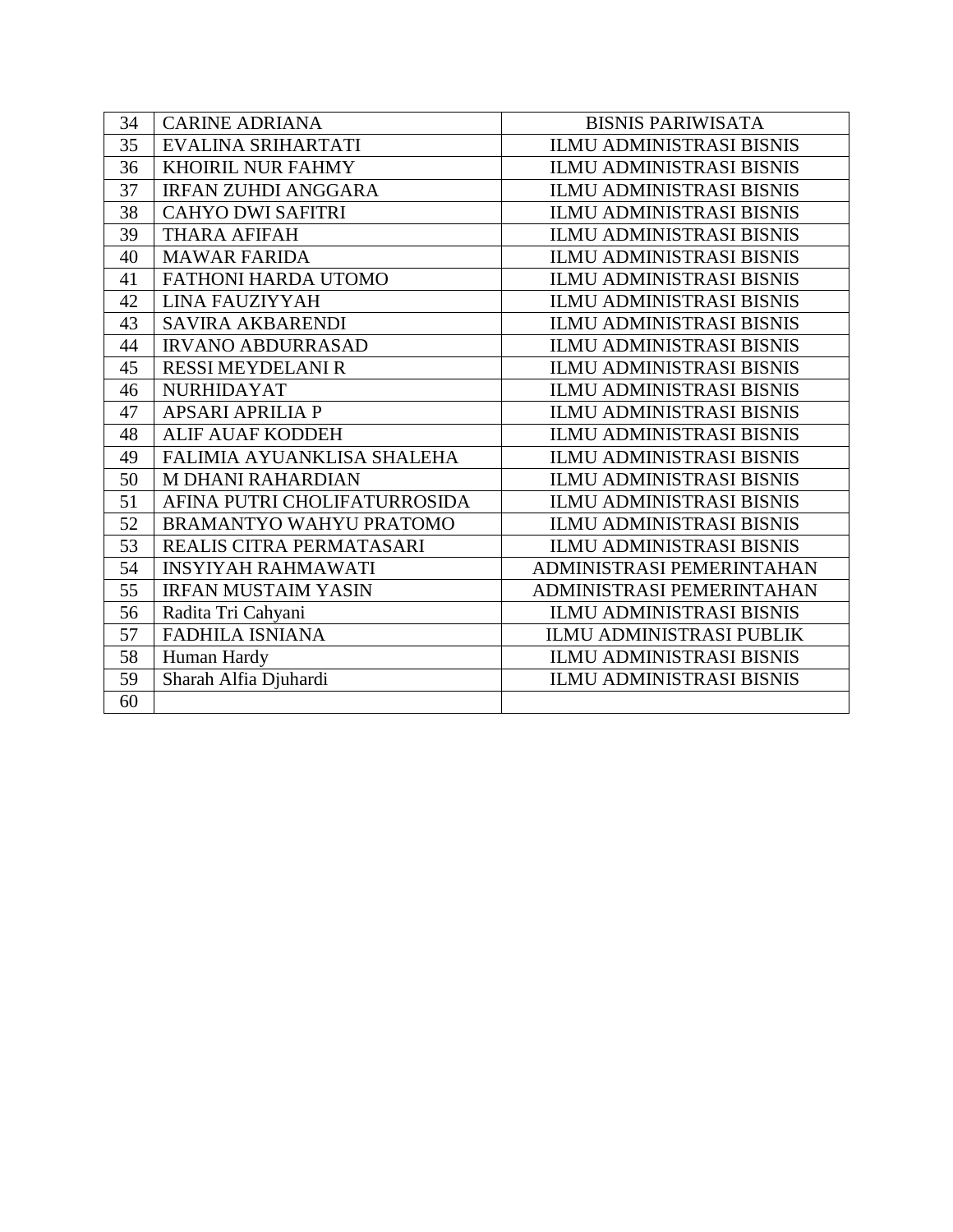#### **ANDROID 2013**

## **FAKULTAS ILMU ADMINISTRASI**

## **UNIVERSITAS BRAWIJAYA**

| NO.            | <b>NAMA</b>                              | PROGRAM STUDI                   |
|----------------|------------------------------------------|---------------------------------|
| $\mathbf{1}$   | <b>DWI ROHMAH</b>                        | <b>ILMU PERPUSTAKAAN</b>        |
| $\overline{2}$ | F LERRES ABDILLAH TAWIL                  | <b>ILMU PERPUSTAKAAN</b>        |
| 3              | FEBRIANA SETYOWARDHANI<br><b>PUTRIE</b>  | <b>ILMU PERPUSTAKAAN</b>        |
| $\overline{4}$ | EXCLESIA CLARA CLAUDIA<br><b>WINNARD</b> | PERENCANAAN PEMBANGUNAN         |
| 5              | <b>M FAHRURROZY A</b>                    | PERENCANAAN PEMBANGUNAN         |
| 6              | <b>EVANGELA S</b>                        | <b>BISNIS INTERNASIONAL</b>     |
| $\overline{7}$ | <b>REZA DIMAS S</b>                      | <b>BISNIS INTERNASIONAL</b>     |
| 8              | ROSITA SHAHNAZ                           | <b>BISNIS PARIWISATA</b>        |
| 9              | ANDI LUKI ZARKASI                        | <b>BISNIS PARIWISATA</b>        |
| 10             | <b>ILHAM HANAFI</b>                      | <b>BISNIS PARIWISATA</b>        |
| 11             | <b>TIFANNY C PURBA</b>                   | ADMINISTRASI PERPAJAKAN         |
| 12             | TOTOK AGUS DWI PRASOJO                   | ADMINISTRASI PERPAJAKAN         |
| 13             | APRILIA WULANDARI                        | ADMINISTRASI PERPAJAKAN         |
| 14             | <b>RENI DWI LESTARI</b>                  | ADMINISTRASI PERPAJAKAN         |
| 15             | ABDULLAH RAMADHAN N                      | ADMINISTRASI PERPAJAKAN         |
| 16             | YESI FAJAR P                             | ADMINISTRASI PERPAJAKAN         |
| 17             | HELLENIA MERRYTHA                        | ADMINISTRASI PERPAJAKAN         |
| 18             | MAULANA MUHAMMAD FAJRIN                  | ADMINISTRASI PERPAJAKAN         |
| 19             | KARTIKO RENARDI H                        | <b>ILMU ADMINISTRASI BISNIS</b> |
| 20             | <b>CHISA SAGINA</b>                      | <b>ILMU ADMINISTRASI BISNIS</b> |
| 21             | <b>SUCI AYU ANDIKA</b>                   | <b>ILMU ADMINISTRASI BISNIS</b> |
| 22             | ADITYA RIZKI PRADANA P                   | <b>ILMU ADMINISTRASI BISNIS</b> |
| 23             | <b>RIA ANS KURNIATI</b>                  | <b>ILMU ADMINISTRASI BISNIS</b> |
| 24             | ALWIN FAUZI HERMAWAN                     | <b>ILMU ADMINISTRASI BISNIS</b> |
| 25             | YENY NUR LKHASANAH                       | <b>ILMU ADMINISTRASI BISNIS</b> |
| 26             | ANGGUN SUCI KRISWARA PUTRI               | <b>ILMU ADMINISTRASI BISNIS</b> |
| 27             | ARINA IBNU MUTHO'UL AMIN                 | <b>ILMU ADMINISTRASI BISNIS</b> |
| 28             | <b>BINTANG ARIESTA</b>                   | <b>ILMU ADMINISTRASI BISNIS</b> |
| 29             | <b>ANGGI P P SINAMO</b>                  | <b>ILMU ADMINISTRASI BISNIS</b> |
| 30             | OVITIANI PUTRI LESTARI                   | <b>ILMU ADMINISTRASI BISNIS</b> |
| 31             | <b>INDRA PRATAMA SUPARMAN</b>            | <b>ILMU ADMINISTRASI BISNIS</b> |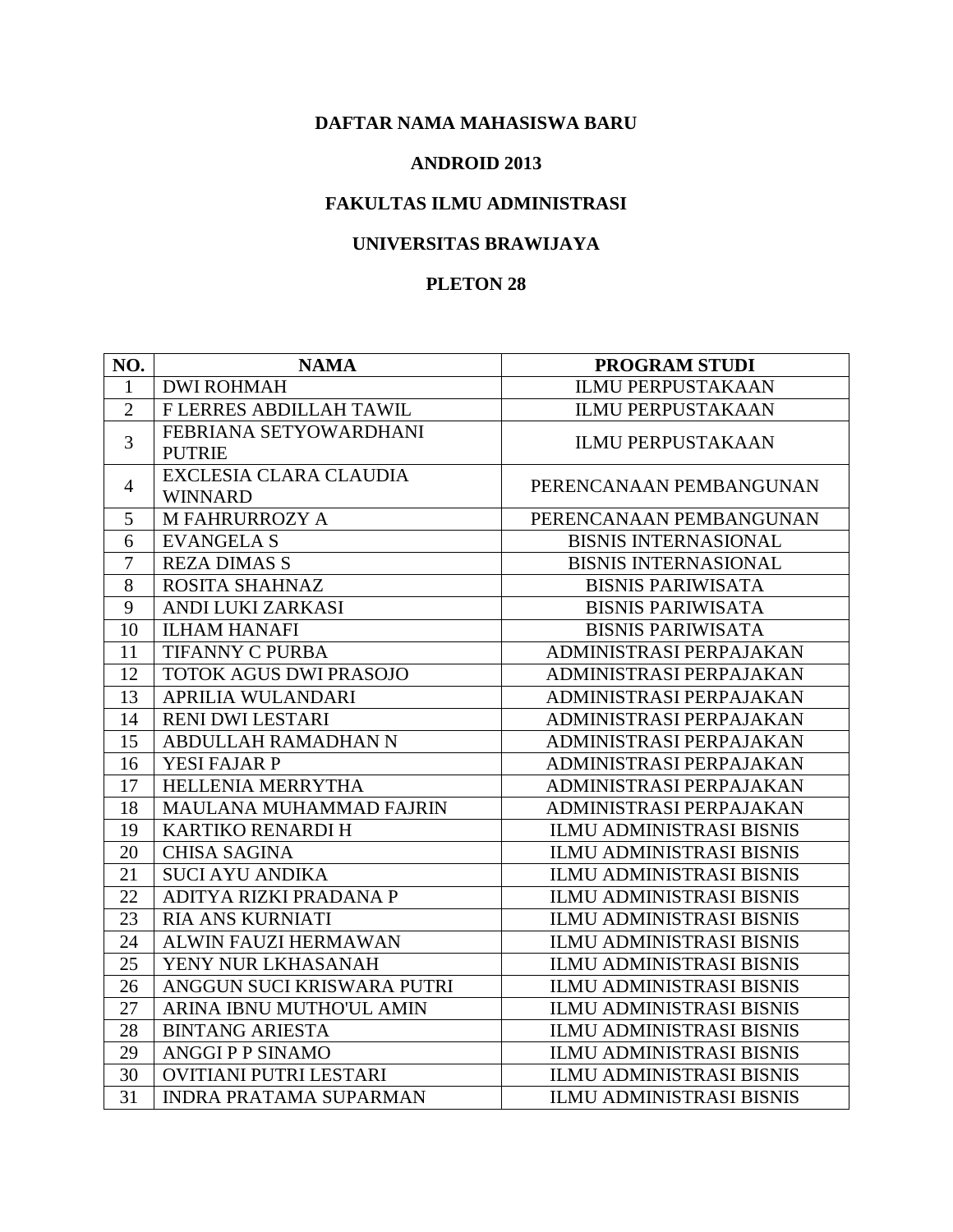| 32 | MIMIK HIDAYATI                     | <b>ILMU ADMINISTRASI BISNIS</b> |
|----|------------------------------------|---------------------------------|
| 33 | FRESTRY SULTAN NASRI               | <b>ILMU ADMINISTRASI BISNIS</b> |
| 34 | ARIES SURYA WIBAWA                 | <b>ILMU ADMINISTRASI BISNIS</b> |
| 35 | <b>NUR INTAN MASLICHA</b>          | <b>ILMU ADMINISTRASI BISNIS</b> |
| 36 | <b>BASKARA PRATAMA PUTRA RUSDI</b> | <b>ILMU ADMINISTRASI BISNIS</b> |
| 37 | ANDINI ATIKAH PUTRI                | <b>ILMU ADMINISTRASI BISNIS</b> |
| 38 | <b>INDAH NOVITASARI</b>            | ADMINISTRASI PEMERINTAHAN       |
| 39 | <b>DAMARIS INTAN NUGROHO</b>       | ADMINISTRASI PEMERINTAHAN       |
| 40 | CIK IDA KUMALASARI A               | <b>ILMU ADMINISTRASI PUBLIK</b> |
| 41 | <b>FARADI PRIMA</b>                | <b>ILMU ADMINISTRASI PUBLIK</b> |
| 42 | <b>ALDELIKA AGUSTIN</b>            | <b>ILMU ADMINISTRASI PUBLIK</b> |
| 43 | YUNAS DWI HANGGARA                 | <b>ILMU ADMINISTRASI PUBLIK</b> |
| 44 | <b>WIDYAWATI</b>                   | ILMU ADMINISTRASI PUBLIK        |
| 45 | DESSY NANDARINI SOMARSONO          | ILMU ADMINISTRASI PUBLIK        |
| 46 | <b>RAMA PERDANA D</b>              | <b>ILMU ADMINISTRASI PUBLIK</b> |
| 47 | NINDY ROOSTIA D                    | <b>ILMU ADMINISTRASI PUBLIK</b> |
| 48 | <b>FACHRY SURYANANDA</b>           | <b>ILMU ADMINISTRASI PUBLIK</b> |
| 49 | <b>LATIFAH SUPENO</b>              | <b>ILMU ADMINISTRASI PUBLIK</b> |
| 50 | <b>FAISAL MEIDITAMA PUTRA</b>      | <b>ILMU ADMINISTRASI PUBLIK</b> |
| 51 | <b>AJENG PUSPITA SELLI</b>         | <b>ILMU ADMINISTRASI PUBLIK</b> |
| 52 | <b>FIRININTA ARUMADEA</b>          | <b>ILMU ADMINISTRASI PUBLIK</b> |
| 53 | MUHAMMAD ALFI KHOIRUMAN            | <b>ILMU ADMINISTRASI PUBLIK</b> |
| 54 | THEODORA CLARA CAROLINA            | <b>ILMU ADMINISTRASI PUBLIK</b> |
|    | <b>SILALA</b>                      |                                 |
| 55 | AMANDA PUTRI MARTADINATA           | <b>ILMU ADMINISTRASI BISNIS</b> |
| 56 | Romario Nimrod Manuarang Gulto     | <b>ILMU ADMINISTRASI BISNIS</b> |
| 57 | EZRA ZHAFRAN GIANI MUHAMMAD        | <b>ILMU ADMINISTRASI BISNIS</b> |
| 58 | Filda Adisti                       | <b>ILMU ADMINISTRASI BISNIS</b> |
| 59 | Mohamad Joko Prastyo               | <b>ILMU ADMINISTRASI BISNIS</b> |
| 60 |                                    |                                 |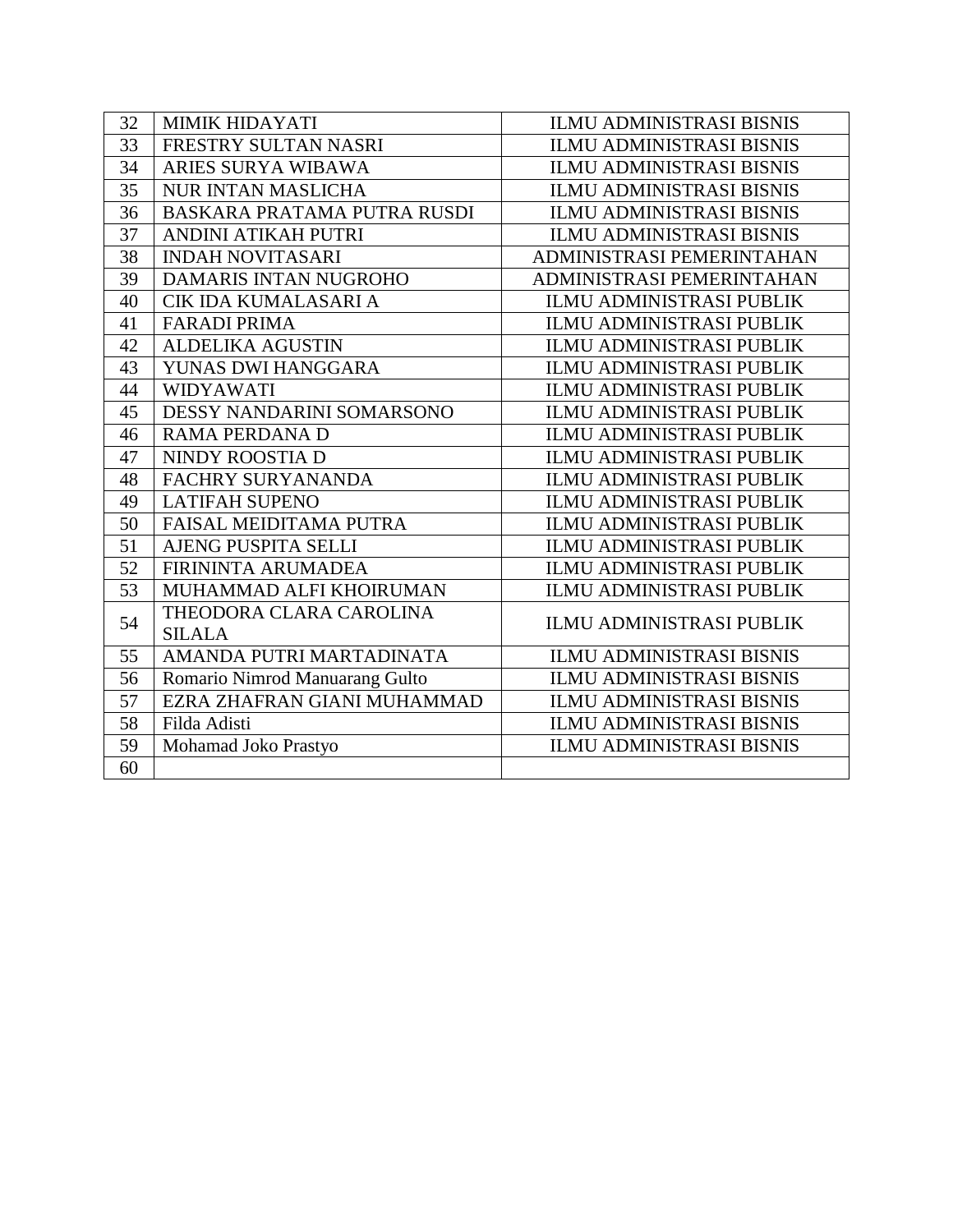#### **ANDROID 2013**

## **FAKULTAS ILMU ADMINISTRASI**

## **UNIVERSITAS BRAWIJAYA**

| NO.            | <b>NAMA</b>                | <b>PROGRAM STUDI</b>            |
|----------------|----------------------------|---------------------------------|
| $\mathbf{1}$   | ZULFA LUTHFIA AZHAR        | <b>ILMU PERPUSTAKAAN</b>        |
|                | <b>HANIF ANANTA</b>        | <b>ILMU PERPUSTAKAAN</b>        |
| $\mathbf{2}$   | <b>KUSUMAWARDHANA</b>      |                                 |
| 3              | ERVINA NIMATUL AWALIN      | <b>ILMU PERPUSTAKAAN</b>        |
| $\overline{4}$ | YESSINIA DWI LESTARI       | PERENCANAAN PEMBANGUNAN         |
| $\overline{5}$ | <b>LASIANTO</b>            | PERENCANAAN PEMBANGUNAN         |
| 6              | FADILLA AZHARI             | <b>BISNIS INTERNASIONAL</b>     |
| $\tau$         | <b>ZULHARMAN LATIF</b>     | <b>BISNIS INTERNASIONAL</b>     |
| 8              | YOLANI TRISNA SAKAFITRI    | <b>BISNIS PARIWISATA</b>        |
| 9              | ARIZKY KAUTSAR RAMADHANU   | <b>BISNIS PARIWISATA</b>        |
| 10             | MUHAMMAD FADHIL HANIFIYAN  | <b>BISNIS PARIWISATA</b>        |
| 11             | <b>ISTY WIDI SUKMAWATI</b> | ADMINISTRASI PERPAJAKAN         |
| 12             | TRI RAHMAT WIBOWO          | ADMINISTRASI PERPAJAKAN         |
| 13             | BETHESDA ERINE NUGROHO     | ADMINISTRASI PERPAJAKAN         |
| 14             | HENI SETYORINI             | ADMINISTRASI PERPAJAKAN         |
| 15             | <b>CHRISTIAN ALBERT</b>    | ADMINISTRASI PERPAJAKAN         |
| 16             | <b>AULIA LUTFI</b>         | ADMINISTRASI PERPAJAKAN         |
| 17             | NORMALITA SAFITRI          | ADMINISTRASI PERPAJAKAN         |
| 18             | <b>ACHYADINA FIRDAUS</b>   | ADMINISTRASI PERPAJAKAN         |
| 19             | <b>AMALIA GHAIZANI A</b>   | <b>ILMU ADMINISTRASI BISNIS</b> |
| 20             | <b>ACHMAD YAHYA Z</b>      | <b>ILMU ADMINISTRASI BISNIS</b> |
| 21             | <b>LUTFI RIAN H</b>        | <b>ILMU ADMINISTRASI BISNIS</b> |
| 22             | EVILIA DWI MARISTA'        | <b>ILMU ADMINISTRASI BISNIS</b> |
|                | RADEN AJENG NADHIRA ILYNA  |                                 |
| 23             | <b>KINANTI</b>             | <b>ILMU ADMINISTRASI BISNIS</b> |
| 24             | MARDHIYYAH PUDJIANA        | <b>ILMU ADMINISTRASI BISNIS</b> |
| 25             | <b>ABDIL HAQQI</b>         | <b>ILMU ADMINISTRASI BISNIS</b> |
| 26             | <b>ANI LESTARI</b>         | <b>ILMU ADMINISTRASI BISNIS</b> |
| 27             | DEBY ANGGRAINI IRKHAMNI    | <b>ILMU ADMINISTRASI BISNIS</b> |
| 28             | SANDY YUDA TRIHARSO        | <b>ILMU ADMINISTRASI BISNIS</b> |
| 29             | DEA KUSUMA RIYADI          | <b>ILMU ADMINISTRASI BISNIS</b> |
| 30             | <b>FAHMI KHAIRI</b>        | <b>ILMU ADMINISTRASI BISNIS</b> |
| 31             | <b>WULANDARI</b>           | <b>ILMU ADMINISTRASI BISNIS</b> |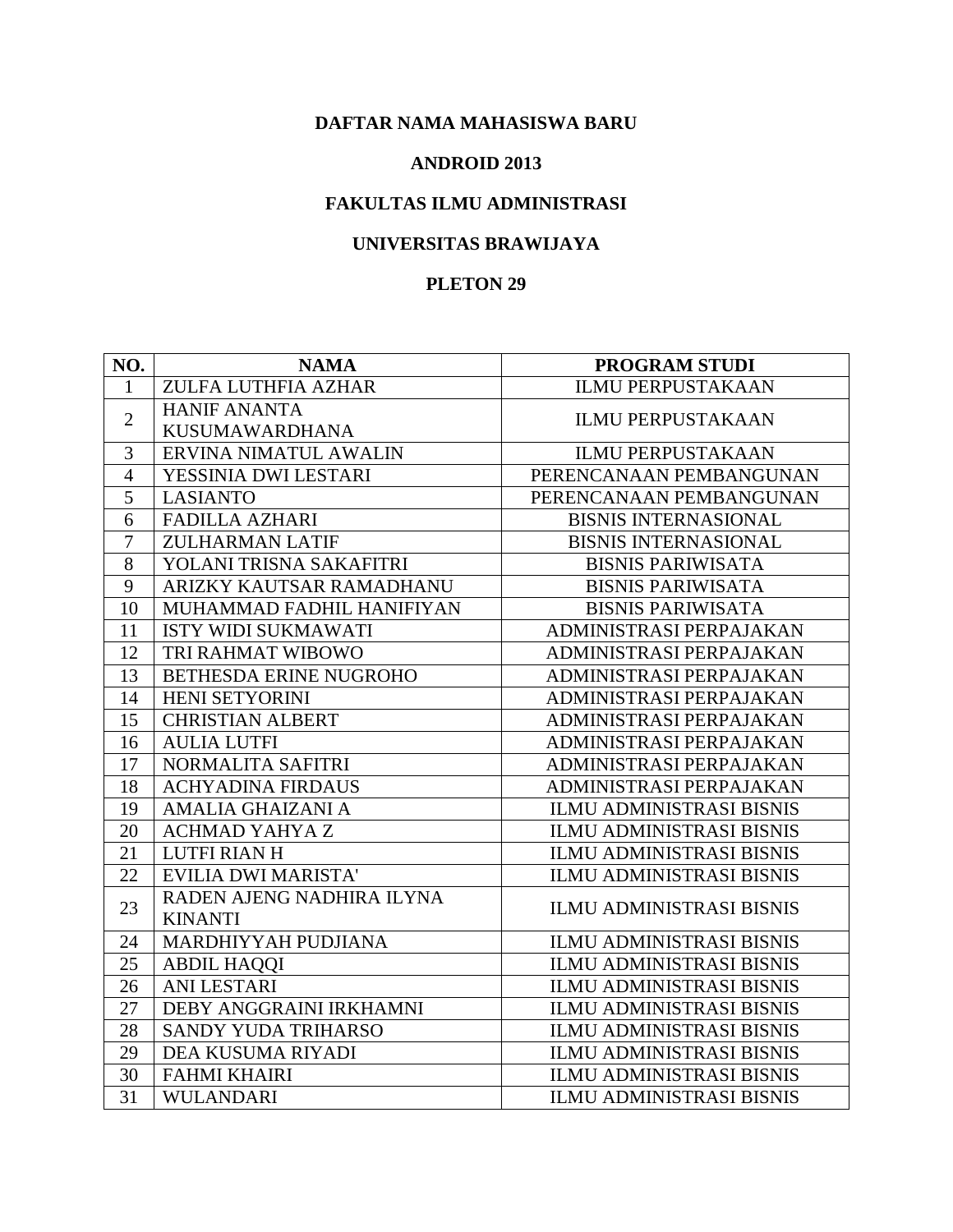| 32 | <b>RIZKY HILLMAN HALIM</b>     | <b>ILMU ADMINISTRASI BISNIS</b> |
|----|--------------------------------|---------------------------------|
| 33 | ARDHINI KARIN WARDANI          | <b>ILMU ADMINISTRASI BISNIS</b> |
| 34 | WINNEDY ARIEF SETYAWAN         | <b>ILMU ADMINISTRASI BISNIS</b> |
| 35 | <b>PUTRI BOOGIR</b>            | <b>ILMU ADMINISTRASI BISNIS</b> |
| 36 | HAFID ARI HANDOKO              | <b>ILMU ADMINISTRASI BISNIS</b> |
| 37 | <b>NUR AMALA SHOLICHAH</b>     | <b>ILMU ADMINISTRASI BISNIS</b> |
| 38 | VIDYA IMANUARI PERTIWI         | ADMINISTRASI PEMERINTAHAN       |
| 39 | <b>DEVTA GIOVANI</b>           | ADMINISTRASI PEMERINTAHAN       |
| 40 | DEMONA KHOIRUNNISA             | <b>ILMU ADMINISTRASI PUBLIK</b> |
| 41 | YOGA RIZKI BUDI P              | <b>ILMU ADMINISTRASI PUBLIK</b> |
| 42 | <b>SELVY MAYANDIKA</b>         | ILMU ADMINISTRASI PUBLIK        |
| 43 | <b>DEFRI YALDI</b>             | <b>ILMU ADMINISTRASI PUBLIK</b> |
| 44 | YENIS TRIA KUSUMADHANI         | <b>ILMU ADMINISTRASI PUBLIK</b> |
| 45 | EVA WIDYA MAHANA               | <b>ILMU ADMINISTRASI PUBLIK</b> |
| 46 | PUTRA PAMUNGKAS JUNIYANTO      | <b>ILMU ADMINISTRASI PUBLIK</b> |
| 47 | RR. NADIRA KUSUMAWATI          | ILMU ADMINISTRASI PUBLIK        |
| 48 | <b>ZHAFRANI FAZA F</b>         | <b>ILMU ADMINISTRASI PUBLIK</b> |
| 49 | NURTHON EKO SETYAWAN           | <b>ILMU ADMINISTRASI PUBLIK</b> |
| 50 | <b>LAKSMITA DEWIS</b>          | <b>ILMU ADMINISTRASI PUBLIK</b> |
| 51 | NANDA ERLAMBANG                | <b>ILMU ADMINISTRASI PUBLIK</b> |
| 52 | ERSA APRILLIA ERWANTO          | <b>ILMU ADMINISTRASI PUBLIK</b> |
| 53 | <b>DANIK RESTIWI</b>           | <b>ILMU ADMINISTRASI PUBLIK</b> |
| 54 | FAHMI PRASETYA NUGRAHA         | <b>ILMU ADMINISTRASI PUBLIK</b> |
| 55 | AISHA APRILIANE PUTRI FIRDAUSI | <b>ILMU ADMINISTRASI PUBLIK</b> |
| 56 | <b>SITI NUR AISIYAH</b>        | <b>ILMU ADMINISTRASI PUBLIK</b> |
| 57 | <b>IRDA AYU DAMAYANTI</b>      | <b>ILMU ADMINISTRASI PUBLIK</b> |
| 58 | <b>HADAFI FIRDAUS</b>          | <b>ILMU ADMINISTRASI PUBLIK</b> |
| 59 | AJENG VIRNADIA ZISMAWATI       | <b>ILMU ADMINISTRASI PUBLIK</b> |
|    |                                |                                 |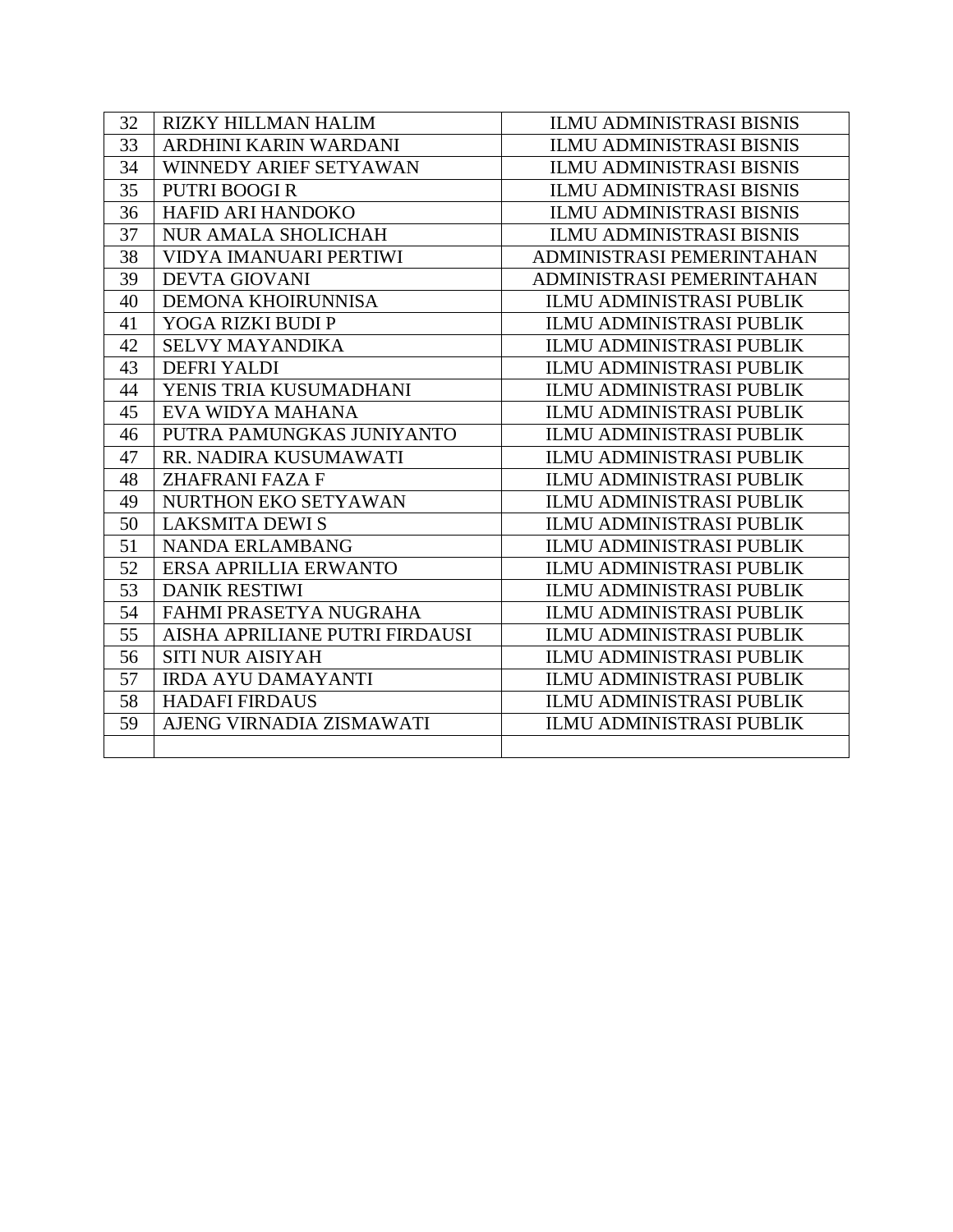#### **ANDROID 2013**

# **FAKULTAS ILMU ADMINISTRASI**

# **UNIVERSITAS BRAWIJAYA**

| NO.            | <b>NAMA</b>                  | PROGRAM STUDI                   |
|----------------|------------------------------|---------------------------------|
| $\mathbf{1}$   | <b>MAHFITA RAHMADANIAR</b>   | <b>ILMU PERPUSTAKAAN</b>        |
| $\overline{2}$ | <b>JUNITA DHEVI SAGITA</b>   | <b>ILMU PERPUSTAKAAN</b>        |
| 3              | <b>REBECCA SINAGA</b>        | PERENCANAAN PEMBANGUNAN         |
| $\overline{4}$ | <b>FAIZAL FIKRI</b>          | PERENCANAAN PEMBANGUNAN         |
| 5              | <b>NUR AZIZAH</b>            | ADMINISTRASI PERPAJAKAN         |
| 6              | EKA PUTRA BAHARAHMAN         | ADMINISTRASI PERPAJAKAN         |
| $\overline{7}$ | <b>FITRIA ANDANI</b>         | ADMINISTRASI PERPAJAKAN         |
| 8              | PETRONELLA C. HABEAHAN       | ADMINISTRASI PERPAJAKAN         |
| 9              | MUHAMMAD BRAMANTYO           | ADMINISTRASI PERPAJAKAN         |
| 10             | <b>MIA DIANA PUTRI S</b>     | ADMINISTRASI PERPAJAKAN         |
| 11             | HALIMATUS SAKDIYAH           | ADMINISTRASI PERPAJAKAN         |
| 12             | YUSUF EFENDI                 | ADMINISTRASI PERPAJAKAN         |
| 13             | <b>AYA SHOPIA</b>            | <b>BISNIS INTERNASIONAL</b>     |
| 14             | <b>RIZKY PRATAMA</b>         | <b>BISNIS INTERNASIONAL</b>     |
| 15             | <b>DIAN RAHMA AULIA</b>      | <b>BISNIS PARAWISATA</b>        |
| 16             | <b>VEGA BINTANG WIDYANTO</b> | <b>BISNIS PARAWISATA</b>        |
| 17             | SELLY ASFI PERTIWI           | <b>ILMU ADMINISTRASI BISNIS</b> |
| 18             | <b>RUDI FIRMANSYAH</b>       | <b>ILMU ADMINISTRASI BISNIS</b> |
| 19             | ZIEMANS HENDRATAMA M         | <b>ILMU ADMINISTRASI BISNIS</b> |
| 20             | AMIA ADISTIA AMRI            | <b>ILMU ADMINISTRASI BISNIS</b> |
| 21             | HUSNA FAUZIYAH               | <b>ILMU ADMINISTRASI BISNIS</b> |
| 22             | HANINTA WANDA PRATIWI        | <b>ILMU ADMINISTRASI BISNIS</b> |
| 23             | <b>DHANA ARISSETIO</b>       | <b>ILMU ADMINISTRASI BISNIS</b> |
| 24             | YUNITA SARI                  | <b>ILMU ADMINISTRASI BISNIS</b> |
| 25             | TRI DEWI EINDRIAS            | <b>ILMU ADMINISTRASI BISNIS</b> |
| 26             | LUKAS SADA ARIHTA S          | <b>ILMU ADMINISTRASI BISNIS</b> |
| 27             | <b>ALISA DWI K</b>           | <b>ILMU ADMINISTRASI BISNIS</b> |
| 28             | <b>FATURAHMAN</b>            | <b>ILMU ADMINISTRASI BISNIS</b> |
| 29             | DEA AGUSTIN SETIYANINGSIH    | <b>ILMU ADMINISTRASI BISNIS</b> |
| 30             | <b>BULKY MUHAMMAD M</b>      | <b>ILMU ADMINISTRASI BISNIS</b> |
| 31             | <b>INDAH NUR WAHYUNI</b>     | <b>ILMU ADMINISTRASI BISNIS</b> |
| 32             | <b>KHOIRUN NISA</b>          | <b>ILMU ADMINISTRASI BISNIS</b> |
| 33             | <b>SENO DARMA AJI</b>        | <b>ILMU ADMINISTRASI BISNIS</b> |